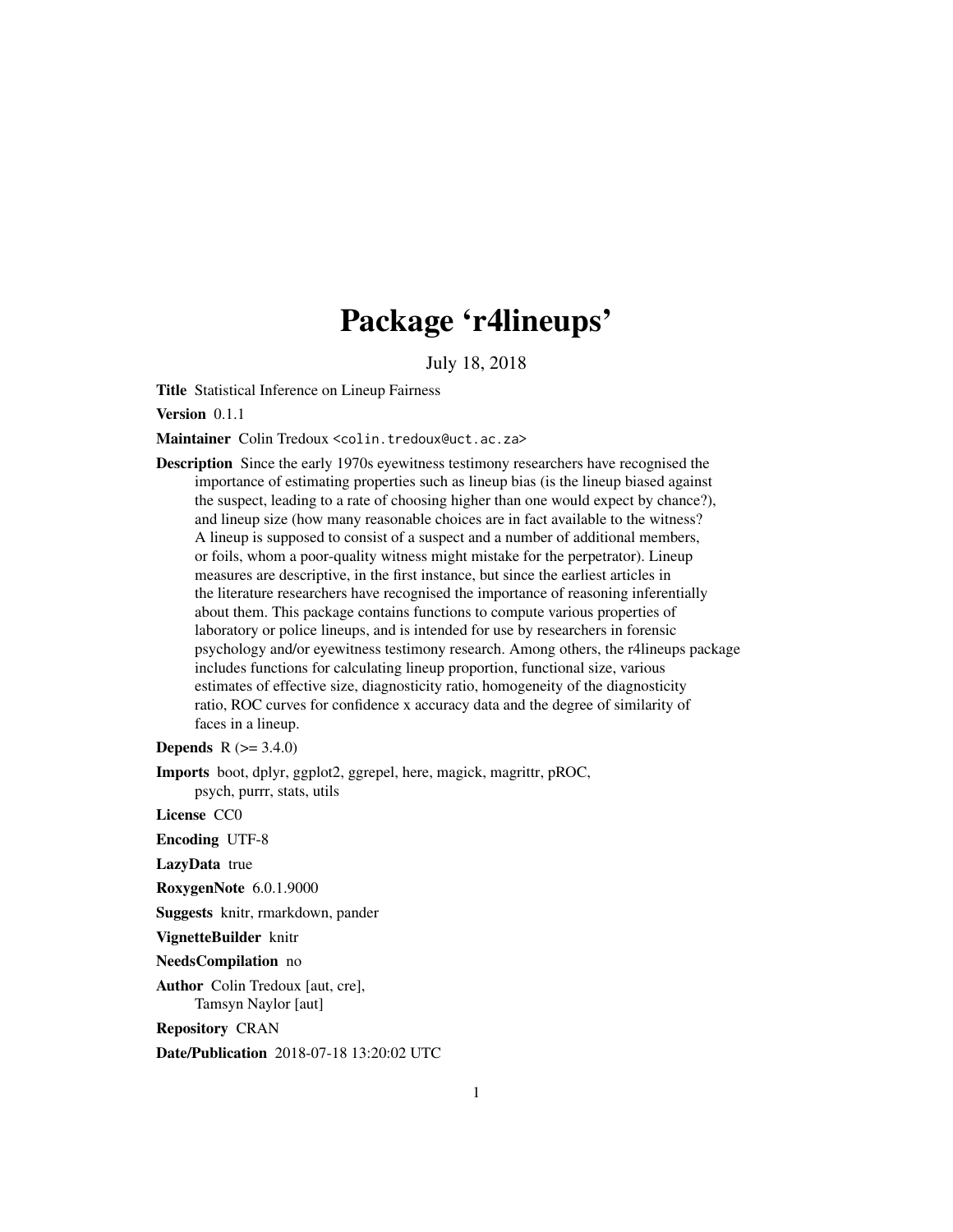# R topics documented:

|          | 3              |
|----------|----------------|
|          | $\overline{4}$ |
|          | $\overline{4}$ |
|          | 5              |
|          | 6              |
|          | $\overline{7}$ |
|          | 8              |
|          | 9              |
|          | 9              |
|          | 11             |
|          | 12             |
| d bar    | 13             |
|          | 15             |
|          | 16             |
|          | 18             |
|          | -18            |
|          | 20             |
|          | 21             |
|          | 22             |
|          | 23             |
|          | 24             |
|          | 24             |
|          | 25             |
|          | 26             |
|          | 27             |
|          | 28             |
|          |                |
|          | 30             |
|          | 30             |
|          | 31             |
|          | 32             |
|          | 33             |
|          | 34             |
|          | 35             |
|          | -36            |
|          | 37             |
|          | 38             |
|          | 39             |
|          | 40             |
|          | 40             |
|          | 41             |
|          | 43             |
| make roc | 43             |
|          | 44             |
| mickwick | 45             |
| mockdata | 45             |
|          |                |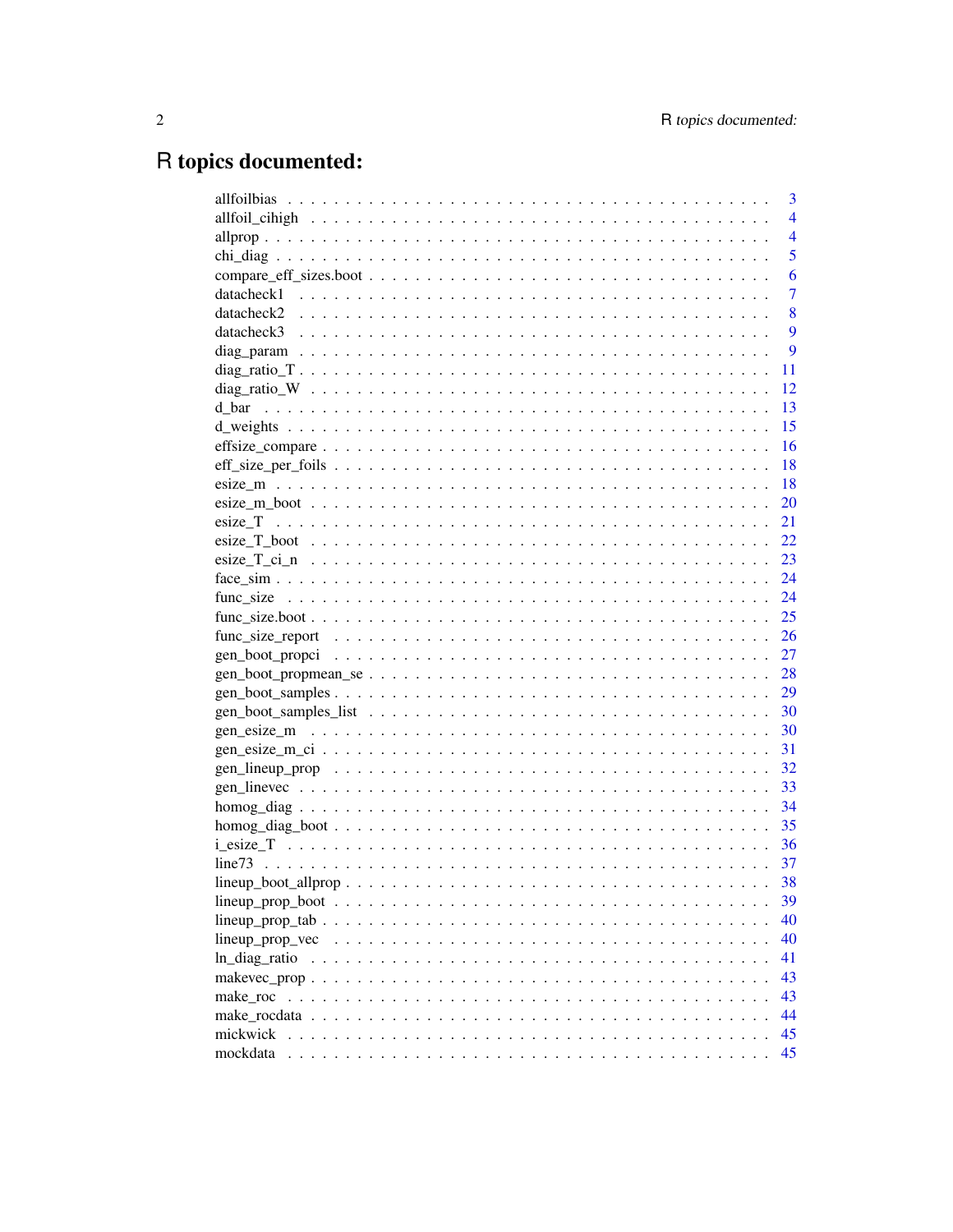#### <span id="page-2-0"></span>allfoilbias 3

| Index |  |
|-------|--|
|       |  |
|       |  |
|       |  |
|       |  |
|       |  |
|       |  |

allfoilbias *Bias for each lineup member*

# Description

Function to compute bias for each lineup member (assuming foil is suspect, from Malpass, 1981)

# Usage

allfoilbias(lineup\_table, target\_pos, k)

# Arguments

| lineup_table | A table of lineup choices                                                                      |
|--------------|------------------------------------------------------------------------------------------------|
| target_pos   | A scalar, representing target position in lineup. Must be declared by user                     |
| k            | Nominal size (i.e., total number of members in lineup). Must be specified by<br>user (scalar). |

# References

Malpass, R. S. (1981). Effective size and defendant bias in eyewitness identification lineups. *Law and Human Behavior, 5*(4), 299-309.

# Examples

lineup\_vec <- round(runif(100, 1, 6)) lineup\_table <- table(lineup\_vec) x <- allfoilbias(lineup\_table, 5, 6)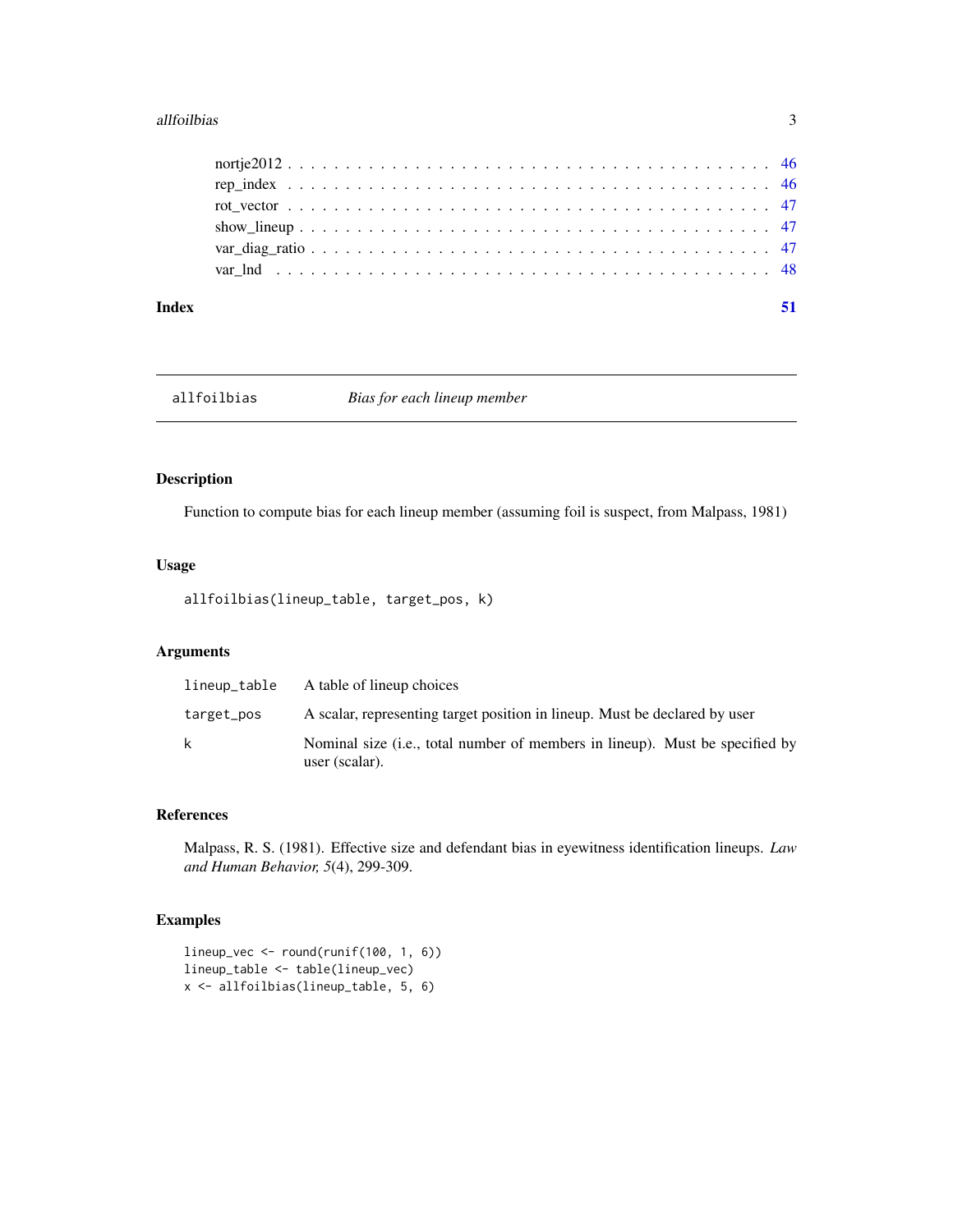<span id="page-3-0"></span>

# Description

Function to compute ci high for each foil in a lineup

#### Usage

allfoil\_cihigh(linetabprops, sumlineup)

# Arguments

| linetabprops | A dataframe of bootstrapped lineup proportions |
|--------------|------------------------------------------------|
| sumlineup    | Number of members in a lineup                  |

# References

Malpass, R. S. (1981). Effective size and defendant bias in eyewitness identification lineups. *Law and Human Behavior, 5*(4), 299-309.

allprop *Lineup proportion for all lineup members*

# Description

Computes lineup proportion for each member in a lineup

# Usage

```
allprop(lineup_vec, k)
```
# Arguments

| lineup_vec | A numeric vector of lineup choices                               |
|------------|------------------------------------------------------------------|
|            | Number of members in lineup. Must be specified by user (scalar). |

# Value

Returns a vector containing lineup proportion for each lineup member

# References

Wells, G. L., Leippe, M. R., & Ostrom, T. M. (1979). Guidelines for assessing the fairness of a lineup. *Law and Human Behavior, 3*(4), 285-293.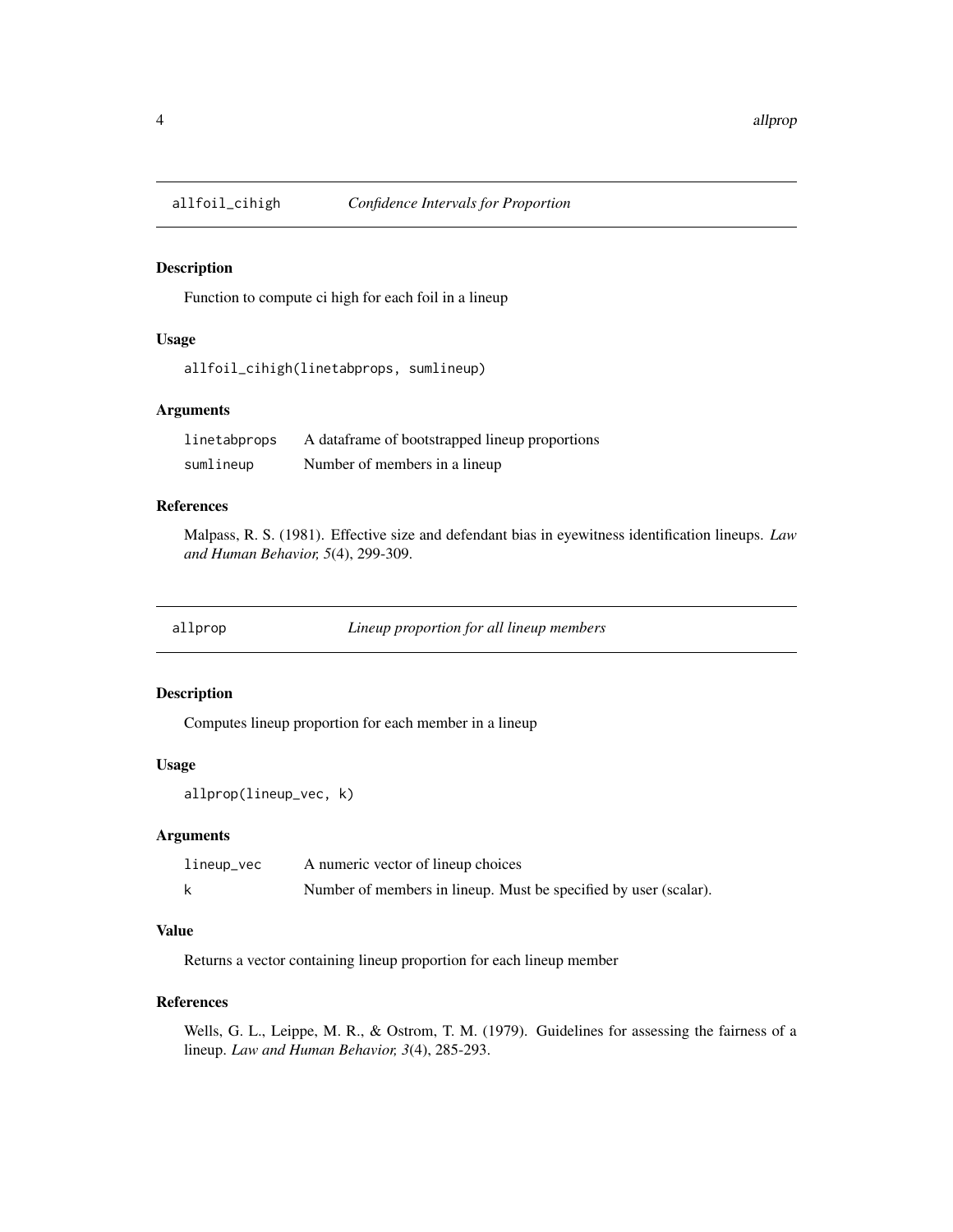#### <span id="page-4-0"></span>chi\_diag 5

# Examples

```
#Data:
lineup_vec \le round(runif(100, 1, 6))
#Call:
x \le - allprop(lineup_vec, k = 6)
```
chi\_diag *Chi-squared estimate of homogeneity of diagnosticity ratio*

# **Description**

Function for getting chi-squared value for homogeneity of diagnosticity ratios

# Usage

chi\_diag(df)

# Arguments

df A dataframe containing:  $ln(d)$ , variance of  $ln(d)$ , d weights

# Details

- To compute linedf, use the diag\_param helper function.
- To compute df, apply ln\_diag\_ratio, var\_lnd & d\_weights functions to linedf, then bind results into one dataframe (see Examples)
- The order in which the estimates are bound together (i.e., their position in the dataframe) is important, and should always be as follows: row 1: *var*, row 2: *lnd*, row 3: *wi*.

# Value

Chi squared estimate of homogeneity of diagnosticity ratios for k independent lineups

#### References

Malpass, R. S. (1981). Effective size and defendant bias in eyewitness identification lineups. *Law and Human Behavior, 5*(4), 299-309.

Malpass, R. S., Tredoux, C., & McQuiston-Surrett, D. (2007). Lineup construction and lineup fairness. In R. Lindsay, D. F. Ross, J. D. Read, & M. P. Toglia (Eds.), *Handbook of Eyewitness Psychology, Vol. 2: Memory for people* (pp. 155-178). Mahwah, NJ: Lawrence Erlbaum Associates.

Tredoux, C. G. (1998). Statistical inference on measures of lineup fairness. *Law and Human Behavior, 22*(2), 217-237.

Tredoux, C. (1999). Statistical considerations when determining measures of lineup size and lineup bias. *Applied Cognitive Psychology, 13*, S9-S26.

Wells, G. L., Leippe, M. R., & Ostrom, T. M. (1979). Guidelines for empirically assessing the fairness of a lineup. *Law and Human Behavior, 3*(4), 285-293.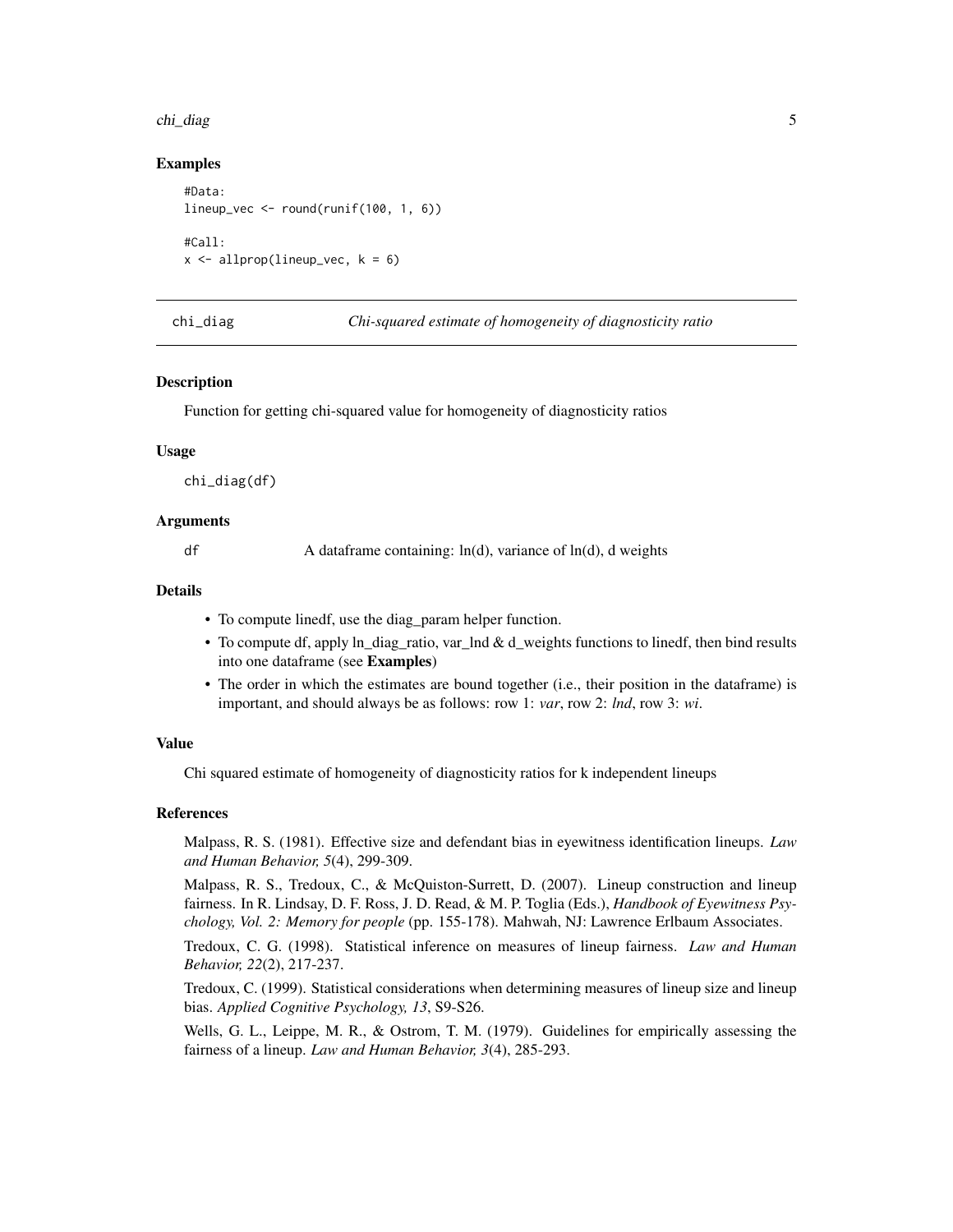#### Examples

```
#Target present data:
A \leftarrow \text{round}(\text{runif}(100, 1, 6))B \leftarrow \text{round}(\text{runif}(70, 1, 5))C \leftarrow \text{round}(\text{runif}(20,1,4))lineup_pres_list <- list(A, B, C)
rm(A, B, C)
#Target absent data:
A \leftarrow \text{round}(\text{runif}(100, 1, 6))B \leftarrow \text{round}(\text{runif}(70, 1, 5))C \leftarrow \text{round}(\text{runif}(20,1,4))lineup_abs_list <- list(A, B, C)
rm(A, B, C)
#Pos list
lineup1_pos <- c(1, 2, 3, 4, 5, 6)
lineup2_pos <- c(1, 2, 3, 4, 5)
lineup3_pos < -c(1, 2, 3, 4)pos_list <- list(lineup1_pos, lineup2_pos, lineup3_pos)
rm(lineup1_pos, lineup2_pos, lineup3_pos)
#Nominal size:
k \leq c(6, 5, 4)#Use diag param helper function to get data (n11, n21, n12, n22):
linedf <- diag_param(lineup_pres_list, lineup_abs_list, pos_list, k)
#Get ln(d), variance of ln(d) & d weights:
ratio <- ln_diag_ratio(linedf)
var <- var_lnd(linedf)
wi <- d_weights(linedf)
#Bind estimates into one df of 3 rows & x observations
#(see Details above)
df <- t(cbind(ratio, var, wi))
#Call:
chi_diag(df)
```
compare\_eff\_sizes.boot

*Comparing Effective Size: Base function for bootstrapping*

# Description

A base function for bootstrapping a dataframe of choices for 2 independent lineups

<span id="page-5-0"></span>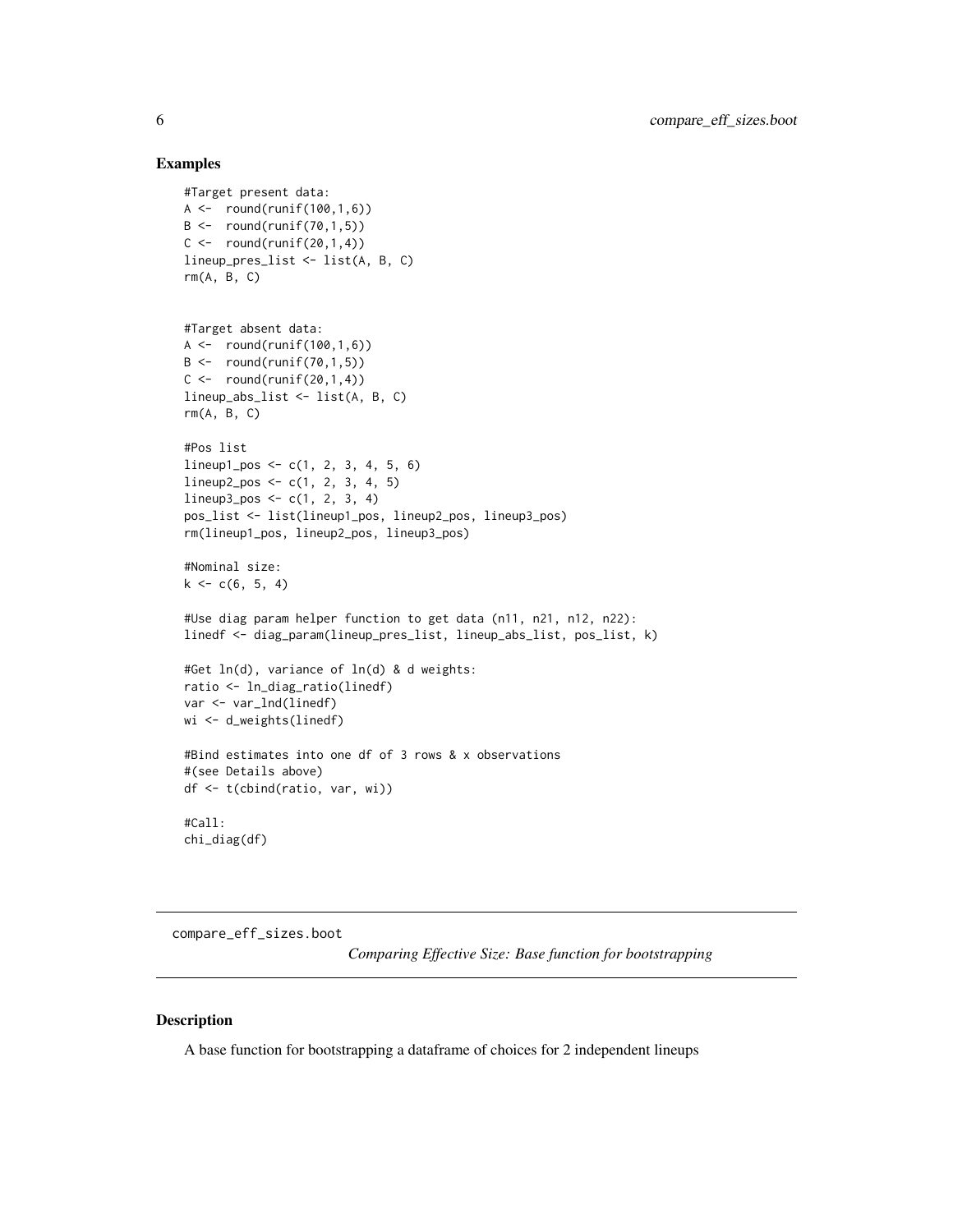#### <span id="page-6-0"></span>datacheck1 7

#### Usage

compare\_eff\_sizes.boot(linedf, d)

#### Arguments

| linedf | A data frame of lineup data. Must consist of 2 columns, each containing data for<br>2 independent lineups |
|--------|-----------------------------------------------------------------------------------------------------------|
| d.     | Indices for bootstrap sample. Argument used by boot function to select samples<br>for bootstrapping       |

# Details

The approach here is to compute the effective size of each lineup separately, and to take the difference between them. This is then bootstrapped, and if the bootstrap does not contain 0, we conclude the effective size estimates are different at  $p = alpha$ 

#### References

Davison, A.C. & Hinkley, D.V. (1997). *Bootstrap methods and their application*. Cambridge University Press.

Malpass, R. S. (1981). Effective size and defendant bias in eyewitness identification lineups. *Law and Human Behavior, 5*(4), 299-309.

Malpass, R. S., Tredoux, C., & McQuiston-Surrett, D. (2007). Lineup construction and lineup fairness. In R. Lindsay, D. F. Ross, J. D. Read, & M. P. Toglia (Eds.), *Handbook of Eyewitness Psychology, Vol. 2: Memory for people* (pp. 155-178). Mahwah, NJ: Lawrence Erlbaum Associates.

Tredoux, C. G. (1998). Statistical inference on measures of lineup fairness. *Law and Human Behavior, 22*(2), 217-237.

Tredoux, C. (1999). Statistical considerations when determining measures of lineup size and lineup bias. *Applied Cognitive Psychology, 13*, S9-S26.

Wells, G. L.,Leippe, M. R., & Ostrom, T. M. (1979). Guidelines for empirically assessing the fairness of a lineup. *Law and Human Behavior, 3*(4), 285-293.

datacheck1 *Helper function*

#### **Description**

Checks that number of lineup choices contained in a vector is accurate

#### Usage

datacheck1(lineup\_vec, k)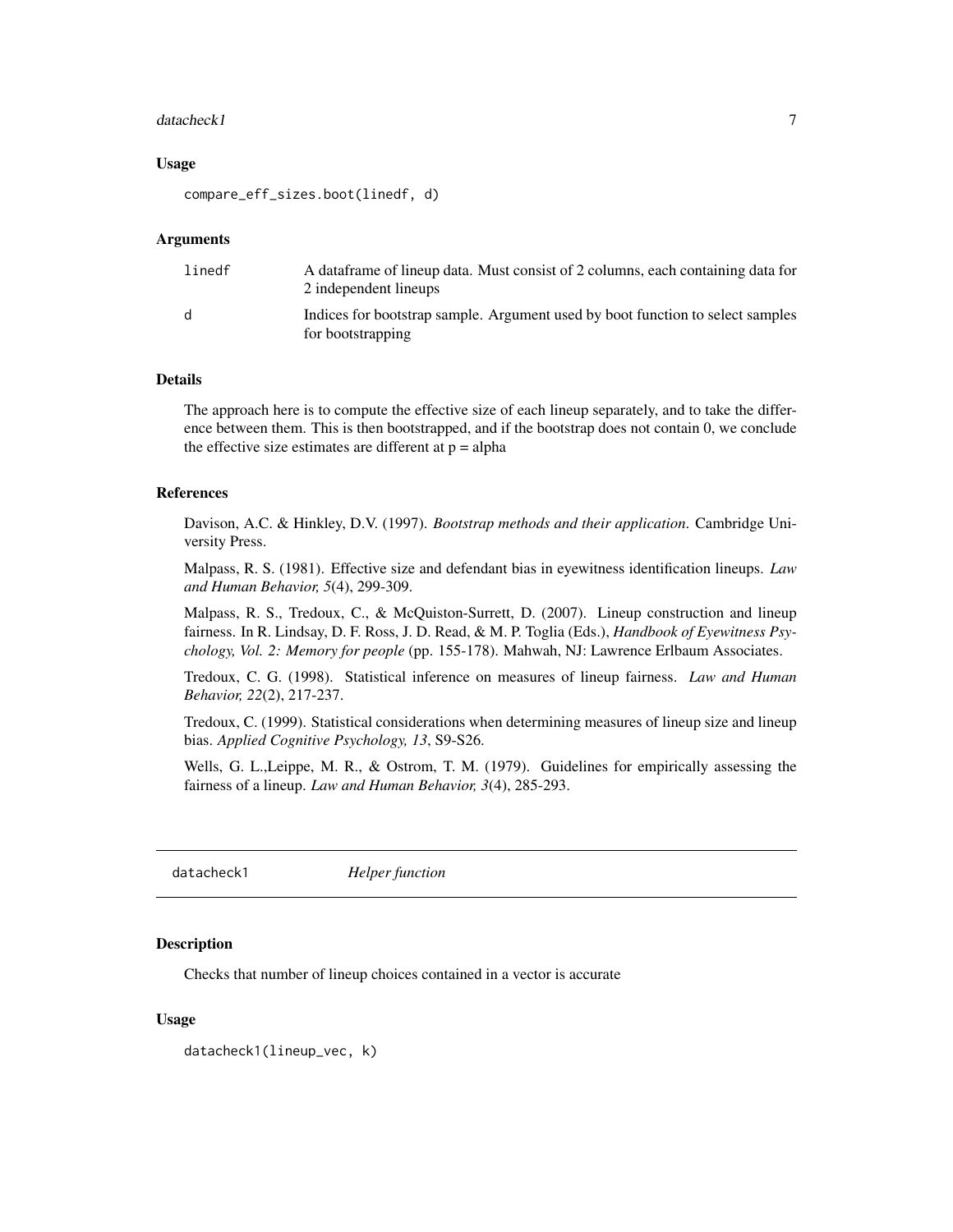<span id="page-7-0"></span>8 datacheck2

# Arguments

| lineup_vec | A numeric vector of lineup choices |
|------------|------------------------------------|
| k          | Number of members in lineup        |

# Details

This function ensures that a non-selected lineup member is not accidentally omitted from the dataframe due to lack of selection by all mock witnesses. It functions as a check that the total number of lineup members is accurate.

datacheck2 *Helper function*

# Description

Checks that number of lineup choices contained in a vector is accurate

# Usage

```
datacheck2(lineup_pres, lineup_abs, k1, k2)
```
# Arguments

| lineup_pres | A numeric vector of lineup choices for a lineup in which the target was present |
|-------------|---------------------------------------------------------------------------------|
| lineup_abs  | A numeric vector of lineup choices for a lineup in which the target was absent  |
| k1          | Number of targets in TP lineup                                                  |
| k2          | Number of targets in TA lineup                                                  |

# Details

This function ensures that a non-selected lineup member is not accidentally omitted from the dataframe due to lack of selection by all mock witnesses. It functions as a check that the total number of lineup members is accurate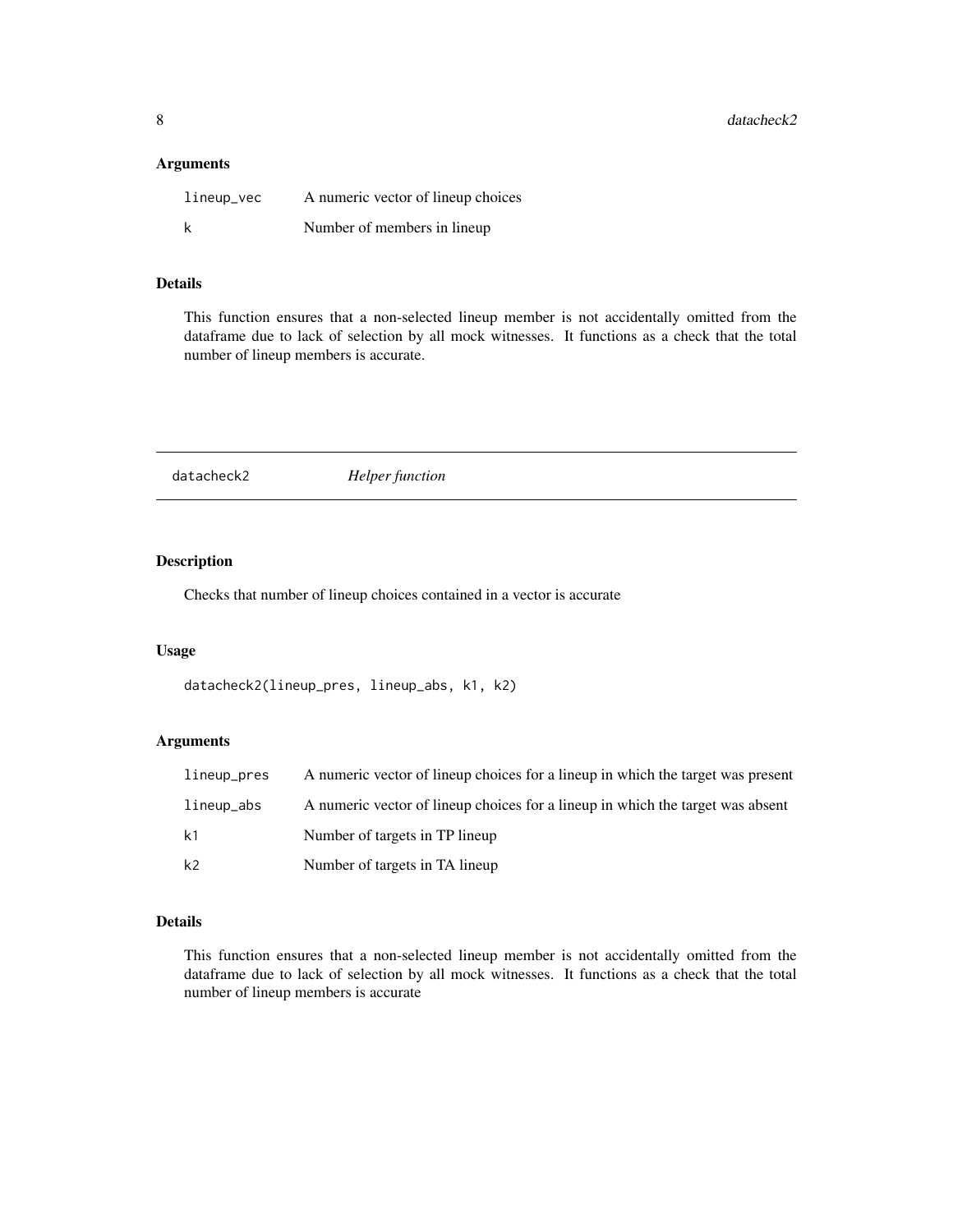<span id="page-8-0"></span>

# Description

Checks that number of lineup choices contained in a data table is accurate

#### Usage

```
datacheck3(lineup_table, k)
```
# Arguments

| lineup_table | A table of lineup choices                              |
|--------------|--------------------------------------------------------|
| k            | Nominal size (i.e., total number of members in lineup) |

# Details

This function ensures that a non-selected lineup member is not accidentally omitted from the data due to lack of selection by all mock witnesses. It functions as a check that the total number of lineup members is accurate.

diag\_param *Parameters for diagnosticity ratio*

# Description

This function calculates the parameters needed to calculate the diagnosticity ratio for several lineup pairs.

# Usage

```
diag_param(lineup_pres_list, lineup_abs_list, pos_list, k)
```
# Arguments

| lineup_pres_list |                                                                                                 |
|------------------|-------------------------------------------------------------------------------------------------|
|                  | A list containing k vectors of lineup choices for k lineups, in which the target<br>was present |
| lineup_abs_list  |                                                                                                 |
|                  | A list containing k vectors of lineup choices for k lineups, in which the target<br>was absent  |
| pos_list         | A list containing k numeric vectors indexing lineup member positions for each<br>lineup pair    |
| k                | A vector indexing number of members in each lineup pair. Must be specified by<br>user (scalar). |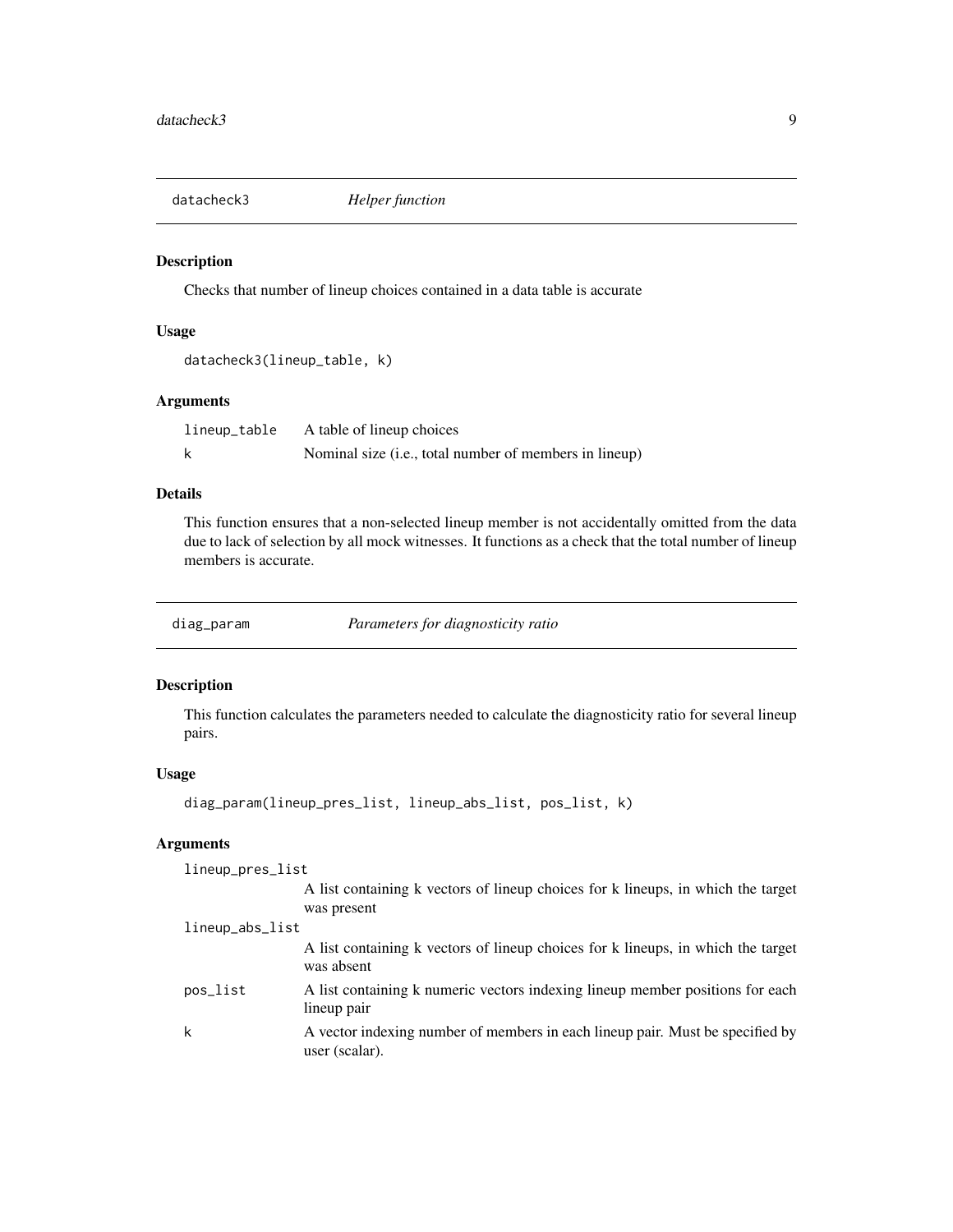# Details

- Lineup pairs consist of one lineup in which the target was present (TP) and one lineup in which the target was absent (TA).
- Each lineup pair must occupy corresponding positions in the TA and TP lists. Example:

For a lineup pair A that consists of  $(1)$ TP lineup and  $(2)$ TA lineup: A $(1)$  is the first vector in the TP list  $A(2)$  is the first vector in the TP list

- The order in which nominal size for each lineup pair is listed must also correspond with the positions of each respective lineup in the lineup lists (i.e., if lineup 1 has  $k = 6$ , then the first element of vector  $k' = 6$ )
- Data must be in a list format. This allows the function to compare lineups in which the number of choices and number of lineup members differs.
- The following warning will appear if vectors comprising lineup lists are of different lengths: *longer object length is not a multiple of shorter object length*. This does not affect the accuracy of the function and can be ignored.

#### Value

Returns a dataframe containing:

- *n11*: Number of mock witnesses who identified the suspect in the target present condition
- *n21*: Number of mock witnesses who did not identify the suspect in the target present condition
- *n12*: Number of mock witnesses who identified the suspect in the target absent condition
- *n13*: Number of mock witnesses who did not identify the suspect in the target absent condition

# References

Malpass, R. S. (1981). Effective size and defendant bias in eyewitness identification lineups. *Law and Human Behavior, 5*(4), 299-309.

Malpass, R. S., Tredoux, C., & McQuiston-Surrett, D. (2007). Lineup construction and lineup fairness. In R. Lindsay, D. F. Ross, J. D. Read, & M. P. Toglia (Eds.), *Handbook of Eyewitness Psychology, Vol. 2: Memory for people* (pp. 155-178). Mahwah, NJ: Lawrence Erlbaum Associates.

Tredoux, C. G. (1998). Statistical inference on measures of lineup fairness. *Law and Human Behavior, 22*(2), 217-237.

Tredoux, C. (1999). Statistical considerations when determining measures of lineup size and lineup bias. *Applied Cognitive Psychology*, 13, S9-S26.

Wells, G. L.,Leippe, M. R., & Ostrom, T. M. (1979). Guidelines for empirically assessing the fairness of a lineup. *Law and Human Behavior, 3*(4), 285-293.

```
#Target present data:
A \leftarrow \text{round}(\text{runif}(100, 1, 6))B \leftarrow \text{round}(\text{runif}(70, 1, 5))
```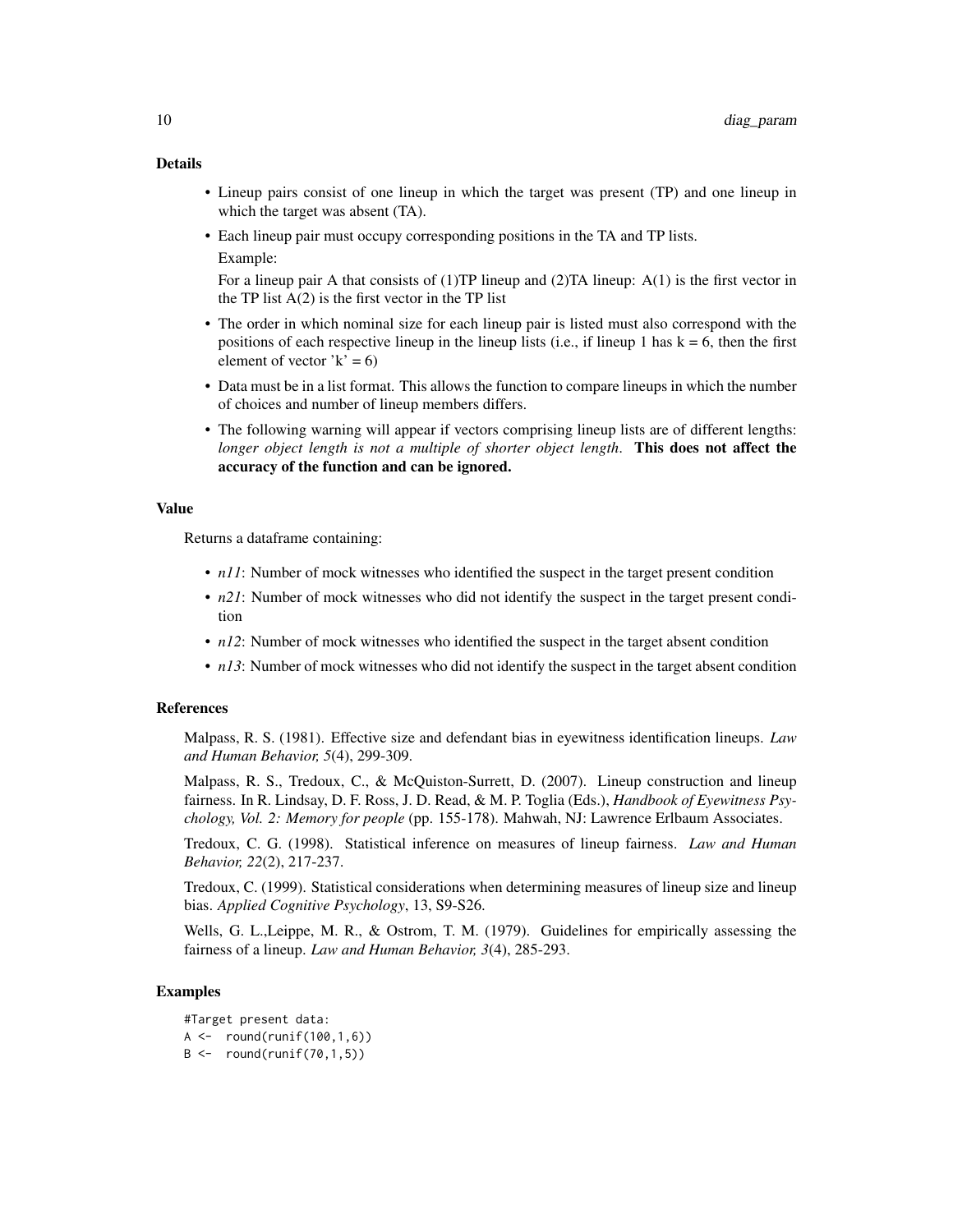# <span id="page-10-0"></span>diag\_ratio\_T 11

```
C \leftarrow \text{round}(\text{runif}(20,1,4))lineup_pres_list <- list(A, B, C)
rm(A, B, C)
#Target absent data:
A \leftarrow round(runif(100,1,6))
B \leftarrow \text{round}(\text{runif}(70, 1, 5))C \leftarrow \text{round}(\text{runif}(20,1,4))lineup_abs_list <- list(A, B, C)
rm(A, B, C)
#Pos list
lineup1_pos <- c(1, 2, 3, 4, 5, 6)
lineup2_pos <- c(1, 2, 3, 4, 5)
lineup3_pos <- c(1, 2, 3, 4)
pos_list <- list(lineup1_pos, lineup2_pos, lineup3_pos)
rm(lineup1_pos, lineup2_pos, lineup3_pos)
#Nominal size:
k \leq c(6, 5, 4)#Call:
linedf <- diag_param(lineup_pres_list, lineup_abs_list, pos_list, k)
```
diag\_ratio\_T *Diagnosticty Ratio (Tredoux, 1998)*

# Description

Computes Wells's adjusted diagnosticity ratio for one lineup pair (see: Tredoux, 1998)

# Usage

```
diag_ratio_T(lineup_pres, lineup_abs, pos_pres, pos_abs, k1, k2)
```
# Arguments

| lineup_pres    | A numeric vector of lineup choices for a lineup in which the target was present |
|----------------|---------------------------------------------------------------------------------|
| lineup_abs     | A numeric vector of lineup choices for a lineup in which the target was absent  |
| pos_pres       | A scalar, representing target position in TP lineup. Must be declared by user   |
| pos_abs        | A scalar, representing target position in TA lineup. Must be declared by user   |
| k <sub>1</sub> | Number of targets in TP lineup. Must be specified by user (scalar).             |
| k <sub>2</sub> | Number of targets in TA lineup. Must be specified by user (scalar).             |
|                |                                                                                 |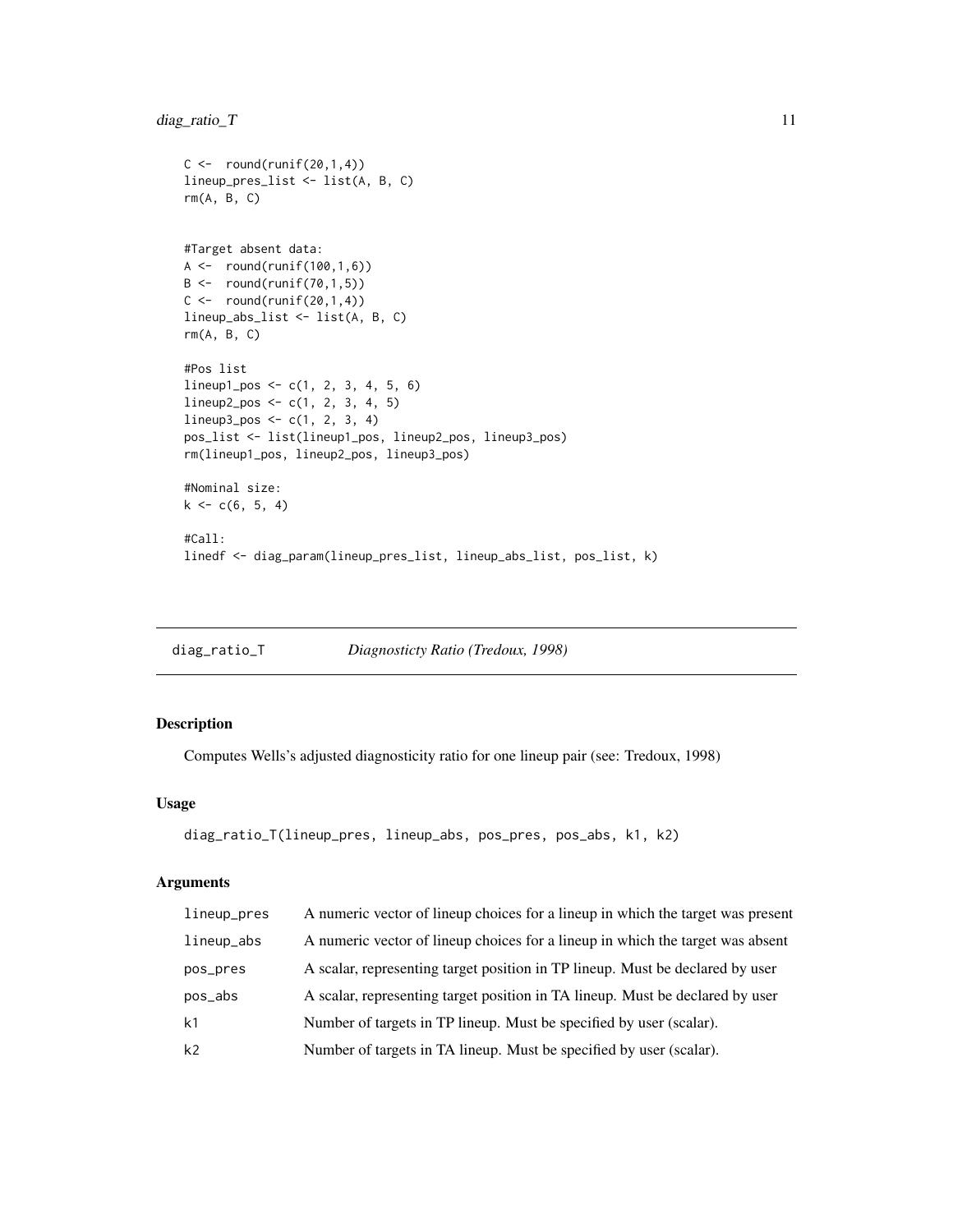#### <span id="page-11-0"></span>References

Malpass, R. S. (1981). Effective size and defendant bias in eyewitness identification lineups. *Law and Human Behavior, 5*(4), 299-309.

Malpass, R. S., Tredoux, C., & McQuiston-Surrett, D. (2007). Lineup construction and lineup fairness. In R. Lindsay, D. F. Ross, J. D. Read, & M. P. Toglia (Eds.), *Handbook of Eyewitness Psychology, Vol. 2: Memory for people* (pp. 155-178). Mahwah, NJ: Lawrence Erlbaum Associates.

Tredoux, C. G. (1998). Statistical inference on measures of lineup fairness. *Law and Human Behavior, 22*(2), 217-237.

Tredoux, C. (1999). Statistical considerations when determining measures of lineup size and lineup bias. *Applied Cognitive Psychology*, 13, S9-S26.

Wells, G. L.,Leippe, M. R., & Ostrom, T. M. (1979). Guidelines for empirically assessing the fairness of a lineup. *Law and Human Behavior, 3*(4), 285-293.

# Examples

```
#Data:
lineup_pres <- round(runif(100, 1, 6))
lineup_abs <- round(runif(70, 1, 5))
pos_pres <- 3
pos_abs <- 5
#Call:
diag_ratio_T(lineup_pres, lineup_abs, pos_pres, pos_abs, 6, 5)
diag_ratio_T(lineup_pres, lineup_abs, 3, 5, 6, 5)
```
diag\_ratio\_W *Diagnosticity Ratio (Wells & Lindsay, 1980; Wells & Turtle, 1986)*

# Description

Computes Wells' diagnosticity ratio for one lineup pair

#### Usage

```
diag_ratio_W(lineup_pres, lineup_abs, pos_pres, pos_abs, k1, k2)
```
# Arguments

| A numeric vector of lineup choices for a lineup in which the target was present |
|---------------------------------------------------------------------------------|
| A numeric vector of lineup choices for a lineup in which the target was absent  |
| A scalar, representing target position in TP lineup. Must be declared by user   |
|                                                                                 |
|                                                                                 |
|                                                                                 |
| A scalar, representing target position in TA lineup. Must be declared by user   |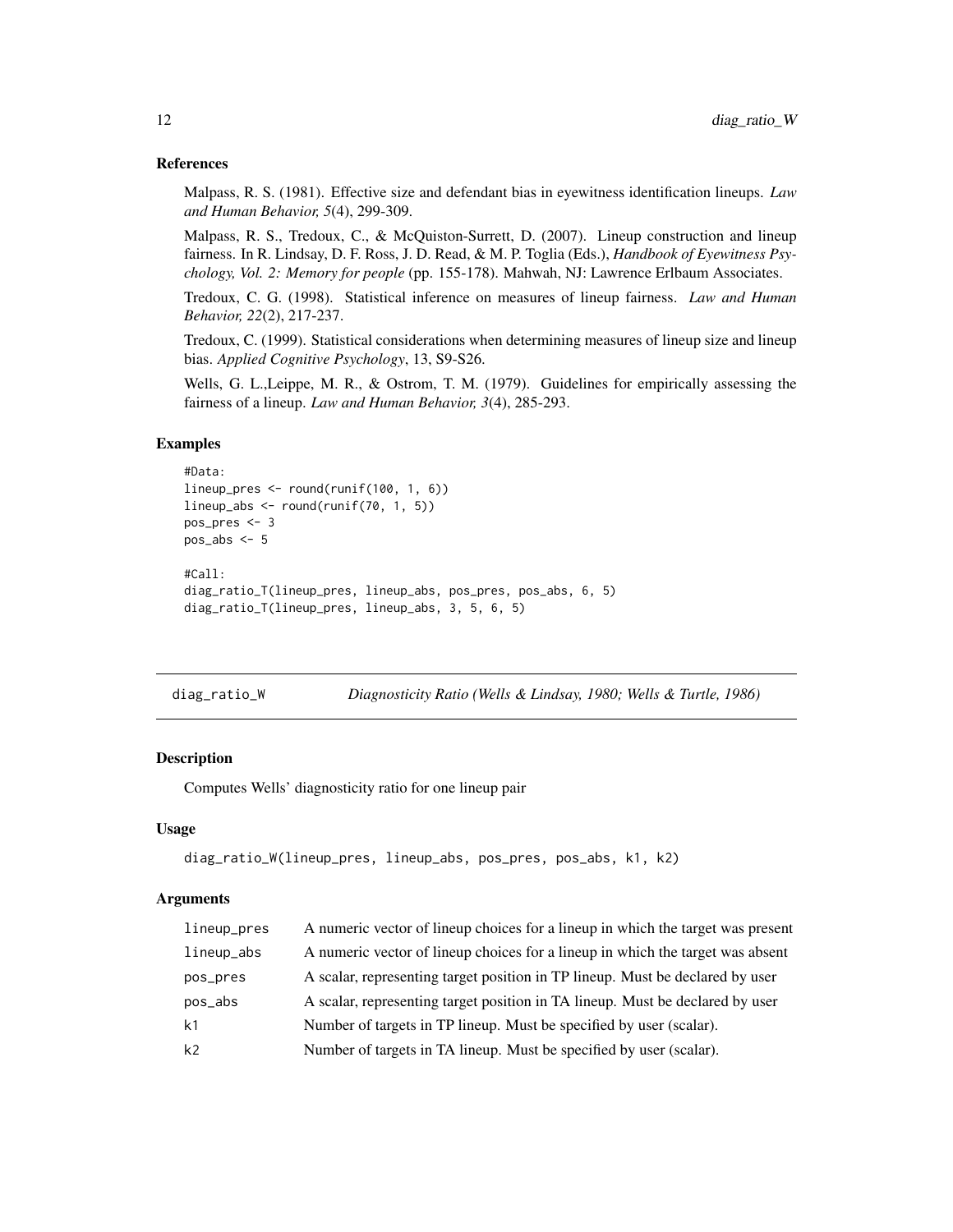<span id="page-12-0"></span> $d_{\text{L}}$ bar 13

# References

Wells, G. L., & Lindsay, R. C. L. (1980). On estimating the diagnosticity of eyewitness nonidentifications.*Psychological Bulletin, 88*, 776-784.

Wells, G. L., & Turtle, J. W. (1986). Eyewitness identification: The importance of lineup models. *Psychological Bulletin, 99*, 320-329.

# Examples

```
#Data:
lineup_pres <- round(runif(100, 1, 6))
lineup_abs <- round(runif(70, 1, 5))
pos_pres <- 3
pos_abs \leftarrow 5#Call:
diag_ratio_W(lineup_pres, lineup_abs, pos_pres, pos_abs, 6, 5)
diag_ratio_W(lineup_pres, lineup_abs, 3, 5, 6, 5)
```
d\_bar *Mean diagnosticity ratio for k lineup pairs*

# Description

Function for computing pooled estimator from a set of k diagnosticity ratios

#### Usage

d\_bar(df)

# Arguments

df A dataframe containing rows: ln(d), variance of ln(d), d weights

# Details

. The order in which the estimates are bound together (i.e., their position in the dataframe) is important, and should always be as follows:

- row 1: var
- row 2: lnd
- row 3: wi

# Value

Mean diagnosticity ratio for k independent lineups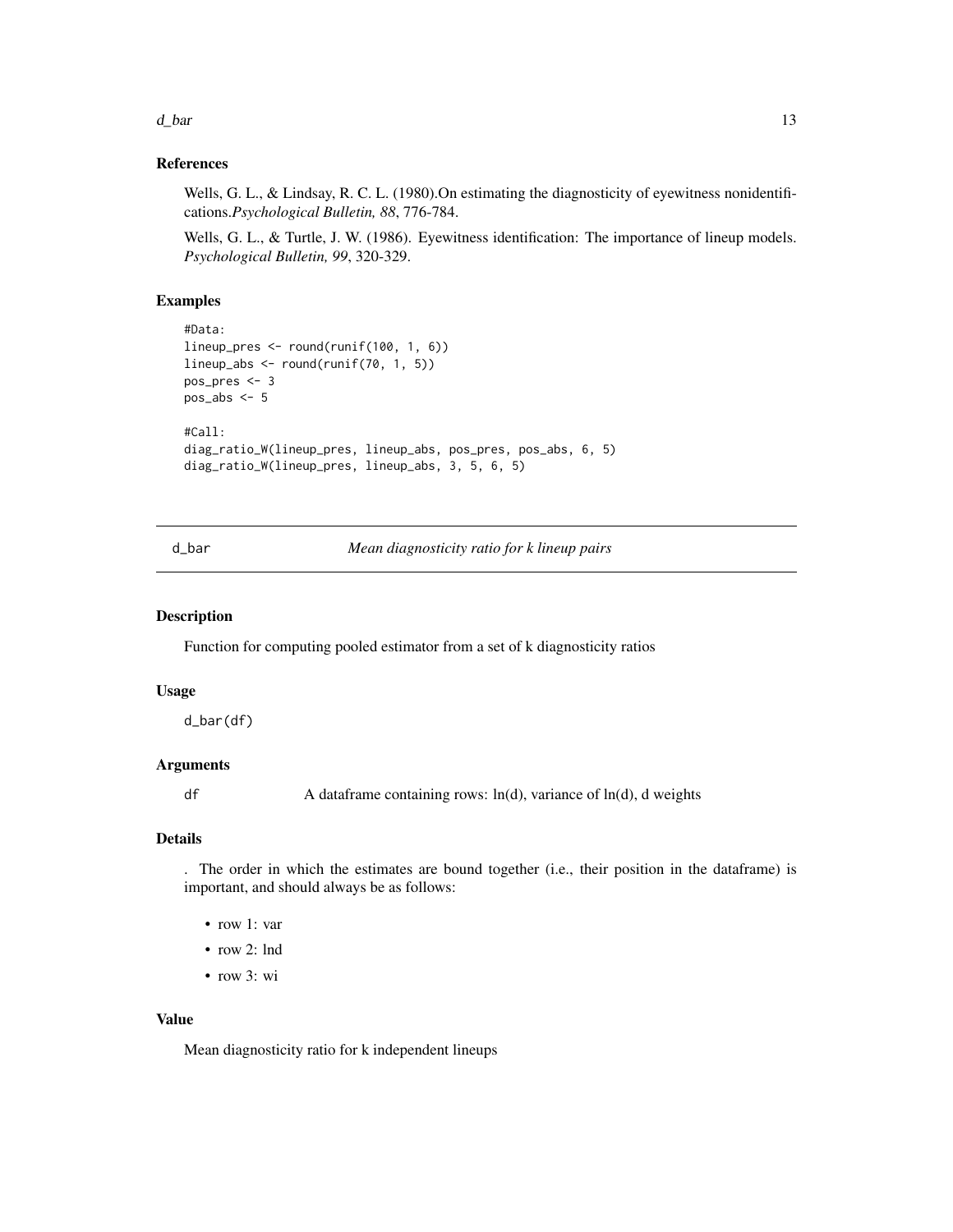# References

Malpass, R. S. (1981). Effective size and defendant bias in eyewitness identification lineups. *Law and Human Behavior, 5*(4), 299-309.

Malpass, R. S., Tredoux, C., & McQuiston-Surrett, D. (2007). Lineup construction and lineup fairness. In R. Lindsay, D. F. Ross, J. D. Read, & M. P. Toglia (Eds.), *Handbook of Eyewitness Psychology, Vol. 2: Memory for people* (pp. 155-178). Mahwah, NJ: Lawrence Erlbaum Associates.

Tredoux, C. G. (1998). Statistical inference on measures of lineup fairness. *Law and Human Behavior, 22*(2), 217-237.

Tredoux, C. (1999). Statistical considerations when determining measures of lineup size and lineup bias. *Applied Cognitive Psychology, 13*, S9-S26.

Wells, G. L.,Leippe, M. R., & Ostrom, T. M. (1979). Guidelines for empirically assessing the fairness of a lineup. *Law and Human Behavior, 3*(4), 285-293.

# Examples

```
#Target present data:
A \leq - round(runif(100,1,6))
B \leftarrow \text{round}(\text{runif}(70, 1, 5))C \leftarrow \text{round}(\text{runif}(20,1,4))lineup_pres_list <- list(A, B, C)
rm(A, B, C)
```

```
#Target absent data:
A \leftarrow \text{round}(\text{runif}(100, 1, 6))B \leftarrow \text{round}(\text{runif}(70, 1, 5))C \le - round(runif(20,1,4))
lineup_abs_list <- list(A, B, C)
rm(A, B, C)
```

```
#Pos list
lineup1_{pos} < -c(1, 2, 3, 4, 5, 6)lineup2_pos <- c(1, 2, 3, 4, 5)
lineup3_pos <- c(1, 2, 3, 4)
pos_list <- list(lineup1_pos, lineup2_pos, lineup3_pos)
rm(lineup1_pos, lineup2_pos, lineup3_pos)
```

```
#Nominal size:
k \leq c(6, 5, 4)
```

```
#Use diag param helper function to get data (n11, n21, n12, n22):
linedf <- diag_param(lineup_pres_list, lineup_abs_list, pos_list, k)
```

```
#Compute ln(d):
ratio <- ln_diag_ratio(linedf)
```

```
#Compute variance of ln(d):
var <- var_lnd(linedf)
```
#Compute weights for pooled estimator: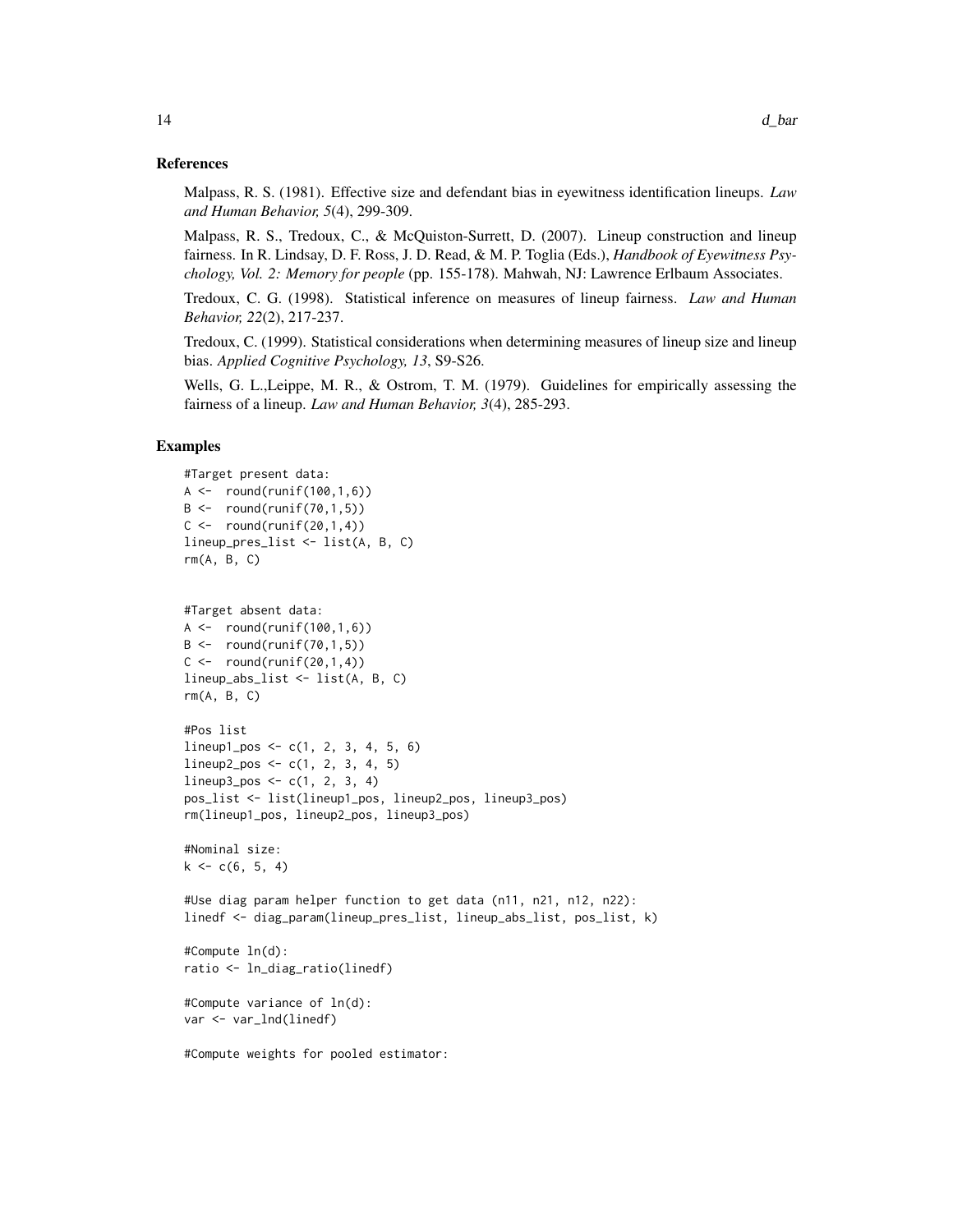#### <span id="page-14-0"></span>d\_weights 15

```
wi <- d_weights(linedf)
#Bind ln(d), variance of ln(d) and weights into one df (of 3 rows & x observations)
#(see Details above):
df <- t(cbind(ratio, var, wi))
#Call:
d_bar(df)
```
d\_weights *Diagnosticity ratio weights*

#### Description

Function to compute weights of each diagnosticity ratio for k lineup pairs

#### Usage

d\_weights(linedf)

# Arguments

linedf A dataframe of parameters for computing diagnosticity ratio

#### Details

In order to obtain a pooled estimate of a set of diagnosticity ratios, we use a weight for each ratio that is equal to the inverse of its variance.

#### To get linedf, use the diag\_param helper function

*diag\_param* returns a dataframe containing the following:

- *n11*: Number of mock witnesses who identified the suspect in the target present condition
- *n21*: Number of mock witnesses who did not identify the suspect in the target present condition
- *n12*: Number of mock witnesses who identified the suspect in the target absent condition
- *n13*: Number of mock witnesses who did not identify the suspect in the target absent condition

#### Value

A dataframe with one column containing weights for each pair of lineups for which diagnosticity ratio is being calculated.

# References

Tredoux, C. G. (1998). Statistical inference on measures of lineup fairness. *Law and Human Behavior, 22*(2), 217-237.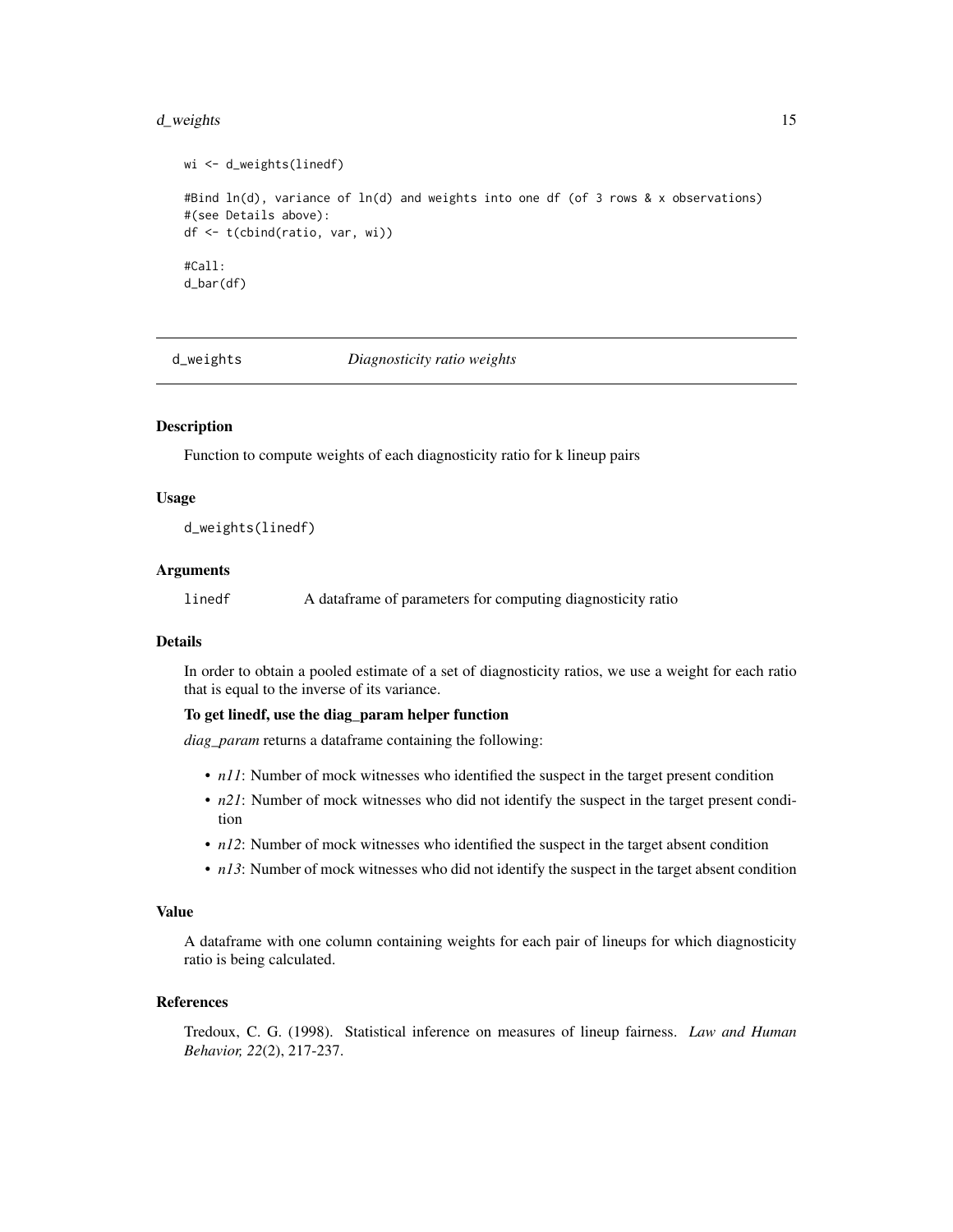#### Examples

```
#Target present data:
A \leftarrow \text{round}(\text{runif}(100, 1, 6))B \leftarrow \text{round}(\text{runif}(70, 1, 5))C \leftarrow \text{round}(\text{runif}(20,1,4))lineup_pres_list <- list(A, B, C)
rm(A, B, C)
```

```
#Target absent data:
A \leftarrow \text{round}(\text{runif}(100, 1, 6))B \leftarrow \text{round}(\text{runif}(70, 1, 5))C \leftarrow \text{round}(\text{runif}(20,1,4))lineup_abs_list <- list(A, B, C)
rm(A, B, C)
```

```
#Pos list
lineup1_pos <- c(1, 2, 3, 4, 5, 6)
lineup2_pos <- c(1, 2, 3, 4, 5)
lineup3_pos <- c(1, 2, 3, 4)
pos_list <- list(lineup1_pos, lineup2_pos, lineup3_pos)
rm(lineup1_pos, lineup2_pos, lineup3_pos)
```

```
#Nominal size:
k \leq c(6, 5, 4)
```

```
#Use diag param helper function to get data (n11, n21, n12, n22):
linedf <- diag_param(lineup_pres_list, lineup_abs_list, pos_list, k)
```

```
#Call:
wi <- d_weights(linedf)
```
effsize\_compare *Master Function: Comparing Effective Size*

#### Description

Function for comparing effective size of two independent lineups (Tredoux, 1998)

#### Usage

```
effsize_compare(linedf)
```
# Arguments

linedf A dataframe of lineup data. Contains 2 columns, each of which hold data for 2 independent lineups

<span id="page-15-0"></span>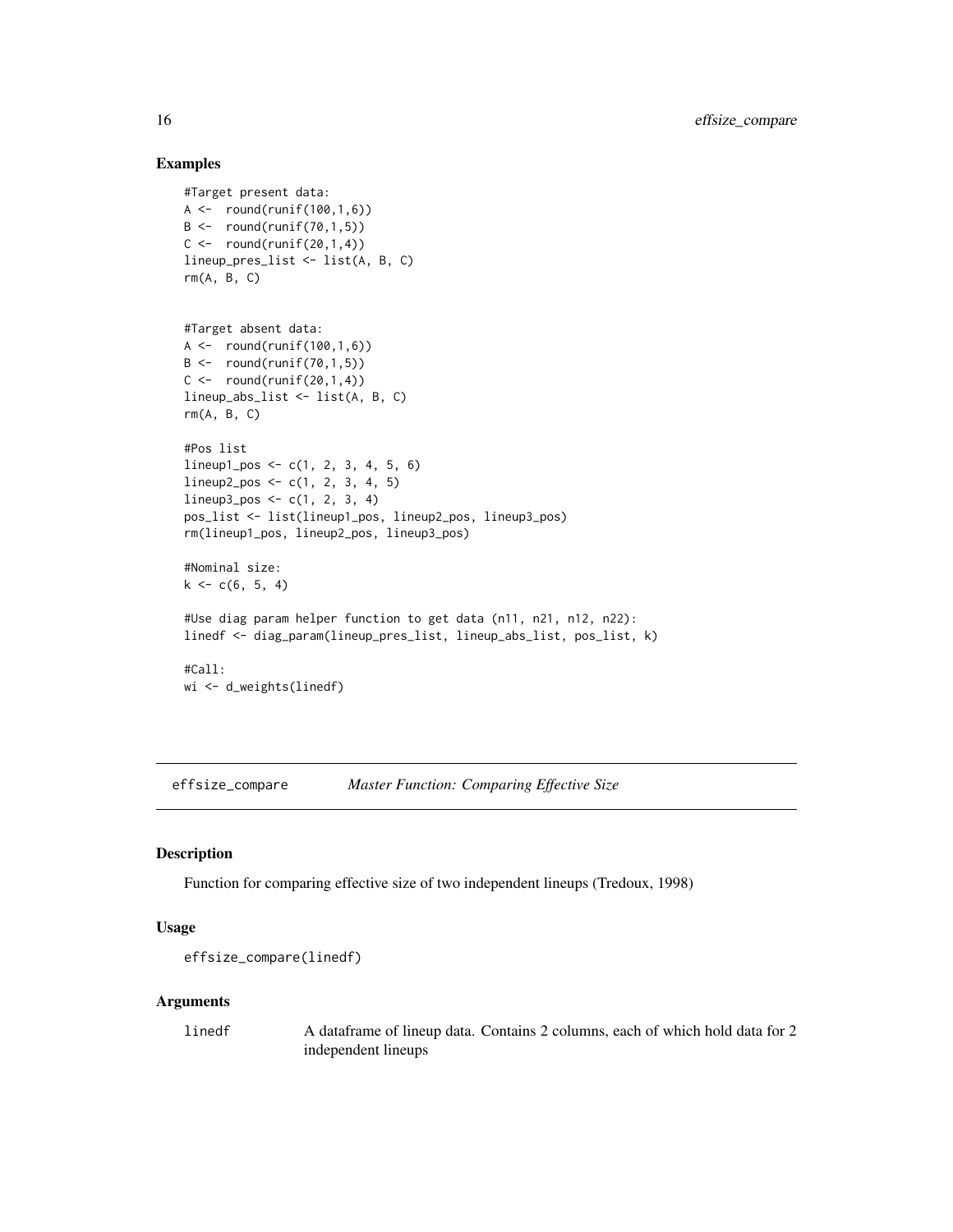#### <span id="page-16-0"></span>Details

This function is a master function, calling other functions it needs, and reporting results in some detail

#### Value

Effective size, significance level, and confidence intervals  $(95$  normal theory, percentile & biascorrected)

# References

Davison, A.C. & Hinkley, D.V. (1997). *Bootstrap methods and their application*. Cambridge University Press.

Malpass, R. S. (1981). Effective size and defendant bias in eyewitness identification lineups. *Law and Human Behavior, 5*(4), 299-309.

Malpass, R. S., Tredoux, C., & McQuiston-Surrett, D. (2007). Lineup construction and lineup fairness. In R. Lindsay, D. F. Ross, J. D. Read, & M. P. Toglia (Eds.), *Handbook of Eyewitness Psychology, Vol. 2: Memory for people* (pp. 155-178). Mahwah, NJ: Lawrence Erlbaum Associates.

Tredoux, C. G. (1998). Statistical inference on measures of lineup fairness. *Law and Human Behavior, 22*(2), 217-237.

Tredoux, C. (1999). Statistical considerations when determining measures of lineup size and lineup bias. *Applied Cognitive Psychology, 13*, S9-S26.

Wells, G. L.,Leippe, M. R., & Ostrom, T. M. (1979). Guidelines for empirically assessing the fairness of a lineup. *Law and Human Behavior, 3*(4), 285-293.

# See Also

[boot](#page-0-0): https://cran.r-project.org/web/packages/boot/boot.pdf

```
#Data:
```

```
lineup\_vec1 \leftarrow round(runif(100, 1, 6))lineup\_vec2 \leftarrow round(runif(100, 1, 6))linedf <- as.data.frame(cbind(lineup_vec1, lineup_vec2))
```

```
#Call:
x <- effsize_compare(linedf)
```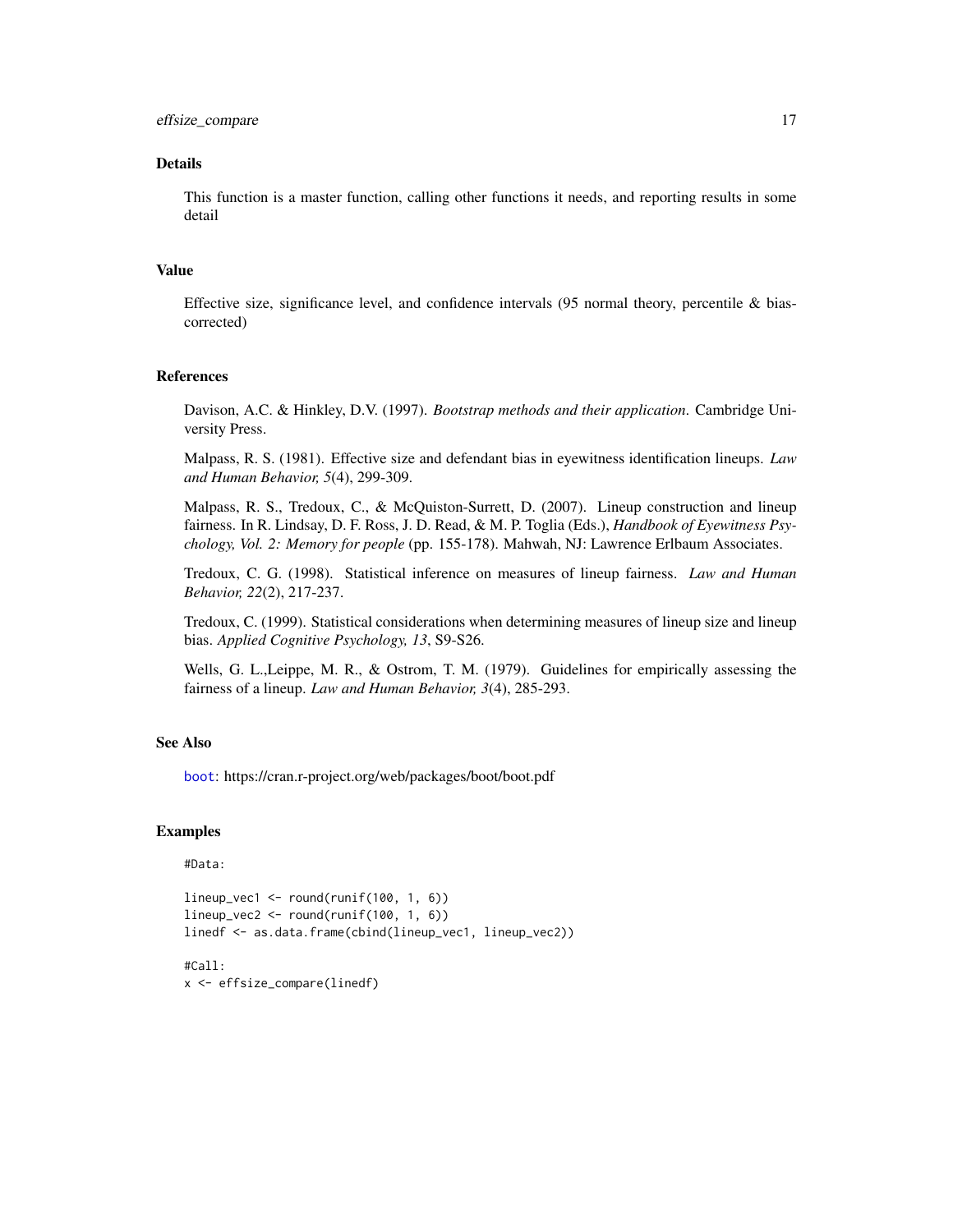<span id="page-17-0"></span>eff\_size\_per\_foils *Effective Size per Foils*

#### Description

Function for computing effective size (Malpass, 1981) counting foils who fall within the CI for chance guessing

# Usage

```
eff_size_per_foils(lineup_vec, target_pos, k, conf = 0.95)
```
# Arguments

| lineup_vec | A numeric vector of lineup choices                                           |
|------------|------------------------------------------------------------------------------|
| target_pos | A numeric vector indexing all lineup members                                 |
| k          | Number of members in lineup. Must be specified by user (scalar).             |
| conf       | Desired level of alpha. Defaults to 0.95. May be specified by user (scalar). |

#### References

Malpass, R S. (1981). Effective size and defendant bias in eyewitness identification lineups. *Law and Human Behavior, 5*, 299-309.

Tredoux, C. G. (1998). Statistical inference on measures of lineup fairness. *Law and Human Behavior, 22*(2), 217-237.

# Examples

```
#Data:
lineup_vec <- round(runif(100, 1, 6))
target_pos <- c(1, 2, 3, 4, 5, 6)
#Call:
eff_size_per_foils(lineup_vec, target_pos, 6)
eff_size_per_foils(lineup_vec, target_pos, conf = 0.95, 6)
```
esize\_m *Effective Size*

# Description

Function for computing Effective Size

#### Usage

esize\_m(lineup\_table, k, both = FALSE)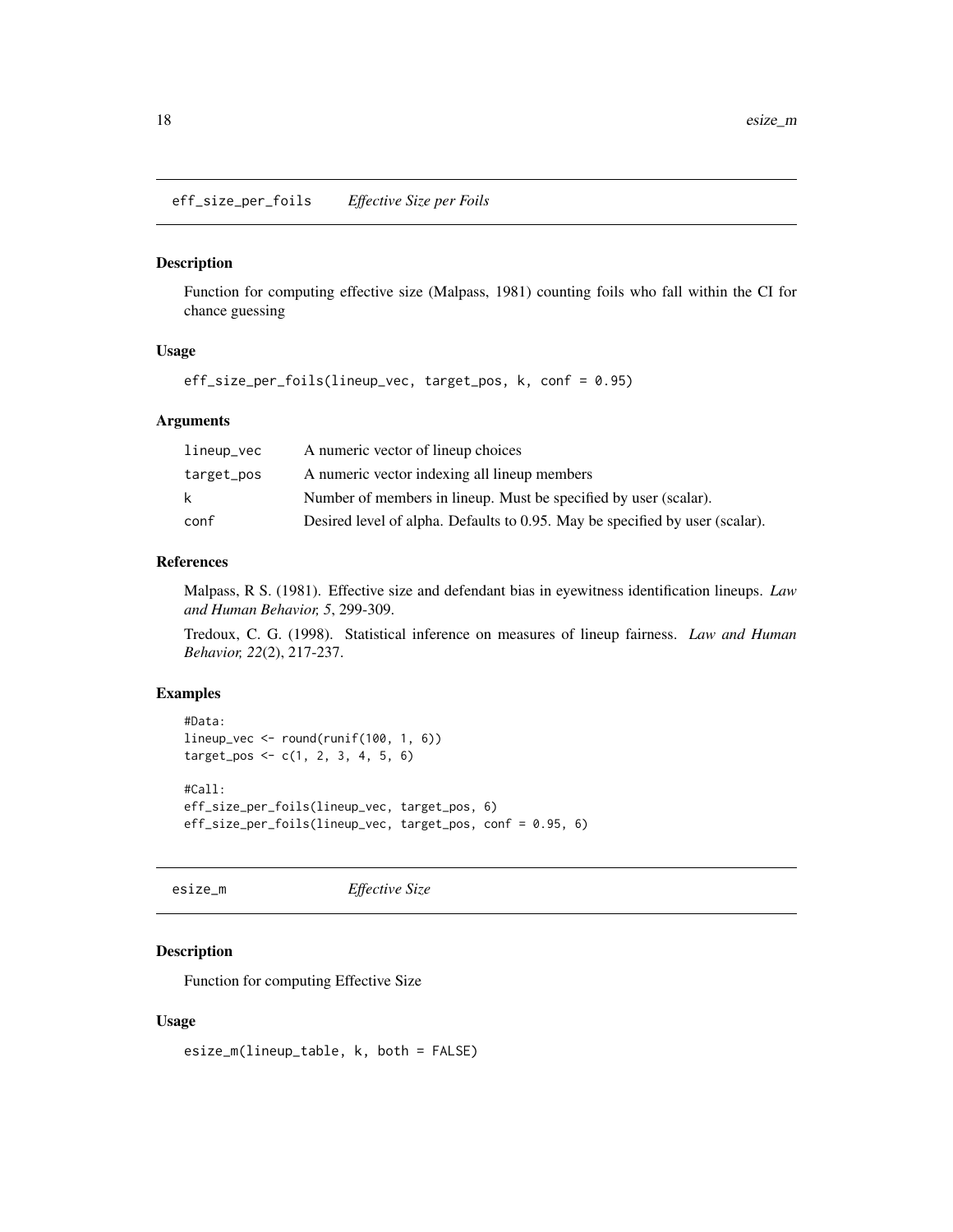#### esize\_m and 19

#### Arguments

| lineup_table | A table of lineup choices                                                                                                |
|--------------|--------------------------------------------------------------------------------------------------------------------------|
| k.           | Number of members in lineup. Must be specified by user (scalar).                                                         |
| both         | Defaults to FALSE. Returns Tredoux's adjusted effective size estimate.                                                   |
|              | If TRUE, provides both Malpass's (1981) and Makpass's adjusted (see: Tre-<br>doux, 1998) calculations of effective size. |

#### Details

Reduces the size of a lineup from a (corrected) nominal starting value by the degree to which members are, in sum, chosen below the level of chance expectation.

#### Value

Malpass's original & adjusted estimates of effective size

# References

Malpass, R. S. (1981). Effective size and defendant bias in eyewitness identification lineups. *Law and Human Behavior, 5*(4), 299-309.

Malpass, R. S., Tredoux, C., & McQuiston-Surrett, D. (2007). Lineup construction and lineup fairness. In R. Lindsay, D. F. Ross, J. D. Read, & M. P. Toglia (Eds.), *Handbook of Eyewitness Psychology, Vol. 2: Memory for people* (pp. 155-178). Mahwah, NJ: Lawrence Erlbaum Associates.

Tredoux, C. G. (1998). Statistical inference on measures of lineup fairness. *Law and Human Behavior, 22*(2), 217-237.

Tredoux, C. (1999). Statistical considerations when determining measures of lineup size and lineup bias. *Applied Cognitive Psychology*, 13, S9-S26.

Wells, G. L.,Leippe, M. R., & Ostrom, T. M. (1979). Guidelines for empirically assessing the fairness of a lineup. *Law and Human Behavior, 3*(4), 285-293.

```
#Data:
lineup_vec <- round(runif(100, 1, 6))
#Call:
esize_m(lineup_vec, 6, both = TRUE)
esize_m(lineup_vec, 6)
```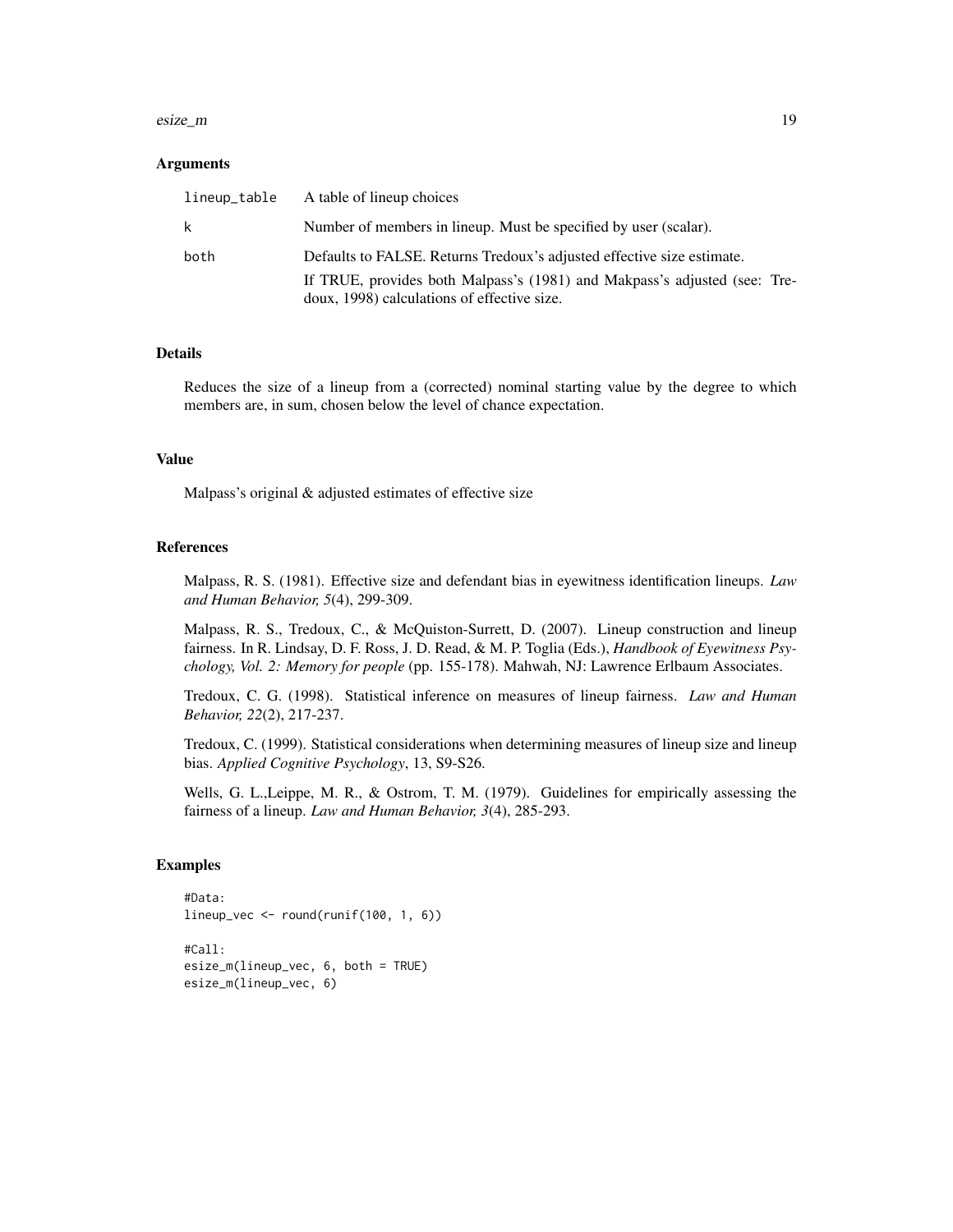<span id="page-19-0"></span>

# **Description**

Base function for computing bootstrapped effective size

# Usage

esize\_m\_boot(lineup\_vec, d, k)

# Arguments

| lineup_vec | A vector of lineup choices                                                    |
|------------|-------------------------------------------------------------------------------|
| d.         | Indices for bootstrap resampling                                              |
| k          | A vector indexing number of members in each lineup pair. Must be specified by |
|            | user (scalar).                                                                |

# Details

Function to call when bootstrap resampling using boot function (in package 'boot')

# Value

If printarg=FALSE, provides only Malpass's priginal calculation of effective size

#### References

Davison, A.C. & Hinkley, D.V. (1997). *Bootstrap methods and their application*. Cambridge University Press.

Malpass, R. S. (1981). Effective size and defendant bias in eyewitness identification lineups. *Law and Human Behavior, 5*(4), 299-309.

Malpass, R. S., Tredoux, C., & McQuiston-Surrett, D. (2007). Lineup construction and lineup fairness. In R. Lindsay, D. F. Ross, J. D. Read, & M. P. Toglia (Eds.), *Handbook of Eyewitness Psychology, Vol. 2: Memory for people* (pp. 155-178). Mahwah, NJ: Lawrence Erlbaum Associates.

Tredoux, C. G. (1998). Statistical inference on measures of lineup fairness. *Law and Human Behavior, 22*(2), 217-237.

Tredoux, C. (1999). Statistical considerations when determining measures of lineup size and lineup bias. *Applied Cognitive Psychology*, 13, S9-S26.

Wells, G. L.,Leippe, M. R., & Ostrom, T. M. (1979). Guidelines for empirically assessing the fairness of a lineup. *Law and Human Behavior, 3*(4), 285-293.

# See Also

[boot](#page-0-0): https://cran.r-project.org/web/packages/boot/boot.pdf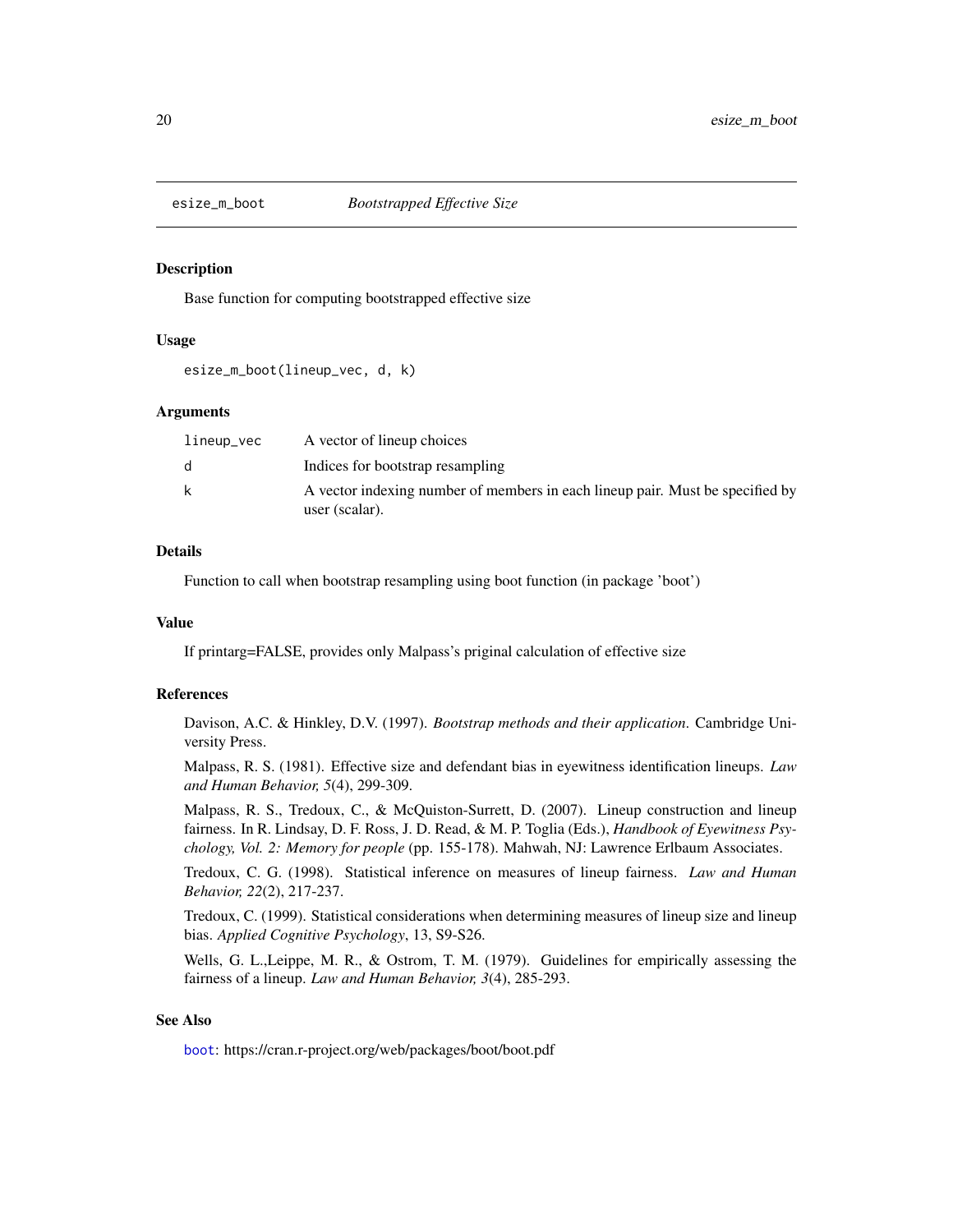#### <span id="page-20-0"></span>esize\_T  $21$

# Examples

```
#Data:
lineup_vec \le round(runif(100, 1, 6))
#Get boot object:
bootobject <- boot::boot(lineup_vec, esize_m_boot, k = 6, R=1000)
bootobject
#To get confidence intervals:
cis \le - boot::boot.ci(bootobject, conf = 0.95, type = "all")
```
esize\_T *Effective Size (Tredoux, 1998)*

#### Description

Function for generating Effective Size (Tredoux, 1998)

#### Usage

esize\_T(lineup\_table)

#### Arguments

lineup\_table A table of lineup choices

# Details

Reduces the size of a lineup from a (corrected) nominal starting value by the degree to which members are, in sum, chosen below the level of chance expectation.

# References

Malpass, R. S. (1981). Effective size and defendant bias in eyewitness identification lineups. *Law and Human Behavior, 5*(4), 299-309.

Malpass, R. S., Tredoux, C., & McQuiston-Surrett, D. (2007). Lineup construction and lineup fairness. In R. Lindsay, D. F. Ross, J. D. Read, & M. P. Toglia (Eds.), Handbook of Eyewitness Psychology, Vol. 2: Memory for people (pp. 155-178). Mahwah, NJ: Lawrence Erlbaum Associates.

Tredoux, C. G. (1998). Statistical inference on measures of lineup fairness. *Law and Human Behavior, 22(2)*, 217-237.

Tredoux, C. (1999). Statistical considerations when determining measures of lineup size and lineup bias. *Applied Cognitive Psychology, 13*, S9-S26.

Wells, G. L., Leippe, M. R., & Ostrom, T. M. (1979). Guidelines for empirically assessing the fairness of a lineup. *Law and Human Behavior, 3*(4), 285-293.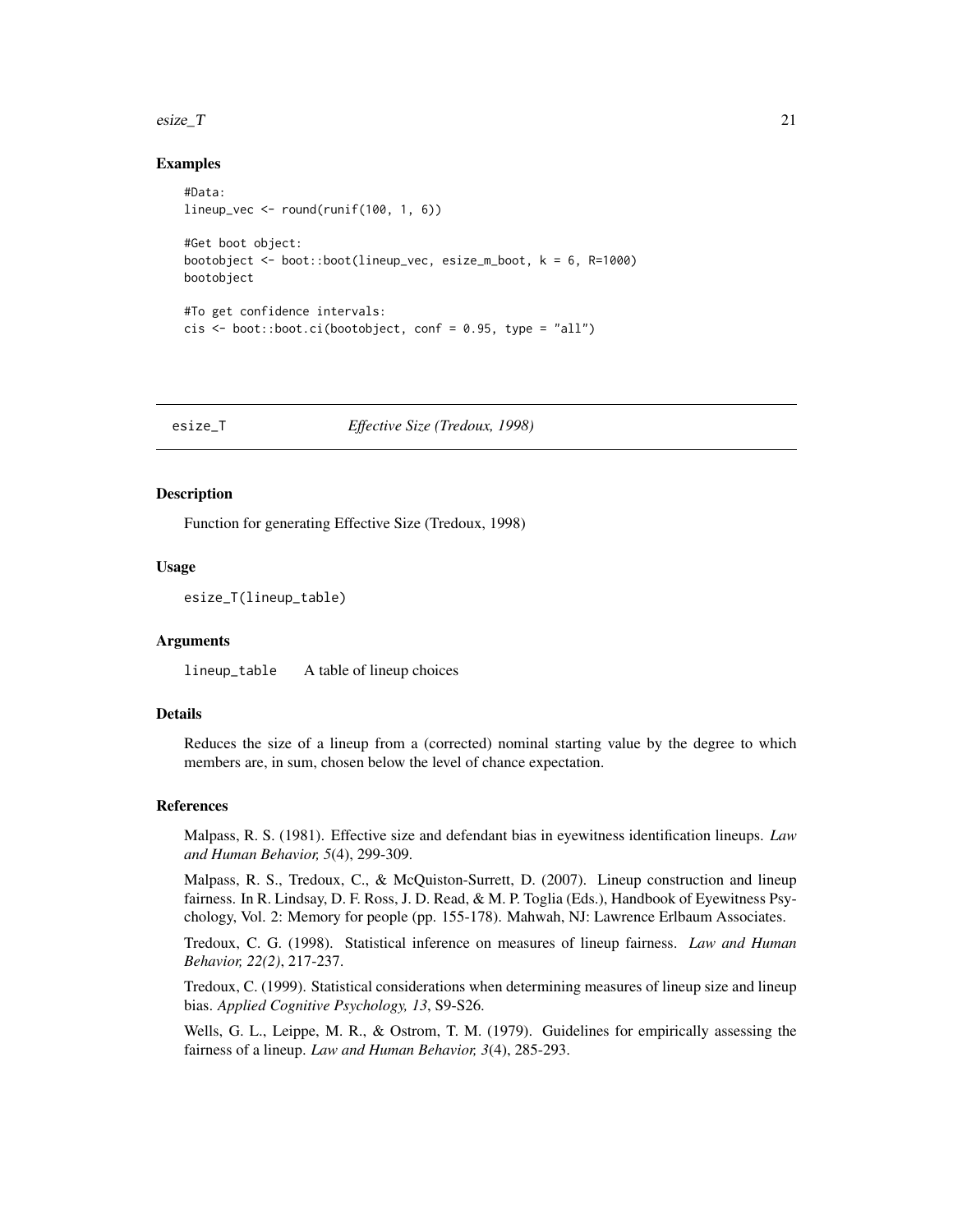# Examples

```
#Data:
lineup_vec \le round(runif(100, 1, 6))
lineup_table <- table(lineup_vec)
#Call:
e <- esize_T(lineup_table)
```
esize\_T\_boot *Bootstrapped Effective Size (Tredoux, 1998)*

# Description

Base function for generating boostrapped Effective Size (Tredoux, 1998)

#### Usage

esize\_T\_boot(lineup\_table, d)

#### Arguments

| lineup_table | A table of lineup choices        |
|--------------|----------------------------------|
| - d          | Indices for bootstrap resampling |

# Details

Reduces the size of a lineup from a (corrected) nominal starting value by the degree to which members are, in sum, chosen below the level of chance expectation.

# References

Davison, A.C. & Hinkley, D.V. (1997). *Bootstrap methods and their application*. Cambridge University Press.

Malpass, R. S. (1981). Effective size and defendant bias in eyewitness identification lineups. *Law and Human Behavior, 5*(4), 299-309.

Malpass, R. S., Tredoux, C., & McQuiston-Surrett, D. (2007). Lineup construction and lineup fairness. In R. Lindsay, D. F. Ross, J. D. Read, & M. P. Toglia (Eds.), Handbook of Eyewitness Psychology, Vol. 2: Memory for people (pp. 155-178). Mahwah, NJ: Lawrence Erlbaum Associates.

Tredoux, C. G. (1998). Statistical inference on measures of lineup fairness. *Law and Human Behavior, 22(2)*, 217-237.

Tredoux, C. (1999). Statistical considerations when determining measures of lineup size and lineup bias. *Applied Cognitive Psychology, 13*, S9-S26.

Wells, G. L., Leippe, M. R., & Ostrom, T. M. (1979). Guidelines for empirically assessing the fairness of a lineup. *Law and Human Behavior, 3*(4), 285-293.

<span id="page-21-0"></span>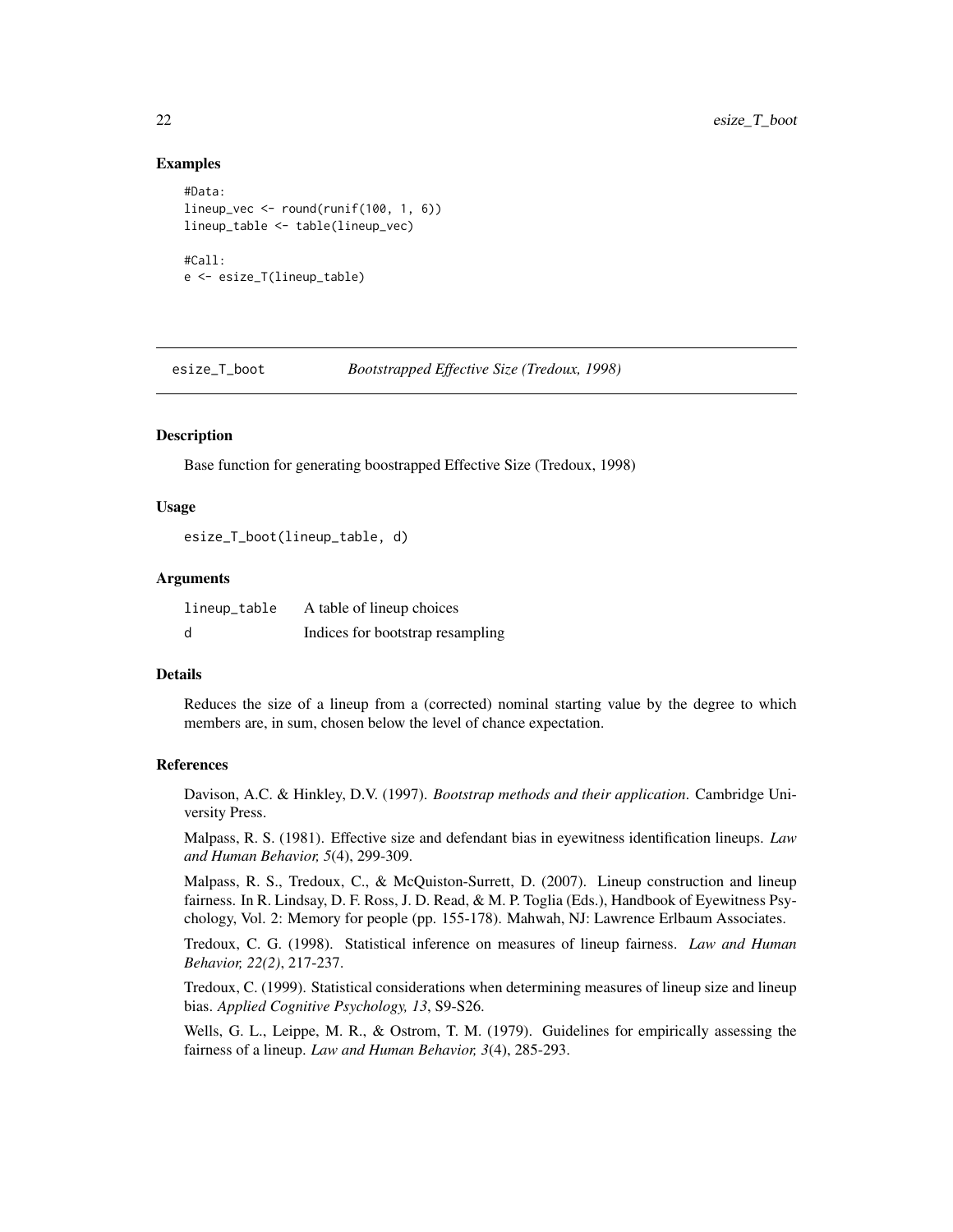# <span id="page-22-0"></span> $\text{e} \cdot \text{e} = T_c \cdot \text{e}$  23

#### See Also

[boot](#page-0-0): https://cran.r-project.org/web/packages/boot/boot.pdf

| esize_T_ci_n | Effective Size with Confidence Intervals from Normal Theory (Tre- |  |
|--------------|-------------------------------------------------------------------|--|
|              | doux, 1998)                                                       |  |

### Description

Function for generating Effective Size (Tredoux, 1998) with CIs from normal theory

## Usage

esize\_T\_ci\_n(lineup\_table, alpha)

# Arguments

| lineup_table | A table of lineup choices                   |
|--------------|---------------------------------------------|
| alpha        | Alpha level to be declared by user (scalar) |

#### Details

Reduces the size of a lineup from a (corrected) nominal starting value by the degree to which members are, in sum, chosen below the level of chance expectation

#### References

Malpass, R. S. (1981). Effective size and defendant bias in eyewitness identification lineups. *Law and Human Behavior, 5*(4), 299-309.

Malpass, R. S., Tredoux, C., & McQuiston-Surrett, D. (2007). Lineup construction and lineup fairness. In R. Lindsay, D. F. Ross, J. D. Read, & M. P. Toglia (Eds.), *Handbook of Eyewitness Psychology, Vol. 2: Memory for people* (pp. 155-178). Mahwah, NJ: Lawrence Erlbaum Associates.

Tredoux, C. G. (1998). Statistical inference on measures of lineup fairness. *Law and Human Behavior, 22*(2), 217-237.

Tredoux, C. (1999). Statistical considerations when determining measures of lineup size and lineup bias. *Applied Cognitive Psychology*, 13, S9-S26.

Wells, G. L.,Leippe, M. R., & Ostrom, T. M. (1979). Guidelines for empirically assessing the fairness of a lineup. *Law and Human Behavior, 3*(4), 285-293.

```
#Data:
lineup\_vec < -round(runif(100, 1, 6))lineup_table <- table(lineup_vec)
\text{\texttt{#Call}}e_ci <- esize_T_ci_n(lineup_table, .95)
```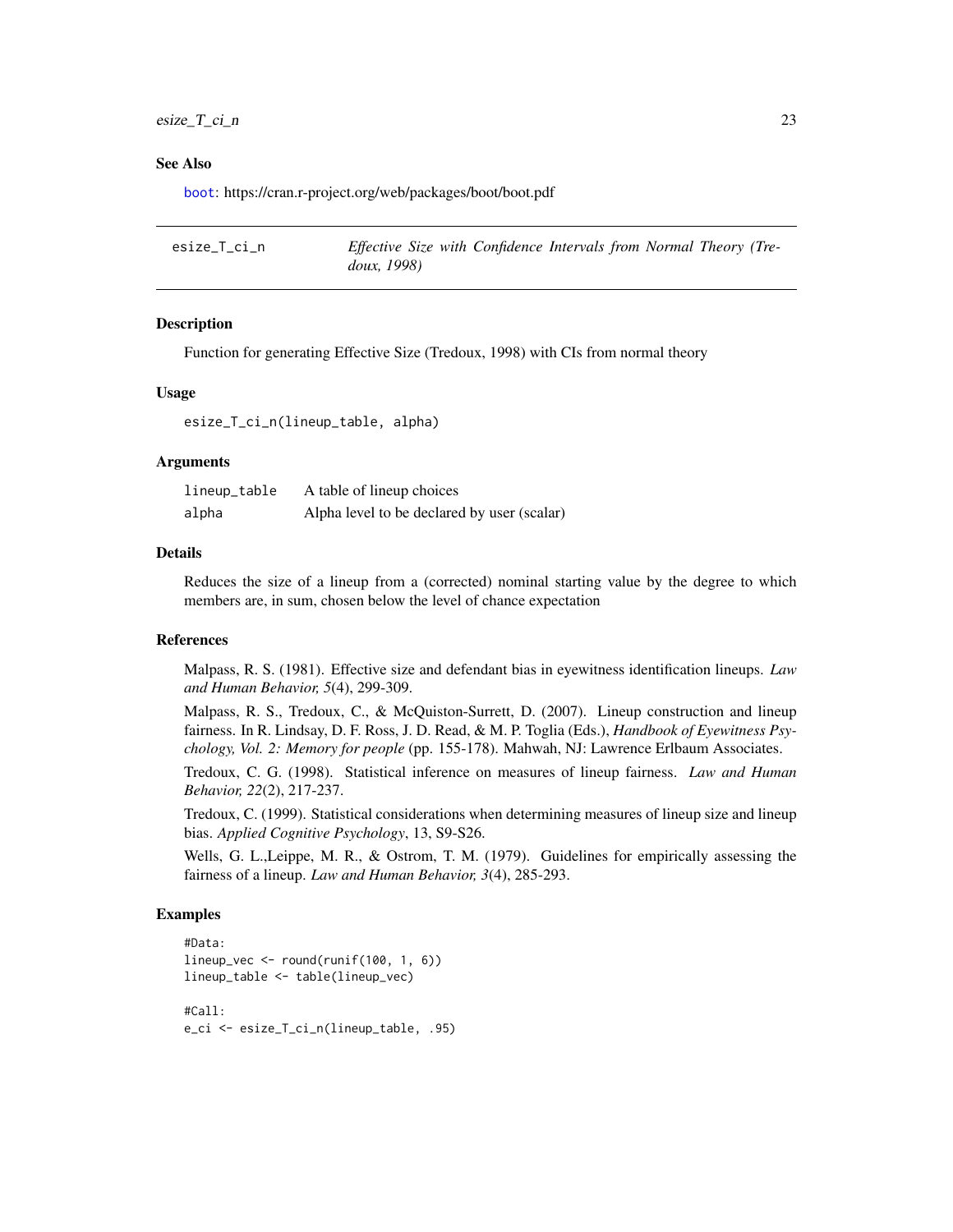<span id="page-23-0"></span>

#### Description

Function to compute the degree to which each face in a set of faces loads onto a common factor computed from the faces.

# Usage

face\_sim()

#### Details

- The faces need to be standardized for inter-pupil distance, and for pupil location prior to running the function
- The user will be asked to choose a set of faces through a dialog box. These should be jpeg files.
- There is no argument to the function; it gets what it needs from the dialog box. The function prints the lineup array to the viewer pane in R, and reports the loading of each face on the first common factor in a factor analysis (using fa in package psych)

#### References

Tredoux, C. (2002). A direct measure of facial similarity and its relation to human similarity perceptions. *Journal of Experimental Psychology: Applied, 8*(3), 180-193. doi:10.1037/1076- 898x.8.3.180

func\_size *Functional Size*

#### Description

This function computes functional size (N/D), where  $N =$  number of mock witnesses,  $\& D =$  number of mock witnesses choosing the target

# Usage

func\_size(lineup\_vec, target\_pos)

#### Arguments

| lineup_vec | A numeric vector of lineup choices                                         |
|------------|----------------------------------------------------------------------------|
| target_pos | A scalar, representing target position in lineup. Must be declared by user |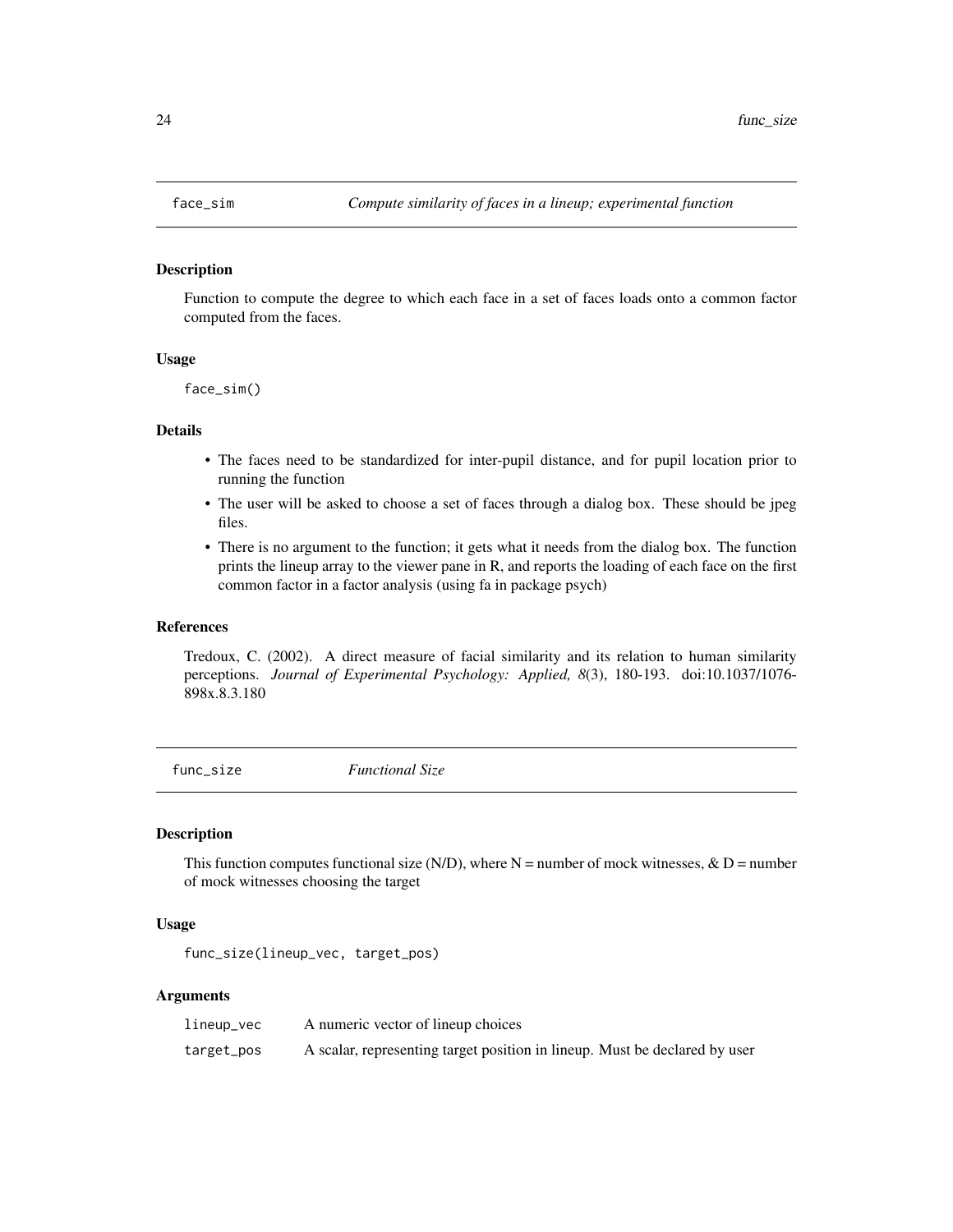<span id="page-24-0"></span>func\_size.boot 25

# Details

An estimation of the number of plausible lineup members in a given lineup.

# Value

Functional size of lineup

# References

Tredoux, C. G. (1998). Statistical inference on measures of lineup fairness. *Law and Human Behavior, 22*(2), 217-237.

Tredoux, C. (1999). Statistical considerations when determining measures of lineup size and lineup bias. *Applied Cognitive Psychology, 13*, S9-S26.

Wells, G. L.,Leippe, M. R., & Ostrom, T. M. (1979). Guidelines for empirically assessing the fairness of a lineup. *Law and Human Behavior, 3*(4), 285-293.

#### Examples

```
#Data:
lineup_vec <- round(runif(100, 1, 6))
target_pos <- 3
#Call:
x <- func_size(lineup_vec, target_pos)
x <- func_size(lineup_vec, 3)
```
func\_size.boot *Bootstrapped Functional Size*

# Description

This function is a base function for the bootstrapping that ensues to compute bootstrapped confidence intervals for the estimate of functional size

# Usage

```
func_size.boot(lineup_vec, d = d, target_pos)
```
#### Arguments

| lineup_vec | A numeric vector of lineup choices                                            |
|------------|-------------------------------------------------------------------------------|
|            | Indices for bootstrap resampling                                              |
| target_pos | A scalar, representing position of target in lineup. Must be declared by user |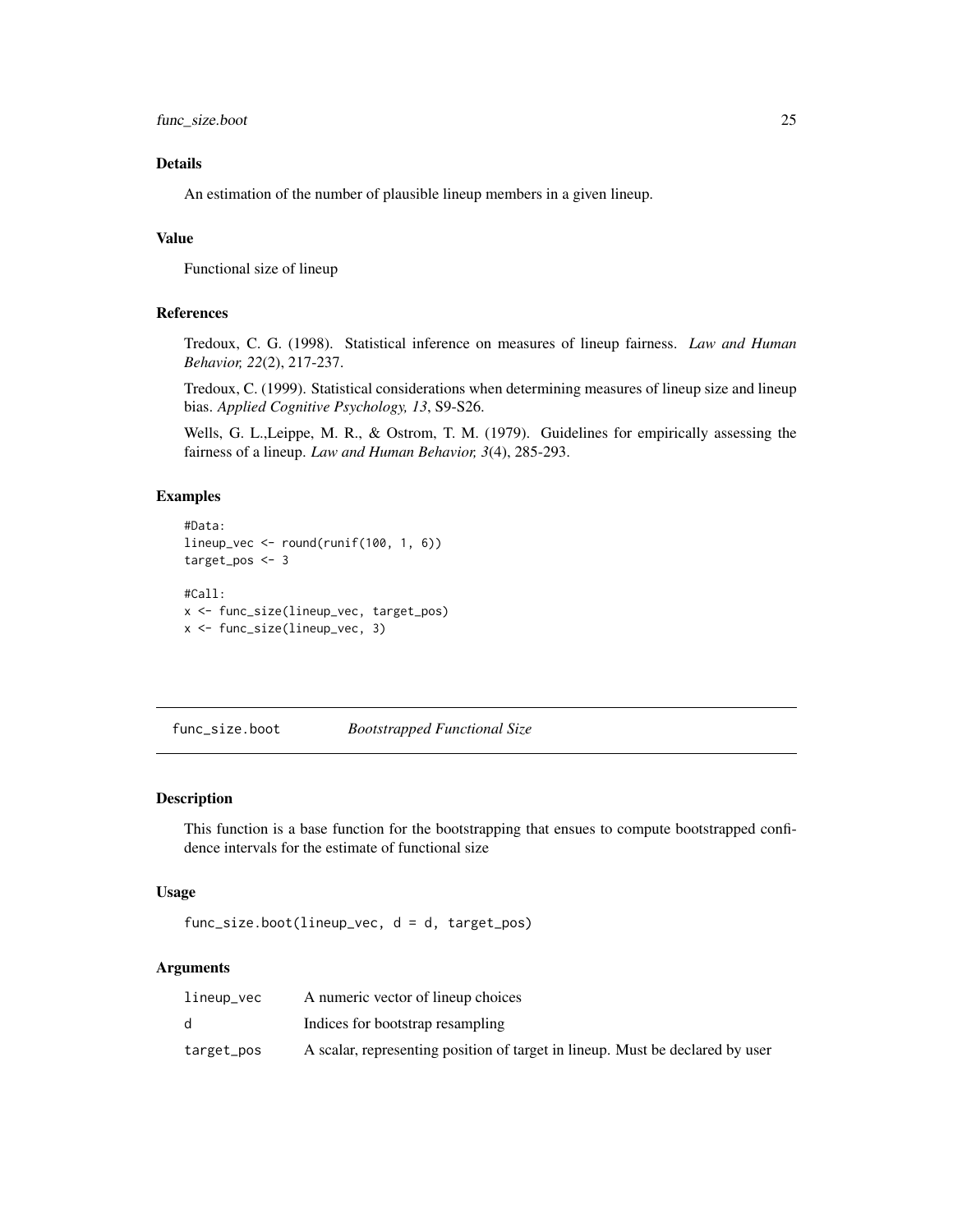# <span id="page-25-0"></span>Details

Function is called bootstrap resampling using boot function (in package 'boot') This function is never called by the user - it is called in the functional size master function

# References

Davison, A.C. & Hinkley, D.V. (1997). *Bootstrap methods and their application*. Cambridge University Press.

Tredoux, C. G. (1998). Statistical inference on measures of lineup fairness. *Law and Human Behavior, 22*(2), 217-237.

Tredoux, C. (1999). Statistical considerations when determining measures of lineup size and lineup bias. *Applied Cognitive Psychology*, 13, S9-S26.

Wells, G. L.,Leippe, M. R., & Ostrom, T. M. (1979). Guidelines for empirically assessing the fairness of a lineup. *Law and Human Behavior, 3*(4), 285-293.

#### See Also

[boot](#page-0-0): https://cran.r-project.org/web/packages/boot/boot.pdf

func\_size\_report *Functional Size with Bootstrapped Confidence Intervals*

#### Description

This function is a master function, calling other functions it needs, and reporting results in some detail

#### Usage

```
func_size_report(lineup_vec, target_pos, k, R)
```
# Arguments

| lineup_vec | A numeric vector of lineup choices                                         |
|------------|----------------------------------------------------------------------------|
| target_pos | A scalar, representing target position in lineup. Must be declared by user |
| -k         | Number of members in lineup. Must be specified by user (scalar).           |
| R          | Number of bootstrap samples. Defaults to 1000                              |

# Details

Function depends on functions from package 'boot'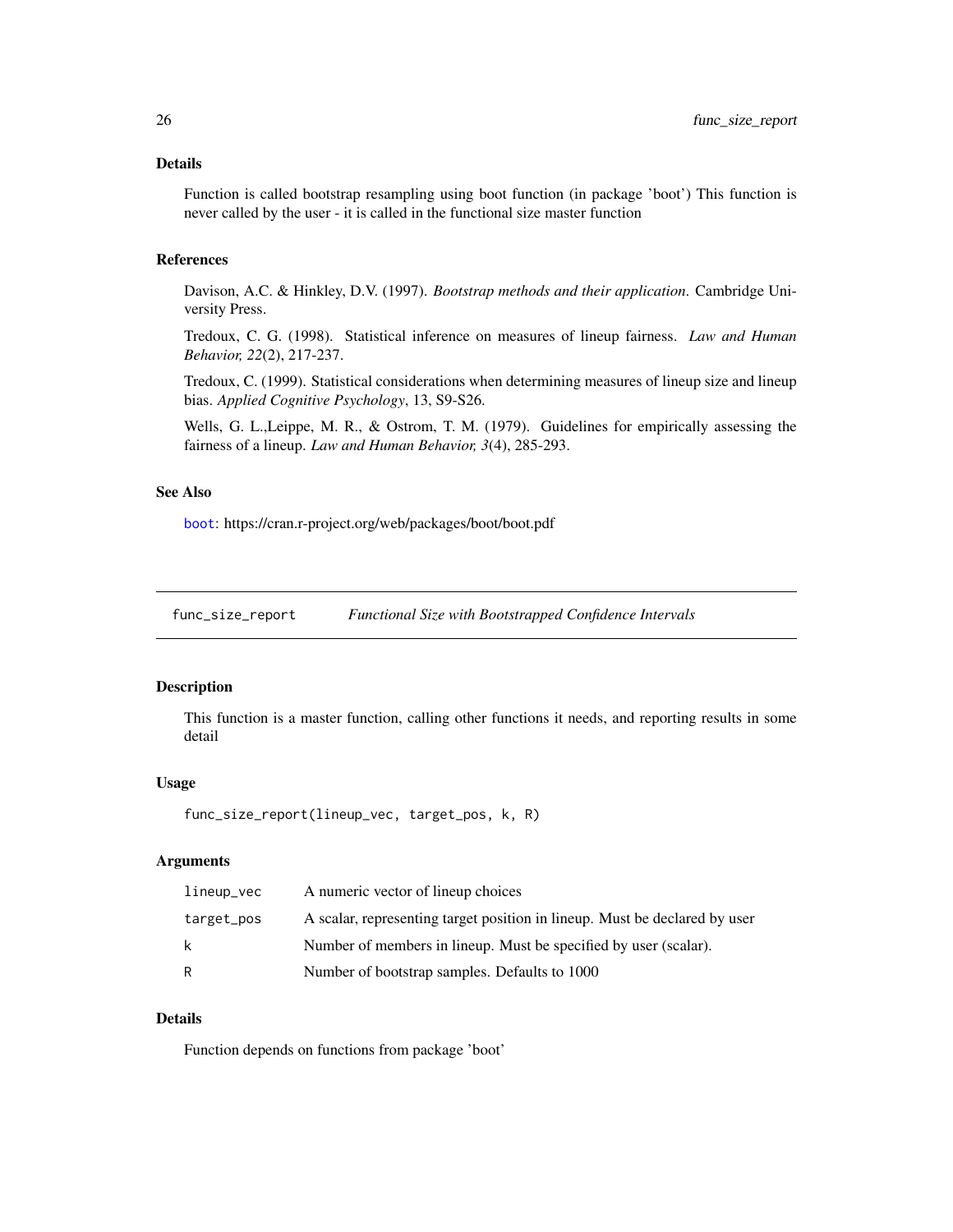# <span id="page-26-0"></span>References

Davison, A.C. & Hinkley, D.V. (1997). *Bootstrap methods and their application*. Cambridge University Press.

Tredoux, C. G. (1998). Statistical inference on measures of lineup fairness. *Law and Human Behavior, 22*(2), 217-237.

Tredoux, C. (1999). Statistical considerations when determining measures of lineup size and lineup bias. *Applied Cognitive Psychology*, 13, S9-S26.

Wells, G. L.,Leippe, M. R., & Ostrom, T. M. (1979). Guidelines for empirically assessing the fairness of a lineup. *Law and Human Behavior, 3*(4), 285-293.

# See Also

[boot](#page-0-0): https://cran.r-project.org/web/packages/boot/boot.pdf

# Examples

```
#Data:
lineup_vec <- round(runif(100, 1, 6))
target_pos <- 3
#Call:
x <- func_size_report(lineup_vec, target_pos, 6)
x <- func_size_report(lineup_vec, 3, 6)
```
gen\_boot\_propci *Percentile of Bootstrapped Lineup Proportion*

#### **Description**

Function for computing arbitrary percentile of bootstrapped lineup proportion

#### Usage

```
gen\_boot\_propci(lineuprops, perc = 0.05)
```
# **Arguments**

| lineuprops | A vector of bootstrapped lineup proportions                  |
|------------|--------------------------------------------------------------|
| perc       | Percentile to be computed. Must be declared by user (scalar) |
|            | 05. Defaults to                                              |

# Details

Can be used to calculate confidence intervals at desired level of alpha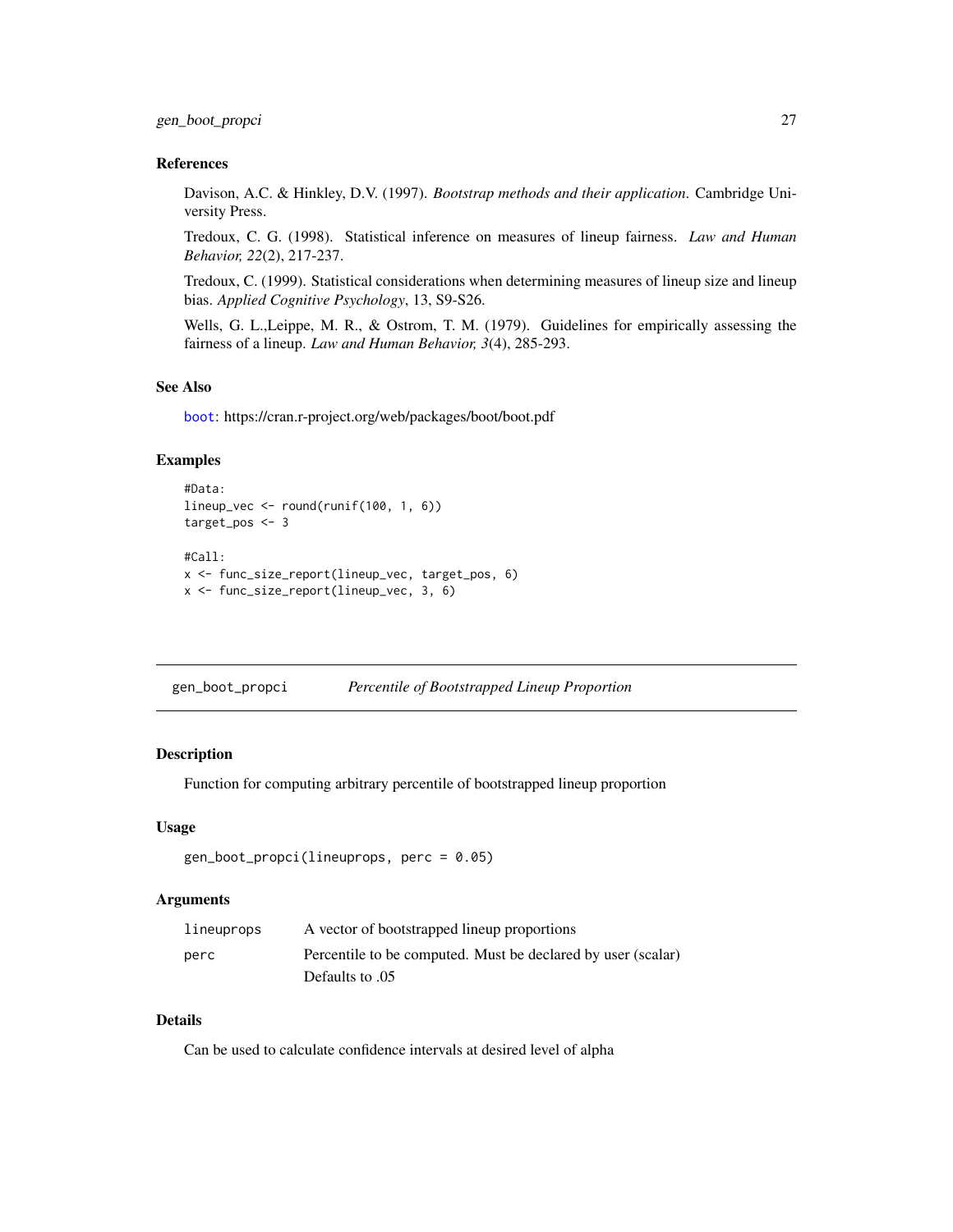# Value

Arbitrary percentile of bootstrapped lineup proportion

## Examples

```
#Data:
lineup_vec <- round(runif(100, 1, 6))
target_pos <- 3
k \leq -6#Bootstrap data:
lineup_boot_df <- gen_boot_samples(lineup_vec, 1000)
#Compute proportion for bootstrap samples:
lineuprops <- gen_lineup_prop(lineup_boot_df, target_pos, 6)
#Get boot CIs:
prop_bootci_lower <- gen_boot_propci(lineuprops, perc = .025)
prop_bootci_upper <- gen_boot_propci(lineuprops, perc = .975)
```
gen\_boot\_propmean\_se *Descriptive statistics for bootstrapped lineup proportion*

#### Description

Function for computing mean. med and se of boot proportion

#### Usage

```
gen_boot_propmean_se(lineuprops)
```
# **Arguments**

lineuprops A dataframe of bootstrapped lineup proportions

# Value

Mean, median, standard deviation, standard error & 95 CIs of lineup proportion across a bootstrapped dataframe

```
#Data:
lineup_vec <- round(runif(100, 1, 6))
target_pos <- 3
#Bootstrap data:
lineup_boot_df <- gen_boot_samples(lineup_vec, 1000)
```
<span id="page-27-0"></span>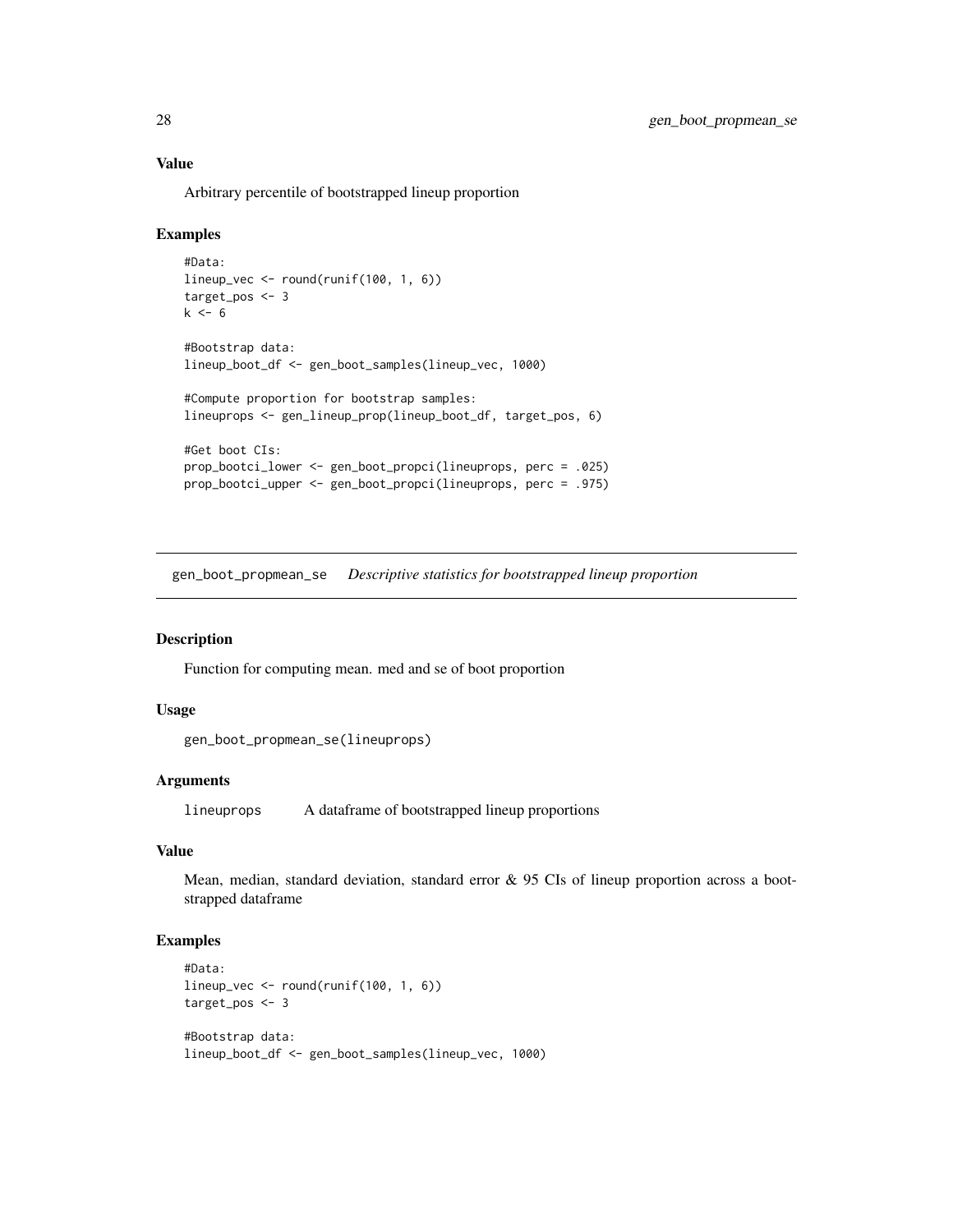```
#Compute proportion for bootstrap samples:
lineuprops <- gen_lineup_prop(lineup_boot_df, target_pos = 3, k = 6)
#Call:
gen_boot_propmean_se(lineuprops)
#OR:
lineuprops <- boot::boot(lineup_vec, lineup_prop_boot, target_pos = 3, R = 1000)
gen_boot_propmean_se(lineuprops$t)
```
gen\_boot\_samples *Bootstrap resampling*

# Description

Function for generating bootstrapped samples from 1 vector of lineup data

# Usage

gen\_boot\_samples(lineup\_vec, bootno)

### Arguments

| lineup_vec | A numeric vectors of lineup choices |
|------------|-------------------------------------|
| bootno     | Number of bootstrap samples         |

# Value

A dataframe of bootstrapped lineup data

```
#Data:
lineup_vec <- round(runif(100,1,6))
bootno <- 1000
#Call:
bootdf <- gen_boot_samples(lineup_vec, bootno)
```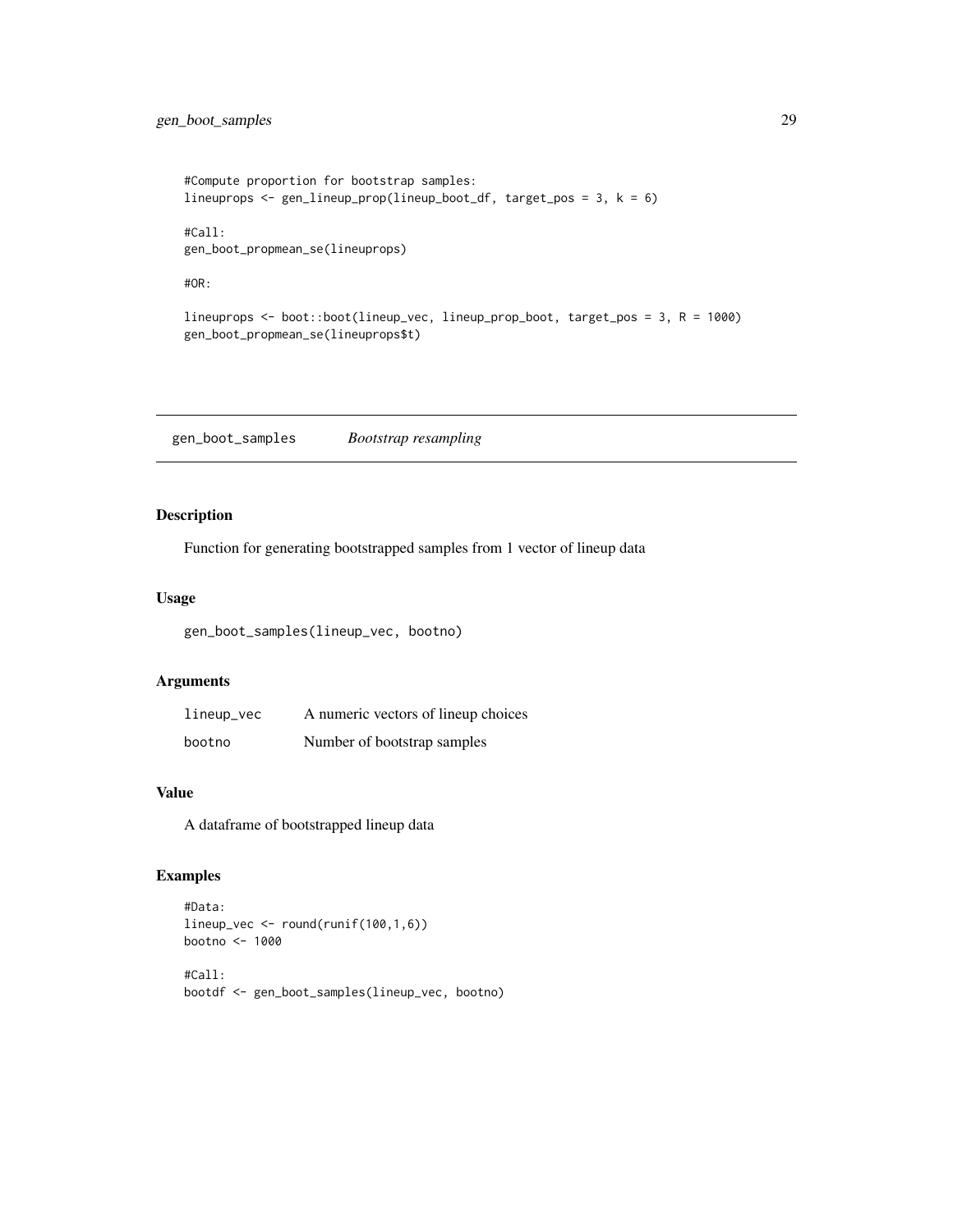<span id="page-29-0"></span>gen\_boot\_samples\_list *Bootstrapped resampling*

# Description

Function for generating bootstrapped samples for of k vectors of lineup choices

# Usage

gen\_boot\_samples\_list(lineup\_list, bootno)

# Arguments

| lineup_list | A list containing k vectors of lineup choices for k lineups, in which the target |
|-------------|----------------------------------------------------------------------------------|
|             | was either absent or present                                                     |
| bootno      | Number of bootstrap samples                                                      |

# Value

A list of bootstrapped lineup data Length of list = no. of boostrap sample draws

# Examples

```
#Data:
A \leftarrow round(runif(100,1,6))
B \leftarrow \text{round}(\text{runif}(70, 1, 5))C \leftarrow \text{round}(\text{runif}(20,1,4))linelist <- list(A, B, C)
rm(A, B, C)
bootno <- 1000
#Call:
bootdata <- gen_boot_samples_list(linelist, bootno)
```
gen\_esize\_m *Effective Size (across a dataframe)*

# Description

Function for computing Effective Size (Tredoux, 1998) on lineups contained as columns in a df, usually from a bootstrapped sample

#### Usage

gen\_esize\_m(lineup\_boot\_df, k)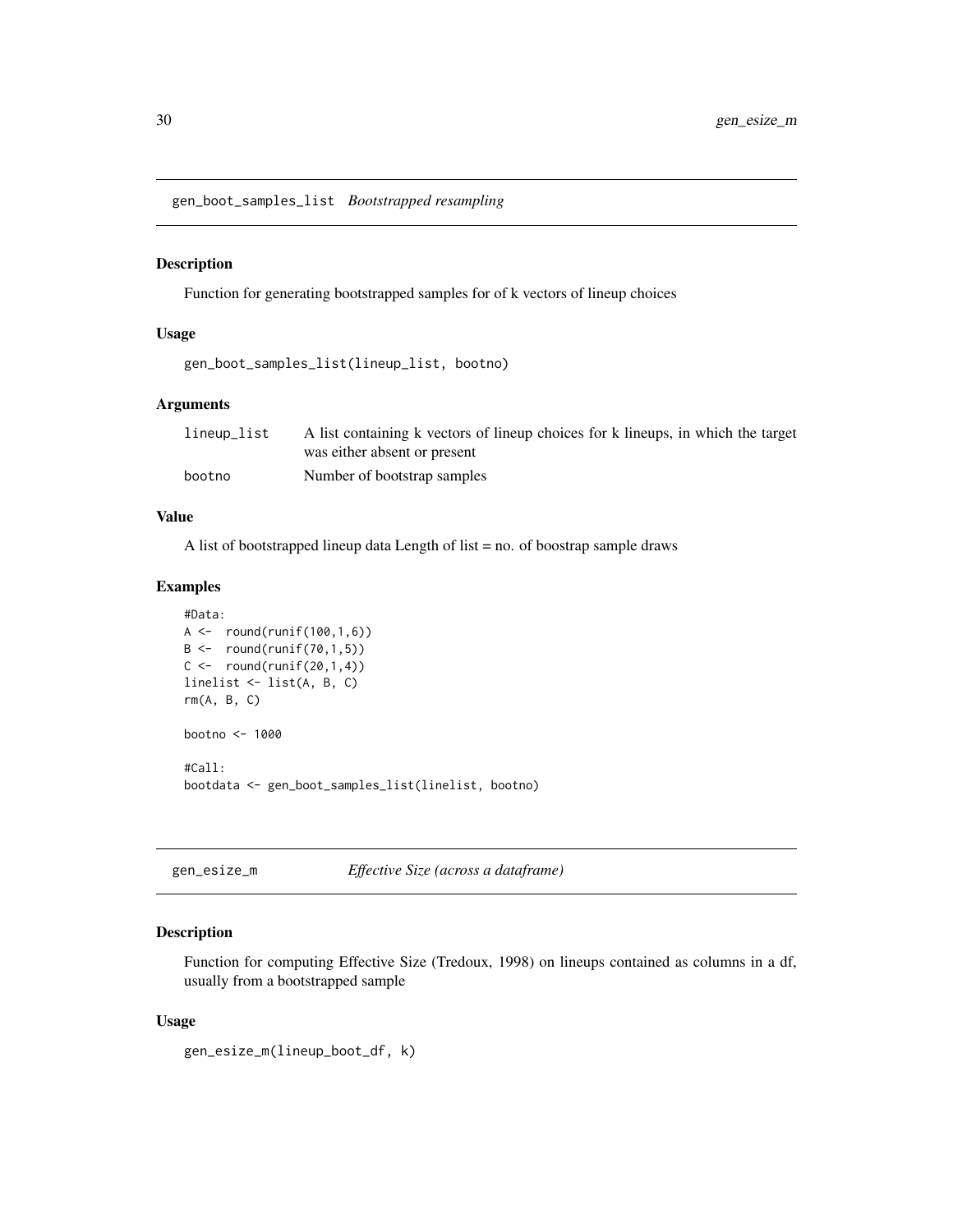#### <span id="page-30-0"></span>**Arguments**

| lineup_boot_df A dataframe containing bootstrapped samples of lineup data |
|---------------------------------------------------------------------------|
| Number of members in lineup. Must be specified by user (scalar).          |

#### Details

This function computes effective size for k lineups simultaneously.

# Value

A vector of effective size calculations for each lineup in bootstrapped df

#### References

Malpass, R. S. (1981). Effective size and defendant bias in eyewitness identification lineups. *Law and Human Behavior, 5*(4), 299-309.

Malpass, R. S., Tredoux, C., & McQuiston-Surrett, D. (2007). Lineup construction and lineup fairness. In R. Lindsay, D. F. Ross, J. D. Read, & M. P. Toglia (Eds.), *Handbook of Eyewitness Psychology, Vol. 2: Memory for people* (pp. 155-178). Mahwah, NJ: Lawrence Erlbaum Associates.

Tredoux, C. G. (1998). Statistical inference on measures of lineup fairness. *Law and Human Behavior, 22*(2), 217-237.

Tredoux, C. (1999). Statistical considerations when determining measures of lineup size and lineup bias. *Applied Cognitive Psychology*, 13, S9-S26.

Wells, G. L.,Leippe, M. R., & Ostrom, T. M. (1979). Guidelines for empirically assessing the fairness of a lineup. *Law and Human Behavior, 3*(4), 285-293.

#### Examples

```
#Data:
lineup_vec <- round(runif(100,1,6))
bootdf <- gen_boot_samples(lineup_vec, 1000)
#Call:
```
esize\_vec <- gen\_esize\_m(bootdf, 6)

gen\_esize\_m\_ci *Bootstrapped Confidence Intervals for Effective Size*

# Description

Function for computing Effective Size (Malpass, 1981, as adjusted by Tredoux, 1998) with CIs from bootstrap df of lineups

#### Usage

```
gen_esize_m_ci(lineupsizes, perc = 0.05)
```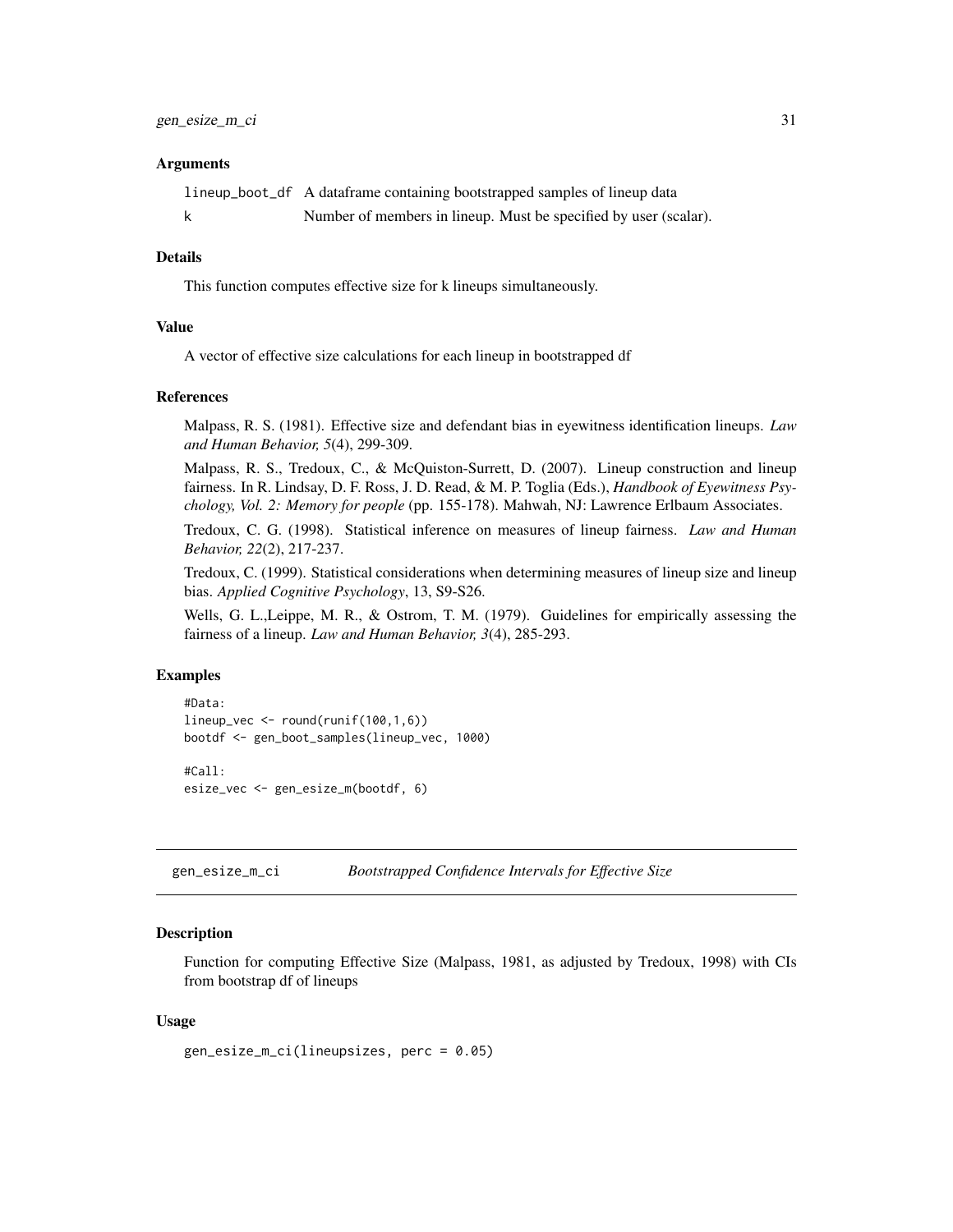# <span id="page-31-0"></span>Arguments

| lineupsizes | A vector of bootstrapped effective sizes                                                    |
|-------------|---------------------------------------------------------------------------------------------|
| perc        | Defaults to 0.05. Can be specified by user, according to desired level of alpha<br>(scalar) |

# Value

Confidence intervals for effective size

# Examples

```
#Data:
lineup_vec <- round(runif(100, 1, 6))
k \le -6#Use gen_boot_samples to get bootstrapped data:
bootdata <- gen_boot_samples(lineup_vec, 1000)
#Compute effective size over df of bootstrapped data:
lineupsizes <- gen_esize_m(bootdata, 6)
#Call:
gen_esize_m_ci(lineupsizes)
gen_esize_m_ci(lineupsizes, perc = .025)
gen_esize_m_ci(lineupsizes, perc = .975)
```
gen\_lineup\_prop *Lineup proportion over dataframe*

# Description

Function for computing lineup proportion over a dataframe

# Usage

```
gen_lineup_prop(lineup_boot_df, target_pos, k)
```
# Arguments

|            | lineup_boot_df Dataframe of lineup choices (usually a bootstrapped set)                                        |  |
|------------|----------------------------------------------------------------------------------------------------------------|--|
| target_pos | A scalar, representing target position in lineup. Must be declared by user.                                    |  |
| k          | A vector indexing number of members in each lineup pair (nominal size). Must<br>be specified by user (scalar). |  |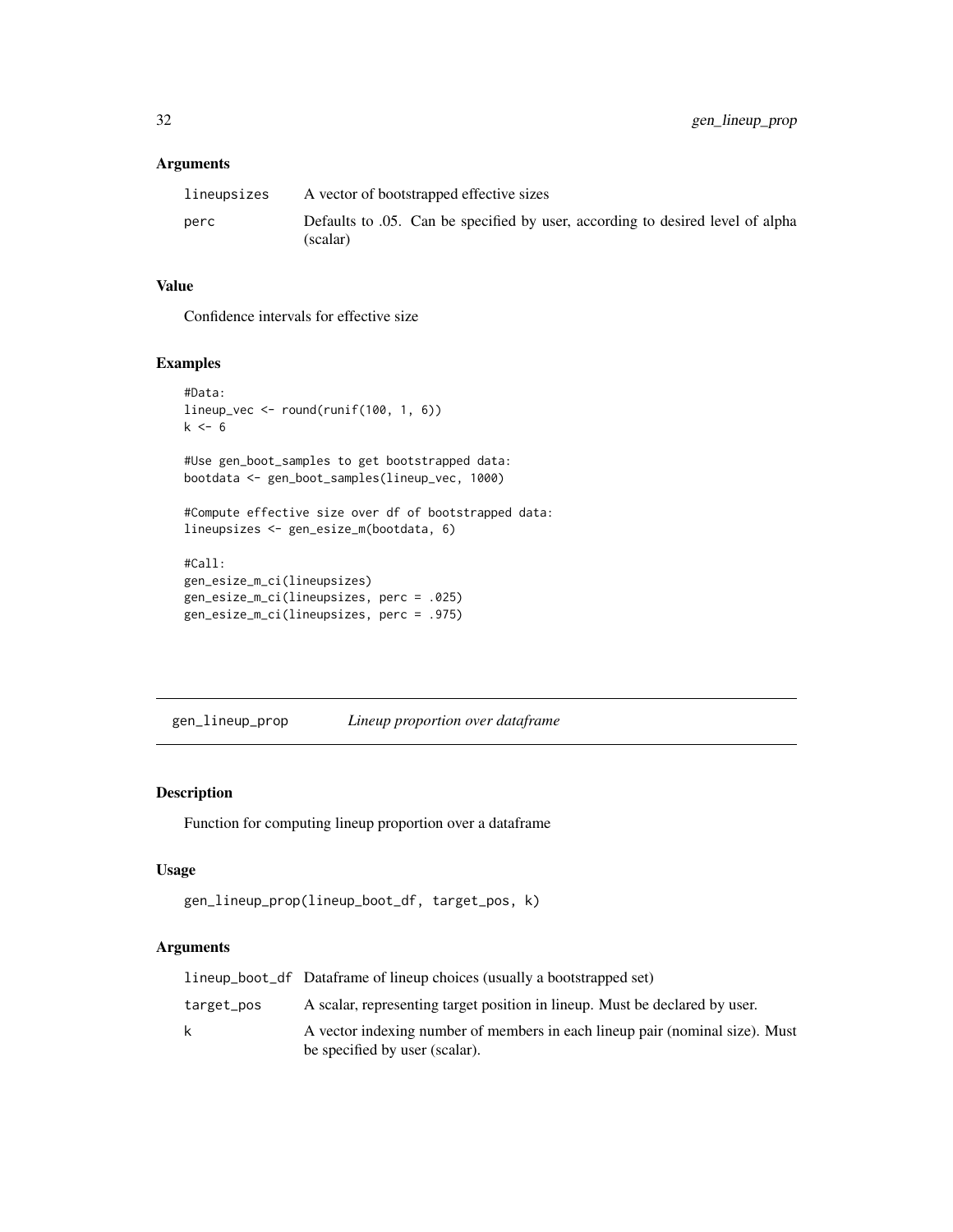# <span id="page-32-0"></span>gen\_linevec 33

# Value

A vector of bootstrapped proportions, indicating the frequency with which a target was identified in a lineup Length of vector = number of bootstrap sample draws

# Examples

```
#Data
lineup_vec <- round(runif(100, 1, 6))
target_pos <- 3
#Get bootstrapped data:
lineup_boot_df <- gen_boot_samples(lineup_vec, 1000)
#Call:
lineuprops <- gen_lineup_prop(lineup_boot_df, 3, 6)
```
gen\_linevec *Lineup vector*

# Description

A function that takes a table of lineup choices and generates a vector of raw lineup data

### Usage

```
gen_linevec(lineup_table, k)
```
# Arguments

| lineup_table | A table of lineup choices                                                     |
|--------------|-------------------------------------------------------------------------------|
|              | Nominal size (i.e., total number of lineup members). Must be declared by user |

# Value

Returns a vector of lineup choices

```
#Data:
lineup_vec <- round(runif(100, 1, 6))
lineup_table <- table(lineup_vec)
#Call:
lineup_vec <- gen_linevec(lineup_table, 3)
```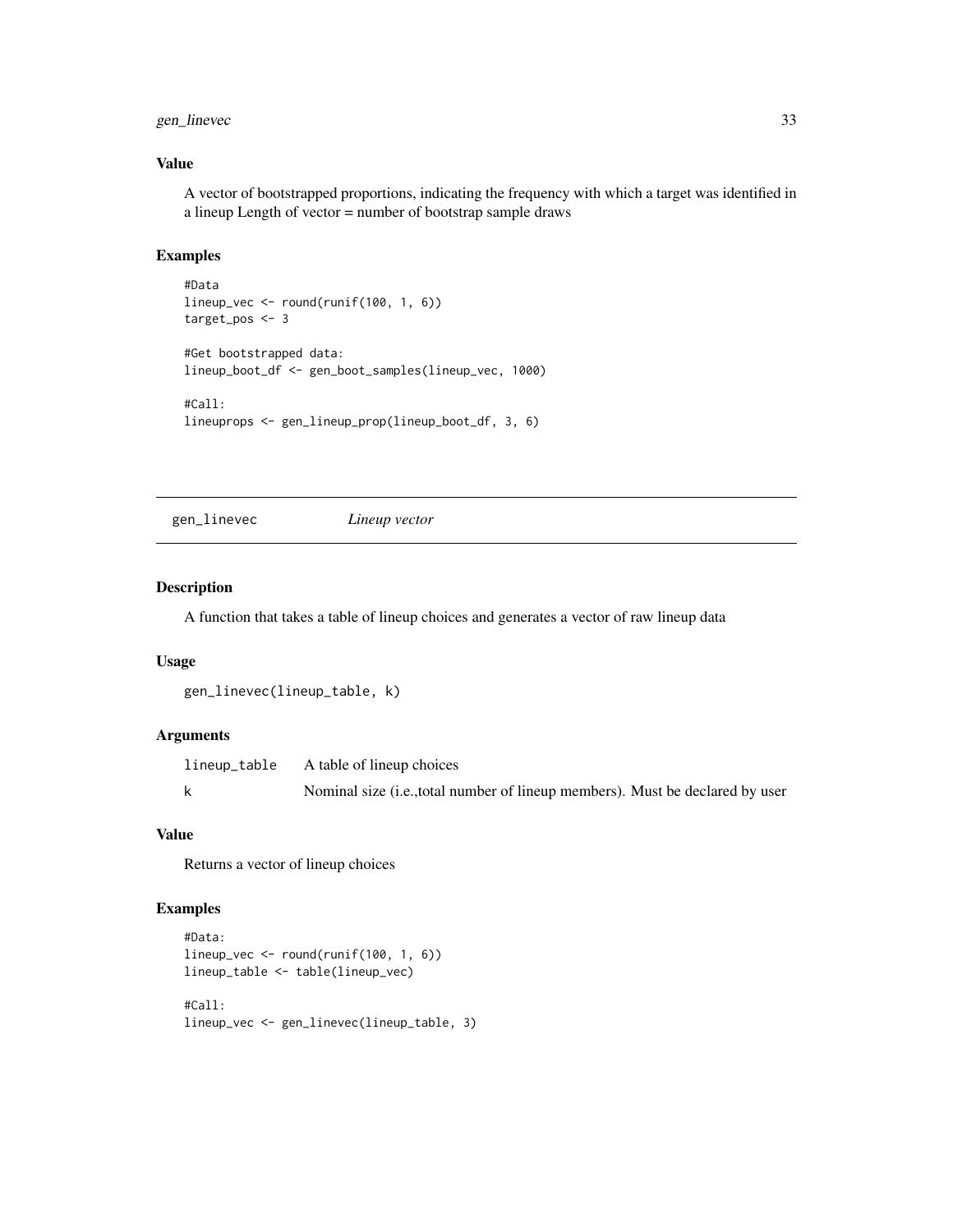<span id="page-33-0"></span>

#### Description

This function provides assesses the homogeneity of the diagnosticity ratio of k lineup pairs.

#### Usage

```
homog_diag(lineup_pres_list, lineup_abs_list, pos_list, k)
```
### **Arguments**

lineup\_pres\_list A list containing k vectors of lineup choices for k lineups, in which the target was present lineup\_abs\_list A list containing k vectors of lineup choices for k lineups, in which the target was absent pos\_list A numeric vector indexing lineup member positions for the target present & absent conditions. k A vector indexing number of members in each lineup pair (nominal size). Must be specified by user (scalar).

#### Details

Master function for assessing homogeneity of diagnosticity ratio for k independent lineups.

# Value

Computes diagnosticity ratio with chi-squared estimate and significance level for k lineup pairs

#### References

Malpass, R. S. (1981). Effective size and defendant bias in eyewitness identification lineups. *Law and Human Behavior, 5*(4), 299-309.

Malpass, R. S., Tredoux, C., & McQuiston-Surrett, D. (2007). Lineup construction and lineup fairness. In R. Lindsay, D. F. Ross, J. D. Read, & M. P. Toglia (Eds.), *Handbook of Eyewitness Psychology, Vol. 2: Memory for people* (pp. 155-178). Mahwah, NJ: Lawrence Erlbaum Associates.

Tredoux, C. G. (1998). Statistical inference on measures of lineup fairness. *Law and Human Behavior, 22*(2), 217-237.

Tredoux, C. (1999). Statistical considerations when determining measures of lineup size and lineup bias. *Applied Cognitive Psychology*, 13, S9-S26.

Wells, G. L.,Leippe, M. R., & Ostrom, T. M. (1979). Guidelines for empirically assessing the fairness of a lineup. *Law and Human Behavior, 3*(4), 285-293.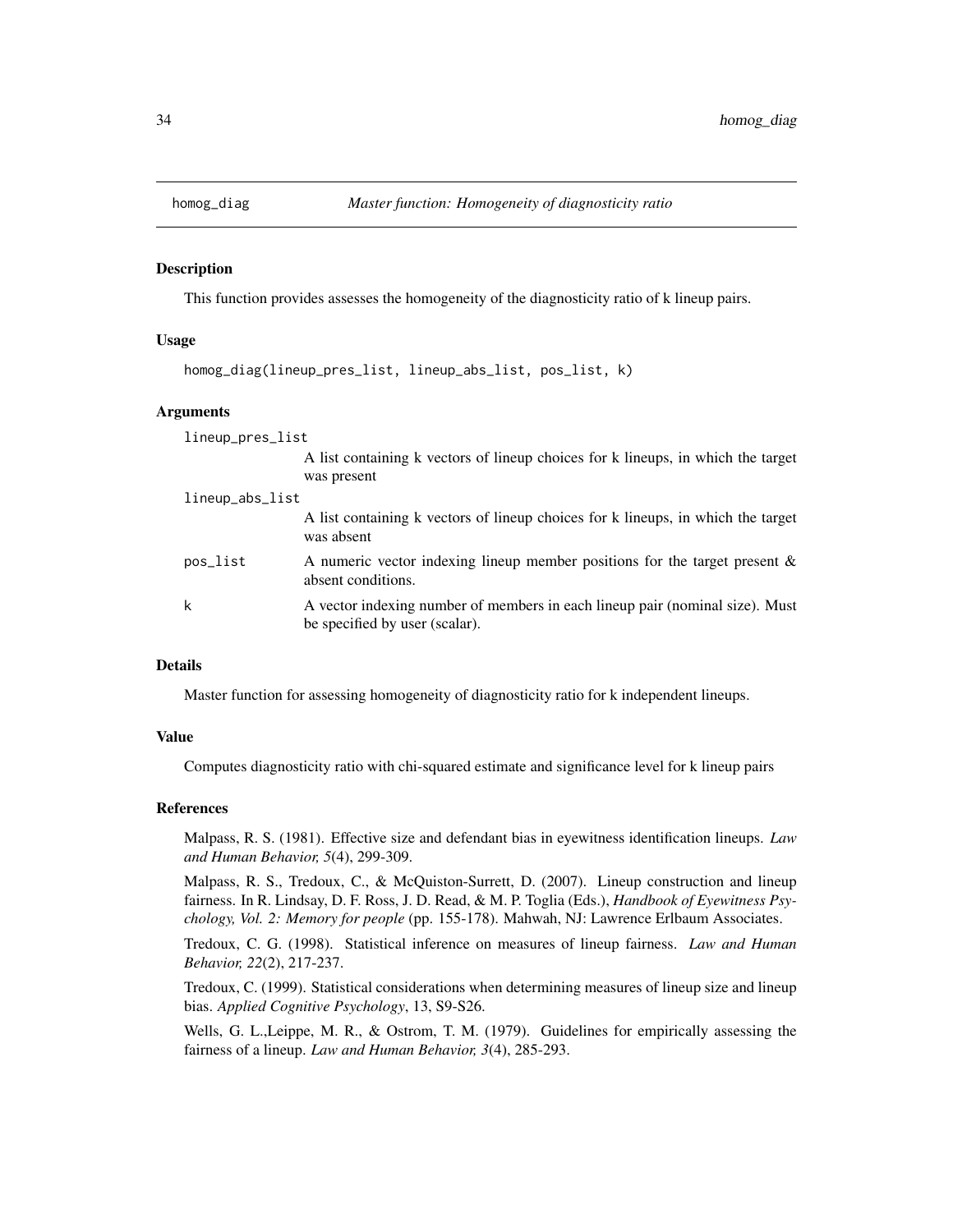# <span id="page-34-0"></span>homog\_diag\_boot 35

# Examples

```
#Target present data:
A \leftarrow \text{round}(\text{runif}(100, 1, 6))B \leftarrow \text{round}(\text{runif}(70,1,5))C \le - round(runif(20,1,4))
lineup_pres_list <- list(A, B, C)
rm(A, B, C)
#Target absent data:
A \leftarrow \text{round}(\text{runif}(100, 1, 6))B \leftarrow \text{round}(\text{runif}(70, 1, 5))C \leftarrow \text{round}(\text{runif}(20,1,4))lineup_abs_list <- list(A, B, C)
rm(A, B, C)
#Pos list
lineup1_pos <- c(1, 2, 3, 4, 5, 6)
lineup2_pos \leftarrow c(1, 2, 3, 4, 5)lineup3_pos < -c(1, 2, 3, 4)pos_list <- list(lineup1_pos, lineup2_pos, lineup3_pos)
rm(lineup1_pos, lineup2_pos, lineup3_pos)
#Nominal size:
k \leq c(6, 5, 4)#Call:
homog_diag(lineup_pres_list, lineup_abs_list, pos_list, k)
```
homog\_diag\_boot *Homogeneity of diagnosticity ratio with bootstrapped CIs*

# **Description**

Function for computing bootstrapped estimates of homogeneity of diagnosticity ratio

### Usage

```
homog_diag_boot(lineup_pres_list, lineup_abs_list, k, R = 100)
```
#### Arguments

```
lineup_pres_list
                 A list containing k vectors of lineup choices for k lineups, in which the target
                 was present
lineup_abs_list
                 A list containing k vectors of lineup choices for k lineups, in which the target
                 was absent
k Number of members in lineup. Must be specified by user (scalar).
R Number of bootstrap replications. Defaults to R = 100.
```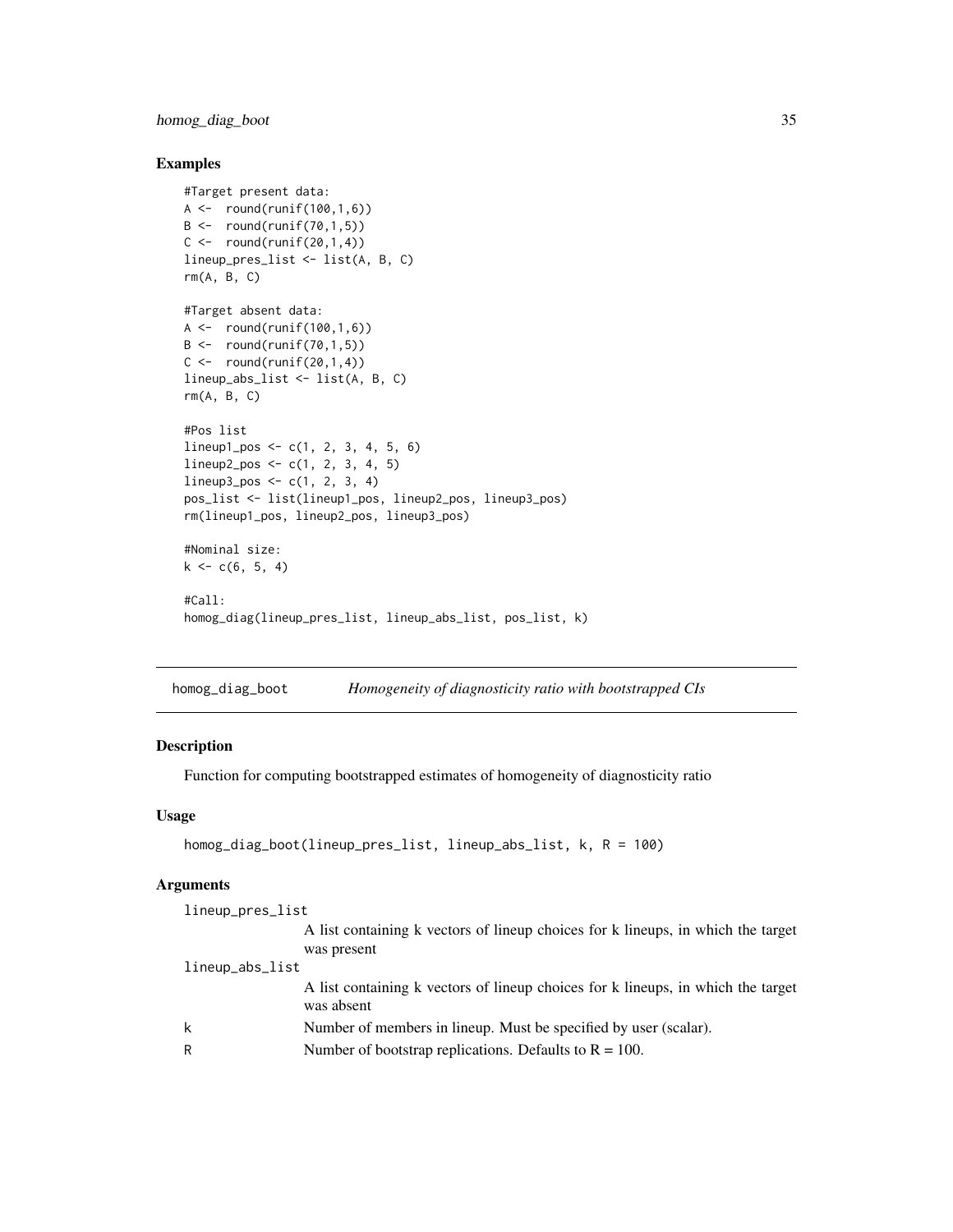# <span id="page-35-0"></span>Details

Computes bootstrapped diagnosticity ratio with chi-squared estimate, significance level and confidence intervals for k lineup pairs

# References

Malpass, R. S. (1981). Effective size and defendant bias in eyewitness identification lineups. *Law and Human Behavior, 5*(4), 299-309.

Malpass, R. S., Tredoux, C., & McQuiston-Surrett, D. (2007). Lineup construction and lineup fairness. In R. Lindsay, D. F. Ross, J. D. Read, & M. P. Toglia (Eds.), *Handbook of Eyewitness Psychology, Vol. 2: Memory for people* (pp. 155-178). Mahwah, NJ: Lawrence Erlbaum Associates.

Tredoux, C. G. (1998). Statistical inference on measures of lineup fairness. *Law and Human Behavior, 22*(2), 217-237.

Tredoux, C. (1999). Statistical considerations when determining measures of lineup size and lineup bias. *Applied Cognitive Psychology*, 13, S9-S26.

Wells, G. L.,Leippe, M. R., & Ostrom, T. M. (1979). Guidelines for empirically assessing the fairness of a lineup. *Law and Human Behavior, 3*(4), 285-293.

### Examples

```
#Target present data:
A \leftarrow \text{round}(\text{runif}(100, 1, 6))B \leftarrow \text{round}(\text{runif}(70, 1, 5))C \leftarrow \text{round}(\text{runif}(20,1,4))lineup_pres_list <- list(A, B, C)
rm(A, B, C)
#Target absent data:
A \leftarrow \text{round}(\text{runif}(100, 1, 6))B \leftarrow \text{round}(\text{runif}(70, 1, 5))C \leftarrow \text{round}(\text{runif}(20,1,4))lineup_abs_list <- list(A, B, C)
rm(A, B, C)
```
i\_esize\_T *I Component of Effective Size(Tredoux, 1998)*

#### Description

Function for generating I component of effective size

#### Usage

i\_esize\_T(lineup\_table)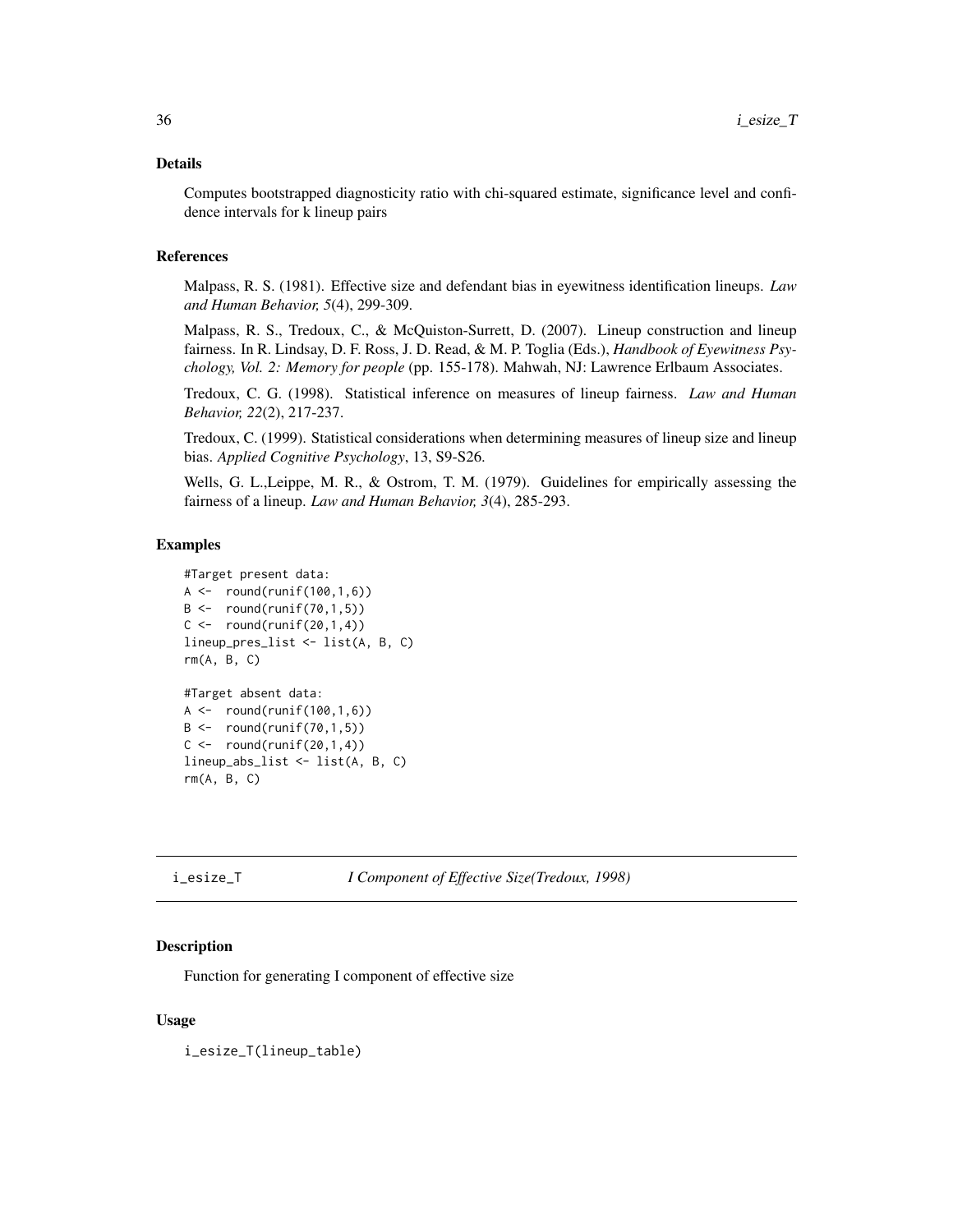#### <span id="page-36-0"></span> $\mu$  line 73 37

# Arguments

lineup\_table A table of lineup choices

#### References

Malpass, R. S. (1981). Effective size and defendant bias in eyewitness identification lineups. *Law and Human Behavior, 5*(4), 299-309.

Malpass, R. S., Tredoux, C., & McQuiston-Surrett, D. (2007). Lineup construction and lineup fairness. In R. Lindsay, D. F. Ross, J. D. Read, & M. P. Toglia (Eds.), *Handbook of Eyewitness Psychology, Vol. 2: Memory for people* (pp. 155-178). Mahwah, NJ: Lawrence Erlbaum Associates.

Tredoux, C. G. (1998). Statistical inference on measures of lineup fairness. *Law and Human Behavior, 22*(2), 217-237.

Tredoux, C. (1999). Statistical considerations when determining measures of lineup size and lineup bias. *Applied Cognitive Psychology*, 13, S9-S26.

Wells, G. L.,Leippe, M. R., & Ostrom, T. M. (1979). Guidelines for empirically assessing the fairness of a lineup. *Law and Human Behavior, 3*(4), 285-293.

# Examples

```
#Data:
lineup_vec <- round(runif(100, 1, 6))
lineup_table <- table(lineup_vec)
#Call:
i <- i_esize_T(lineup_table)
```
line73 *line73*

#### Description

A dataframe of lineup choices for 1 trial; real data from a Doob & Kirshenbaum (1973) article. This article was the first to discuss lineup size 1 column x 42 observations

42 mock witnesses Nominal size is 6 Target position is 4

# Usage

data(line73)

# Format

An object of class data.frame with 42 rows and 1 columns.

#### References

Doob, A. N., & Kirshenbaum, H. M. (1973). Bias in police lineups-Partial remembering. *Journal of Police Science and Administration, 1*, 287-293.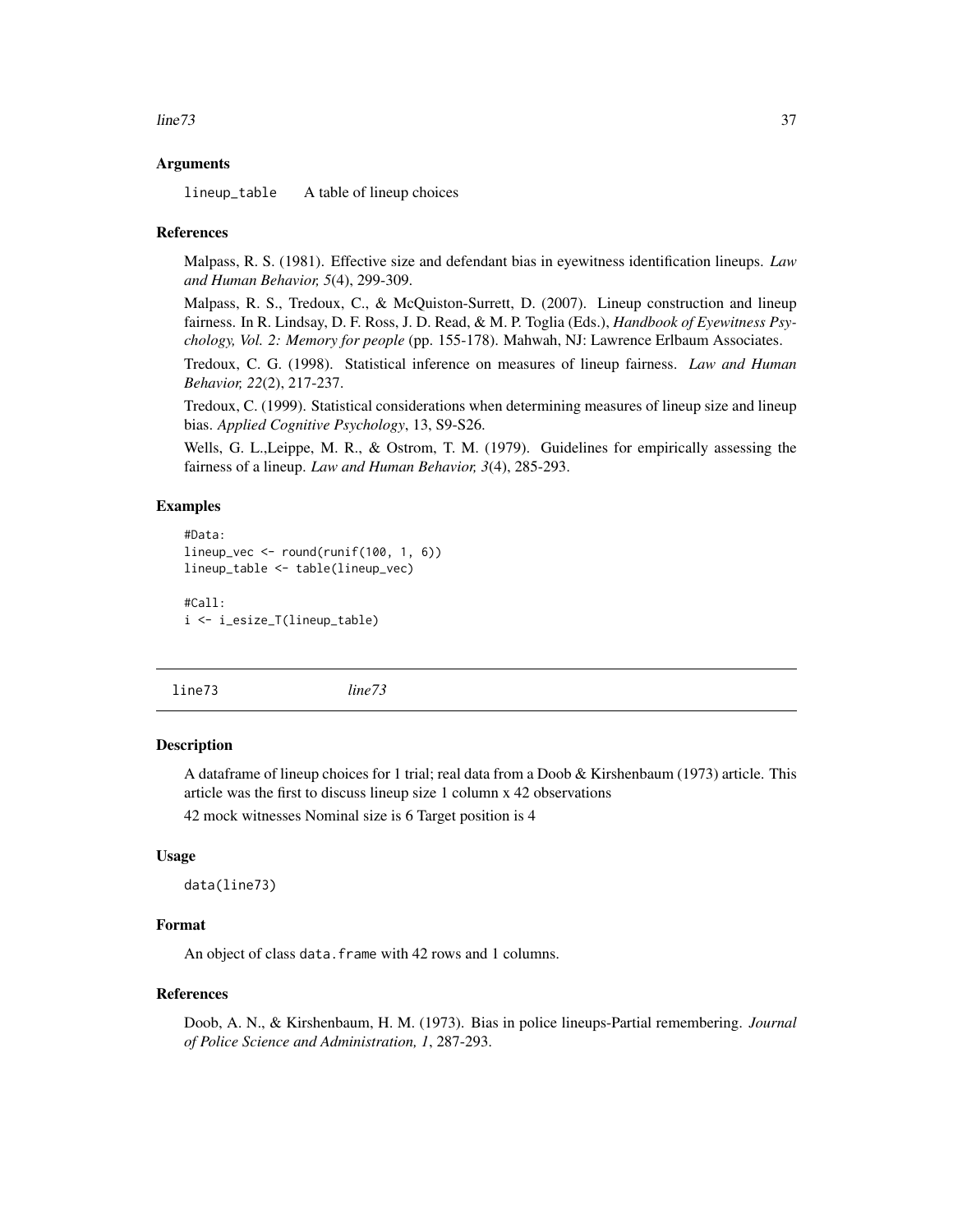<span id="page-37-0"></span>lineup\_boot\_allprop *Confidence intervals for lineup proportion*

# Description

Computes bootstrapped confidence intervals for lineup proportion

# Usage

lineup\_boot\_allprop(lineup\_vec, k, conf = 0.95)

# Arguments

| lineup_vec | A numeric vector of lineup choices                                           |
|------------|------------------------------------------------------------------------------|
|            | Number of targets in lineup. Must be specified by user (scalar).             |
| conf       | Desired level of alpha. Defaults to 0.95. May be specified by user (scalar). |

# Details

Function that computes bootstrapped lineup proportion using 1000 bootstrap draws Calls 'boot function in 'boot' package

#### Value

Returns a vector of bias corrected confidence intervals for lineup proportion for each member in a lineup

# References

Davison, A.C. & Hinkley, D.V. (1997). *Bootstrap methods and their application*. Cambridge University Press.

Wells, G. L., Leippe, M. R., & Ostrom, T. M. (1979). Guidelines for assessing the fairness of a lineup. *Law and Human Behavior, 3*(4), 285-293.

#### See Also

[boot](#page-0-0): https://cran.r-project.org/web/packages/boot/boot.pdf

```
#Data:
lineup_vec <- round(runif(100, 1, 6))
#Call:
lineuprops_ci <- lineup_boot_allprop(lineup_vec, k= 6)
lineuprops_ci <- lineup_boot_allprop(lineup_vec, k= 6, conf = 0.975)
```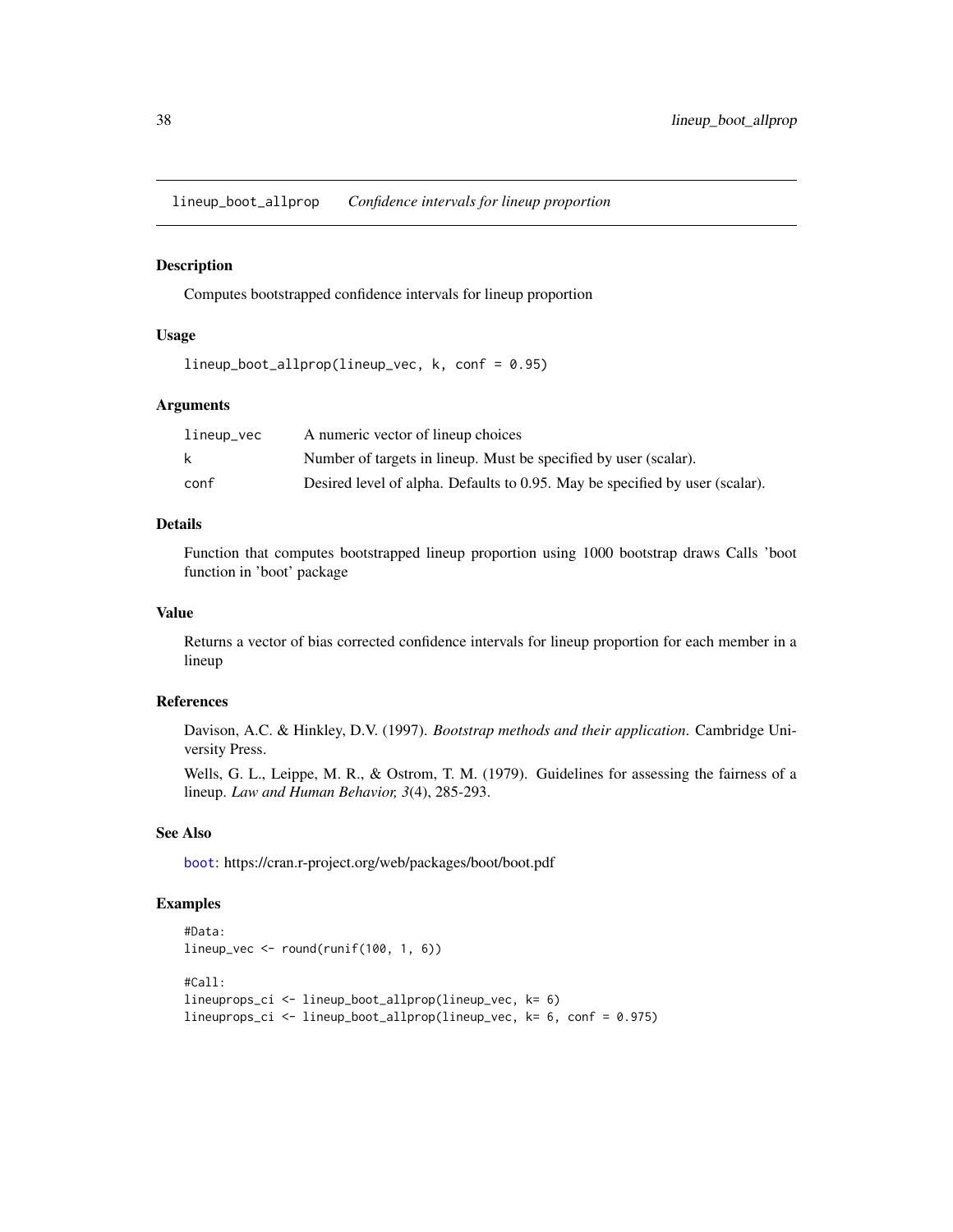# <span id="page-38-0"></span>Description

Base function for computing bootstrapped lineup proportion for a lineup member

# Usage

```
lineup_prop_boot(lineup_vec, d, target_pos)
```
# Arguments

| lineup_vec | A numeric vector of lineup choices                                                                  |
|------------|-----------------------------------------------------------------------------------------------------|
| d          | Indices for bootstrap sample. Argument used by boot function to select samples<br>for bootstrapping |
| target_pos | A scalar, representing target position in lineup. Must be declared by user                          |

# Details

Function to call when bootstrap resampling using boot function

# References

Davison, A.C. & Hinkley, D.V. (1997). *Bootstrap methods and their application*. Cambridge University Press.

Wells, G. L.,Leippe, M. R., & Ostrom, T. M. (1979). Guidelines for empirically assessing the fairness of a lineup. *Law and Human Behavior, 3*(4), 285-293.

# See Also

[boot](#page-0-0): https://cran.r-project.org/web/packages/boot/boot.pdf

```
lineup_vec <- round(runif(100, 1, 6))
```

```
bootobject <- boot::boot(lineup_vec, lineup_prop_boot, target_pos = 3, R = 1000)
cis \le boot::boot.ci(bootobject, conf = 0.95, type = "all")
```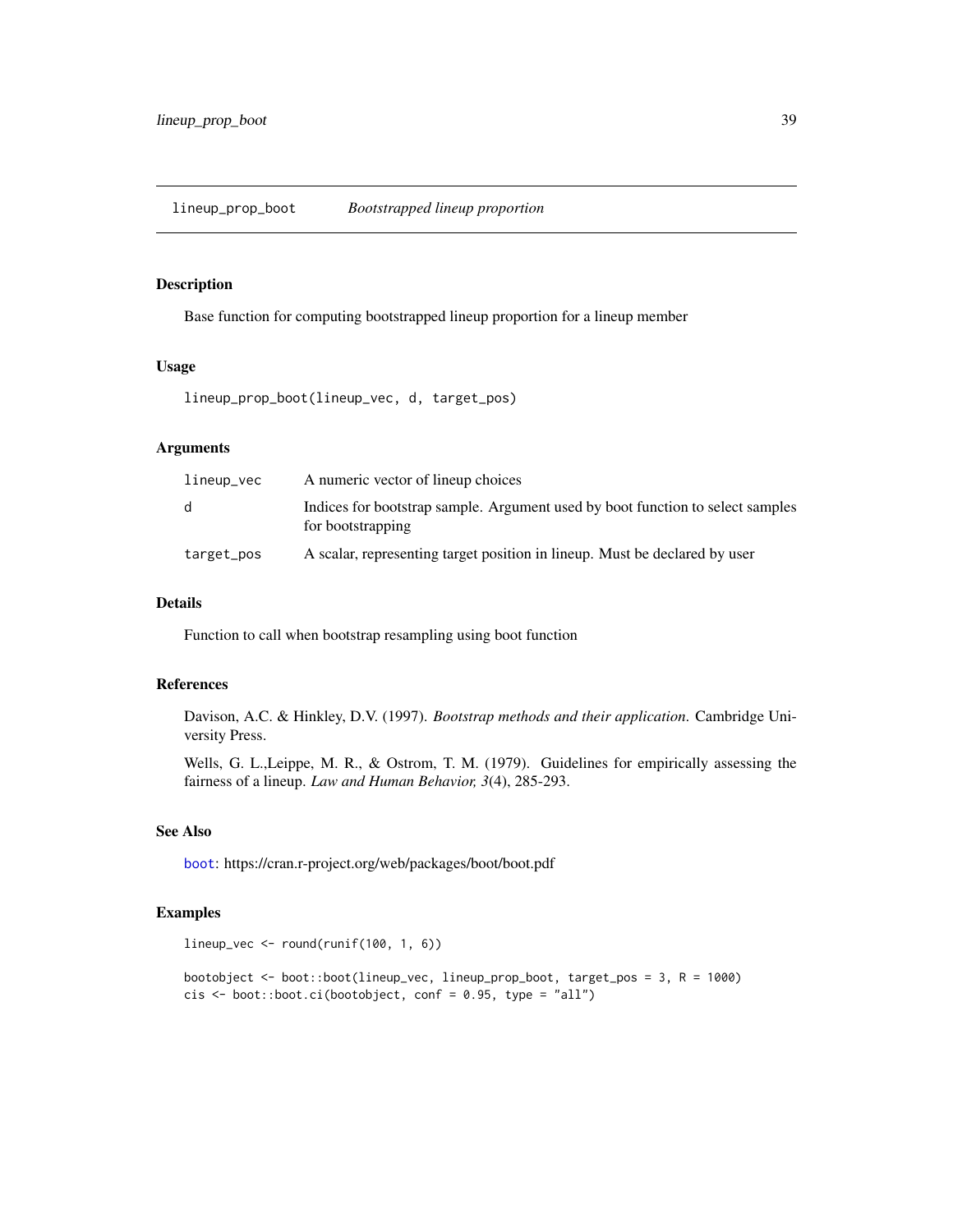<span id="page-39-0"></span>lineup\_prop\_tab *Lineup proportion*

# Description

Computes the proportion of mock witnesses identifying a particular lineup member

# Usage

lineup\_prop\_tab(lineup\_table, target\_pos)

# Arguments

| lineup_table | A table of lineup choices                                                  |
|--------------|----------------------------------------------------------------------------|
| target_pos   | A scalar, representing target position in lineup. Must be declared by user |

# Value

Returns a proportion indicating the frequency with which a lineup member was selected

# References

Wells, G. L.,Leippe, M. R., & Ostrom, T. M. (1979). Guidelines for empirically assessing the fairness of a lineup. *Law and Human Behavior, 3*(4), 285-293.

#### Examples

```
#Data:
lineup_vec <- round(runif(100, 1))
lineup_table <- table(lineup_vec)
#Call:
lineup_prop_tab(lineup_table, 3)
lineup_prop_tab(table(lineup_vec), 2)
```
lineup\_prop\_vec *Lineup proportion*

# Description

Computes the proportion of mock witnesses identifying a particular lineup member

# Usage

```
lineup_prop_vec(lineup_vec, target_pos, k)
```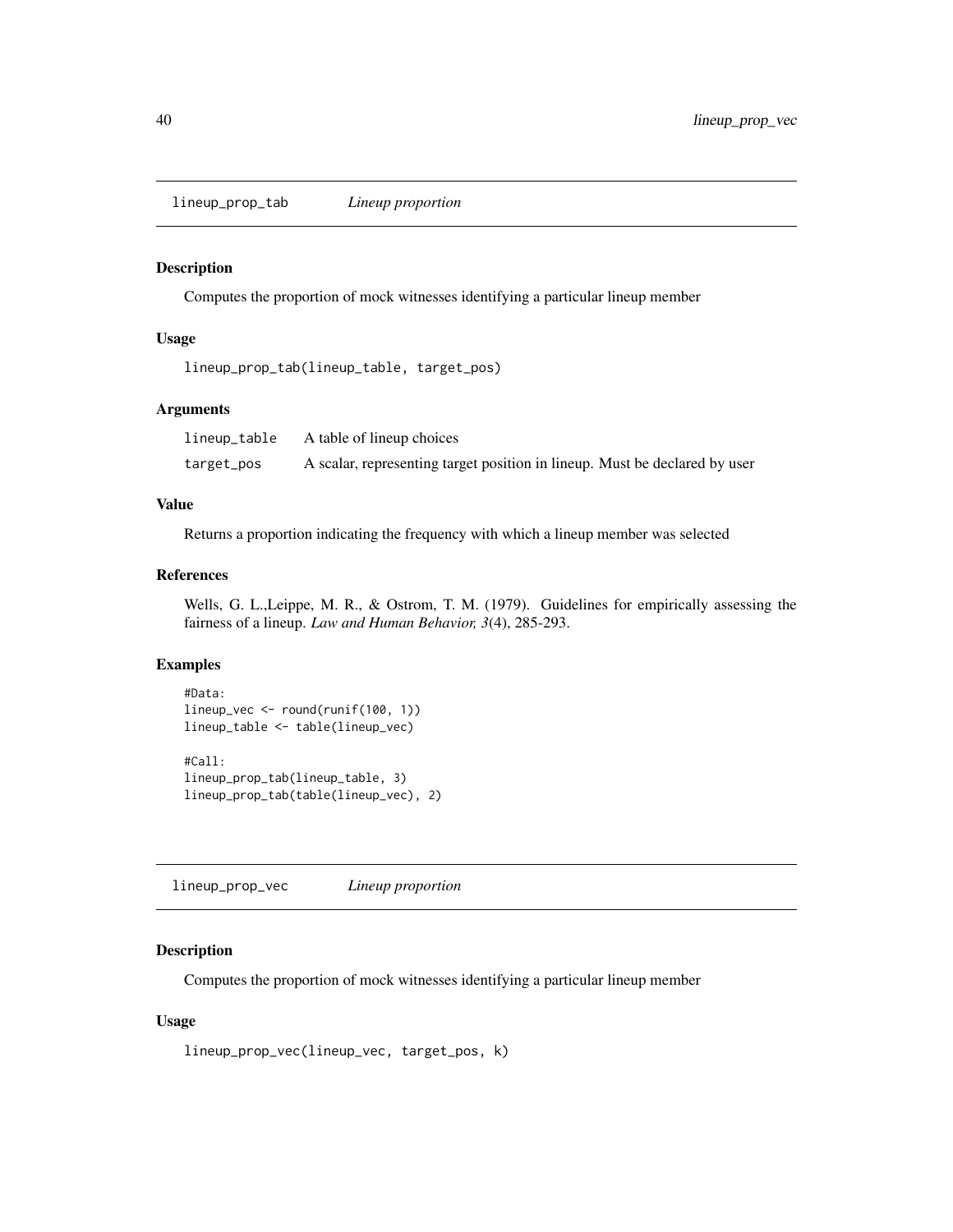# <span id="page-40-0"></span>ln\_diag\_ratio 41

#### **Arguments**

| lineup_vec | A numeric vector of lineup choices                                                             |
|------------|------------------------------------------------------------------------------------------------|
| target_pos | Suspect/lineup member position. Must be declared by user (scalar).                             |
| k          | Nominal size (i.e., total number of members in lineup). Must be specified by<br>user (scalar). |

# Value

Returns a proportion indicating the frequency with which a target was identified in a lineup

#### References

Wells, G. L.,Leippe, M. R., & Ostrom, T. M. (1979). Guidelines for empirically assessing the fairness of a lineup. *Law and Human Behavior, 3*(4), 285-293.

# Examples

```
#Data:
lineup_vec <- round(runif(100, 1, 6))
#Call:
lineup_prop_vec(lineup_vec, 3, 6)
```
ln\_diag\_ratio *Ln of Diagnosticity Ratio*

# Description

Computes ln of diagnosticity ratio: ln(d)

# Usage

ln\_diag\_ratio(linedf)

# Arguments

linedf A dataframe of parameters for computing diagnosticity ratio

# Details

# To get linedf, use the diag\_param helper function

*diag\_param* returns a dataframe containing the following:

- *n11*: Number of mock witnesses who identified the suspect in the target present condition
- *n21*: Number of mock witnesses who did not identify the suspect in the target present condition
- *n12*: Number of mock witnesses who identified the suspect in the target absent condition
- *n13*: Number of mock witnesses who did not identify the suspect in the target absent condition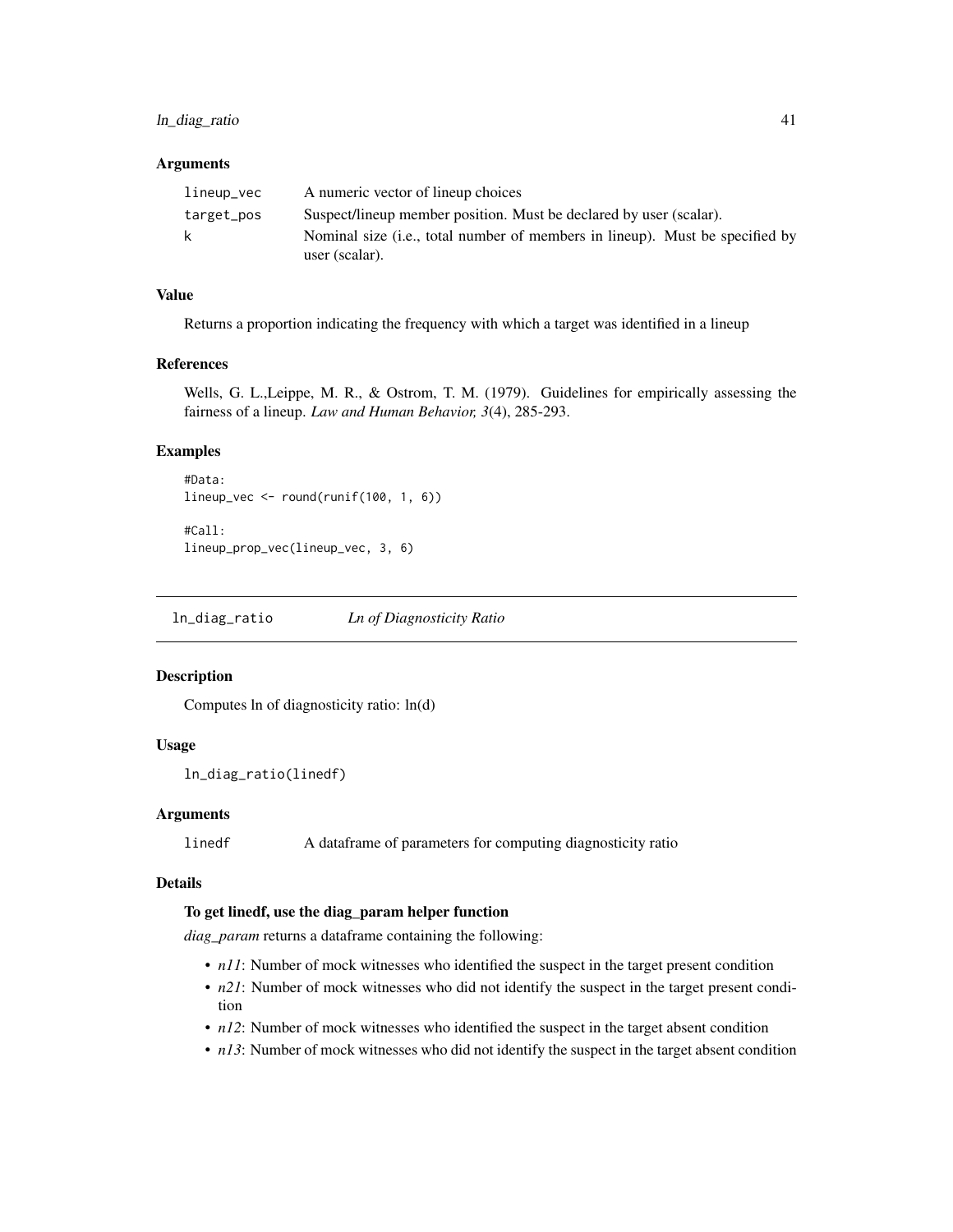#### References

Malpass, R. S. (1981). Effective size and defendant bias in eyewitness identification lineups. *Law and Human Behavior, 5*(4), 299-309.

Malpass, R. S., Tredoux, C., & McQuiston-Surrett, D. (2007). Lineup construction and lineup fairness. In R. Lindsay, D. F. Ross, J. D. Read, & M. P. Toglia (Eds.), *Handbook of Eyewitness Psychology, Vol. 2: Memory for people* (pp. 155-178). Mahwah, NJ: Lawrence Erlbaum Associates.

Tredoux, C. G. (1998). Statistical inference on measures of lineup fairness. *Law and Human Behavior, 22*(2), 217-237.

Tredoux, C. (1999). Statistical considerations when determining measures of lineup size and lineup bias. *Applied Cognitive Psychology, 13*, S9-S26.

Wells, G. L.,Leippe, M. R., & Ostrom, T. M. (1979). Guidelines for empirically assessing the fairness of a lineup. *Law and Human Behavior, 3*(4), 285-293.

### Examples

```
#Target present data:
A \leftarrow \text{round}(\text{runif}(100, 1, 6))B \leftarrow \text{round}(\text{runif}(70, 1, 5))C \leftarrow \text{round}(\text{runif}(20,1,4))lineup_pres_list <- list(A, B, C)
rm(A, B, C)
```

```
#Target absent data:
A \leq - round(runif(100,1,6))
B \leftarrow \text{round}(\text{runif}(70, 1, 5))C \leftarrow \text{round}(\text{runif}(20,1,4))lineup_abs_list <- list(A, B, C)
rm(A, B, C)
```

```
#Pos list
lineup1_pos <- c(1, 2, 3, 4, 5, 6)
lineup2_pos <- c(1, 2, 3, 4, 5)
lineup3_pos <- c(1, 2, 3, 4)
pos_list <- list(lineup1_pos, lineup2_pos, lineup3_pos)
rm(lineup1_pos, lineup2_pos, lineup3_pos)
```

```
#Nominal size:
k \leq c(6, 5, 4)
```
#Use diag param helper function to get data (n11, n21, n12, n22): linedf <- diag\_param(lineup\_pres\_list, lineup\_abs\_list, pos\_list, k)

#Call: lnd <- ln\_diag\_ratio(linedf)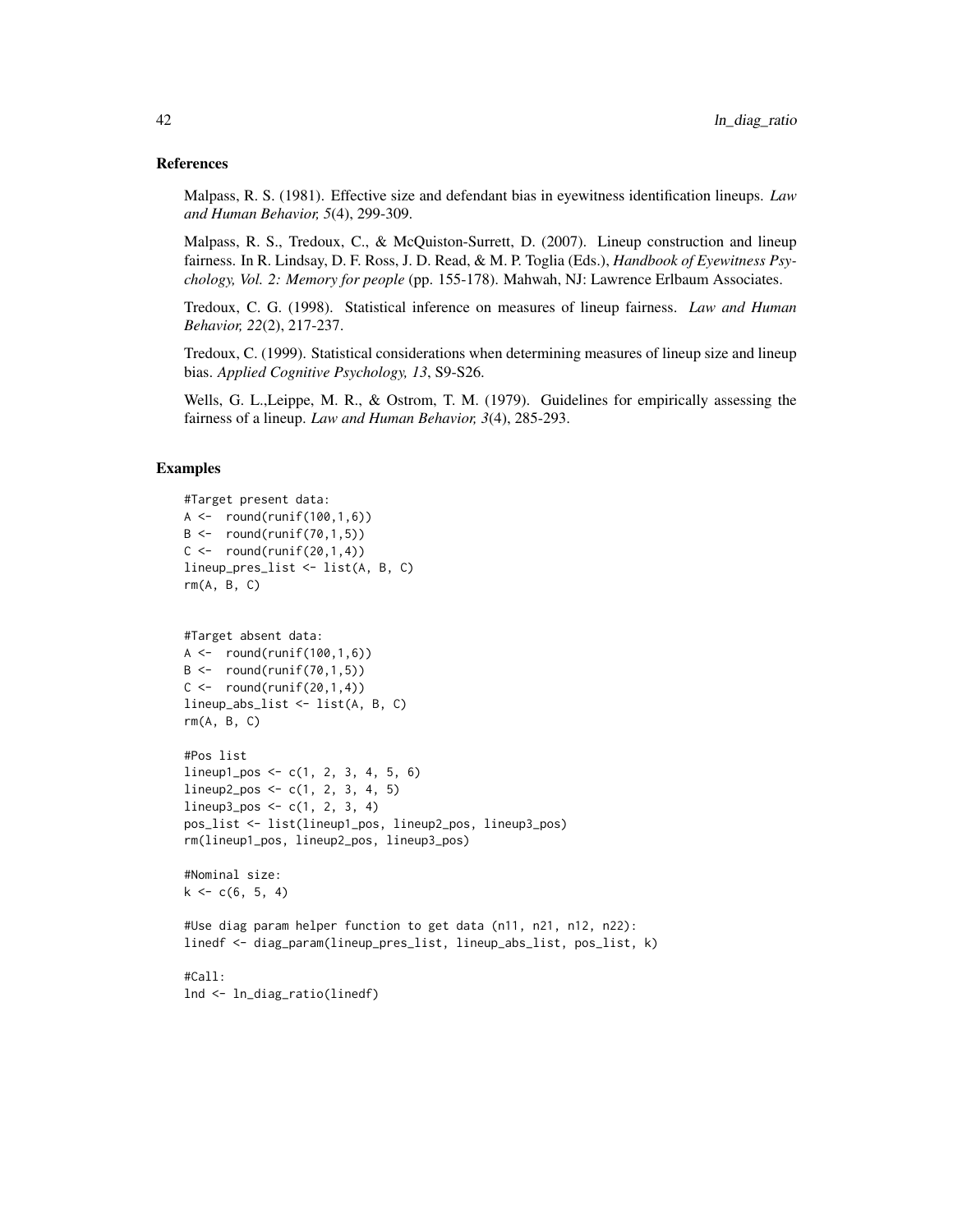<span id="page-42-0"></span>makevec\_prop *Helper functions*

# **Description**

Several helper functions that compute bootcis from proportions

#### Usage

```
makevec_prop(prop, n)
```
# **Arguments**

| prop | A dataframe of bootstrapped proportions |
|------|-----------------------------------------|
| - n  | Number of lineup members                |

make\_roc *Compute and plot ROC curve for lineup accuracy ~ confidence*

# Description

Function to compute and plot an ROC curve for data from an eyewitness experiment, where accuracy is recorded for target present and target absent lineups

# Usage

```
make_roc(df_confacc)
```
# Arguments

df\_confacc A dataframe with two columns, named confidence and accuracy (where accuracy = binary accuracy)

# Details

The approach is outlined in several papers by Mickes, Wixted, Gronlund, Clark, and others (see References)

This function is a user level function. It chains the two roc functions together. The user must pass a dataframe, with one column indicating confidence, and another accuracy, and these must be named as such.

The approach is outlined in several papers by Mickes, Wixted, Gronlund, Clark, and others (see references)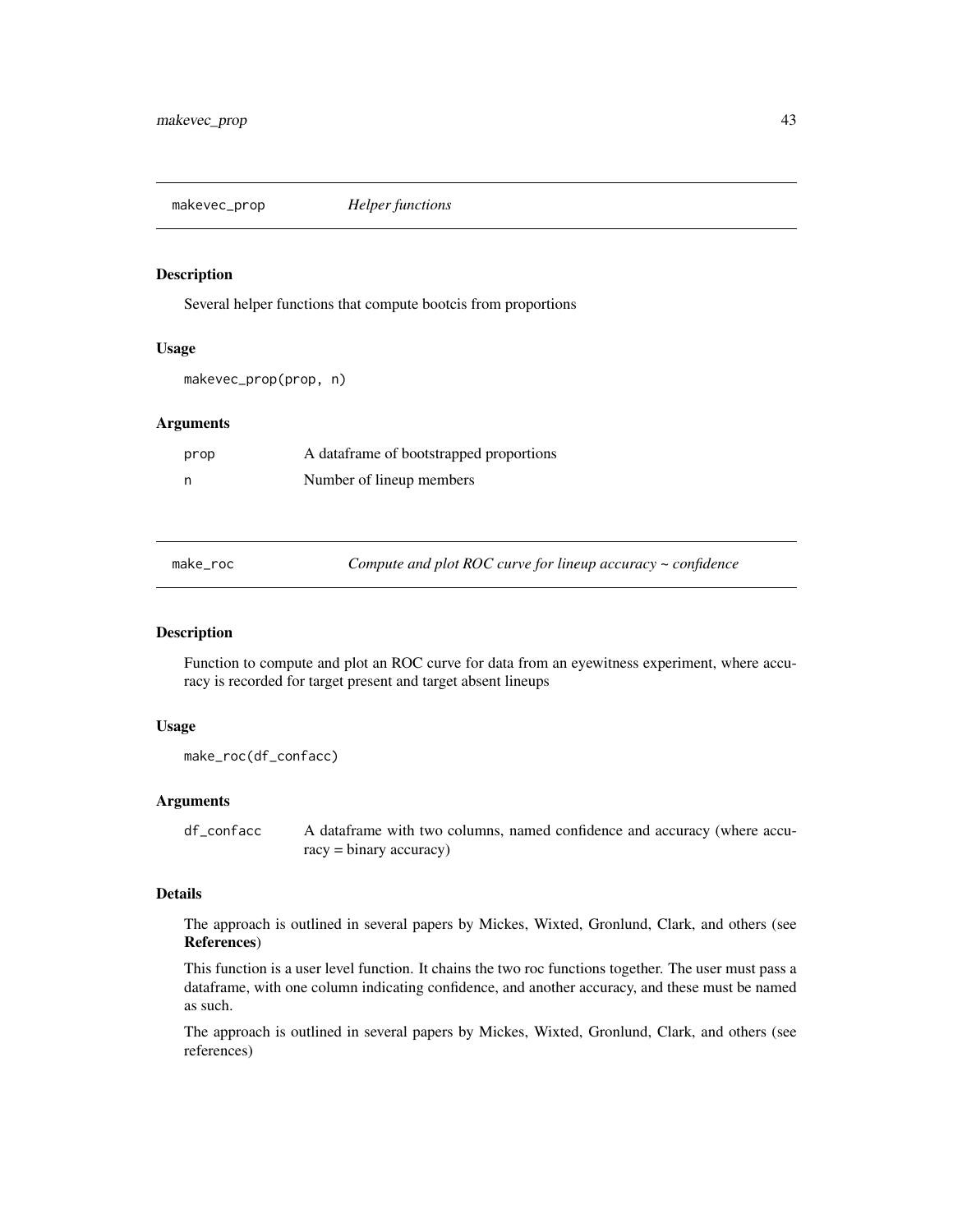# Value

An ROC object of package pROC

# References

Gronlund, S. D., Wixted, J. T., & Mickes, L. (2014). Evaluating eyewitness identification procedures using receiver operating characteristic analysis. *Current Directions in Psychological Science, 23*(1), 3-10.

# Examples

#Data: data(mickwick)

#Call: make\_roc(mickwick)

make\_rocdata *Helper functions: Compute and plot ROC curve for lineup accuracy ~ confidence*

# Description

Function to compute and plot an ROC curve for data from an eyewitness experiment, where accuracy is recorded for target present and target absent lineups

#### Usage

```
make_rocdata(df_confacc)
```
#### Arguments

df\_confacc A df with two columns, confidence and accuracy, where accuracy = binary accuracy.

# Value

An ROC object of package pROC

<span id="page-43-0"></span>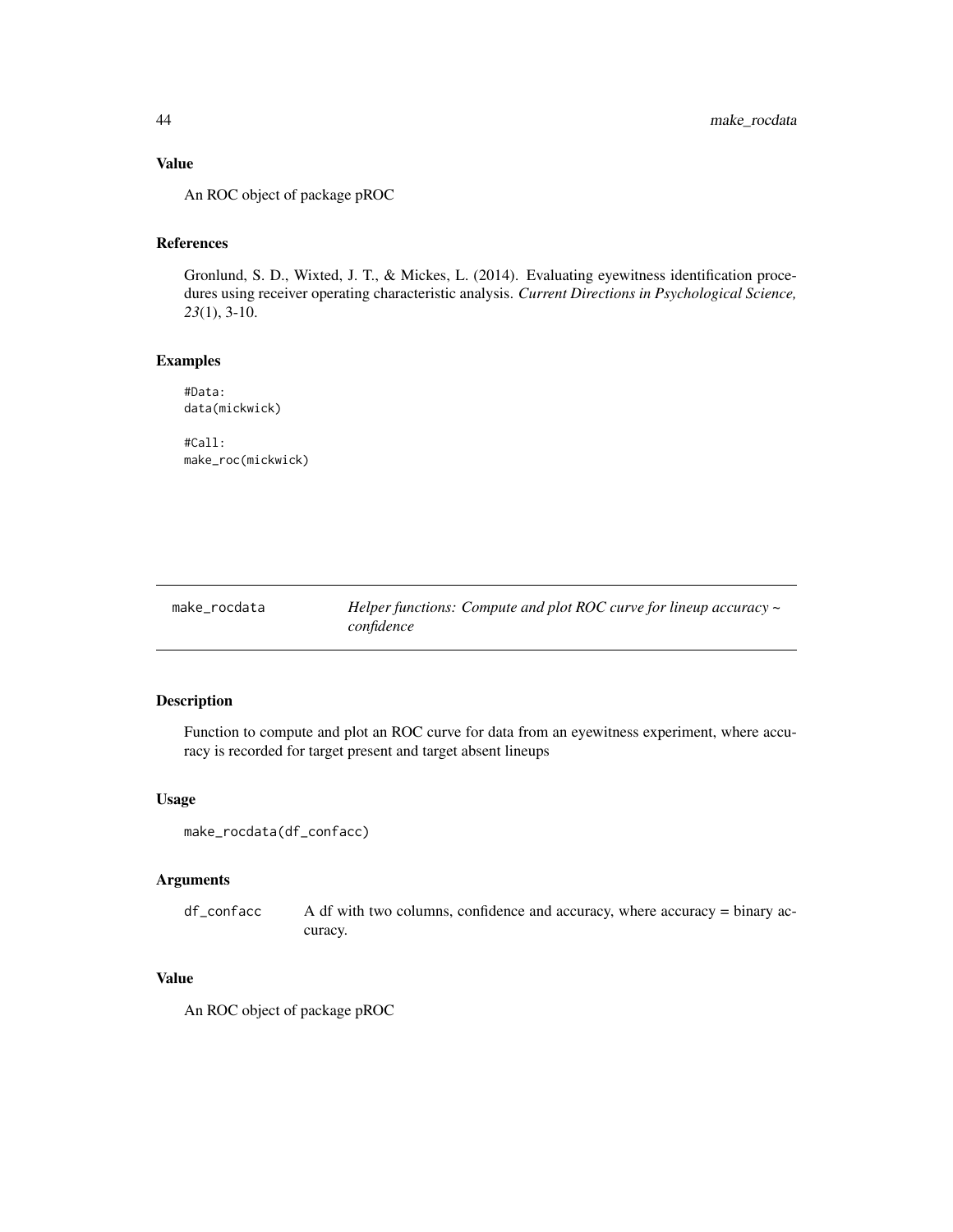<span id="page-44-0"></span>

# Description

Data capturing confidence and accuracy for a lineup trial

### Usage

data(mickwick)

# Format

An object of class tbl\_df (inherits from tbl, data.frame) with 100 rows and 2 columns.

# Details

mickwick

mockdata *mockdata*

# Description

A dataframe containing real lineup data.

3 columns x 94 observations.

The first column simply provides the participant number, whilst the second and third contain data for each participant's choice (i.e., the position of the lineup member that they identified) and a confidence score for each choice.

In the field of eyewitness testimony, it is common for participants to rate how confident they are that they have accurately identified the perpetrator. Here, confidence is recorded as a percentage.

This lineup has the following parameters:

- 94 mock witness choices
- Target position is 7
- Nominal size is 9

#### Usage

data(mockdata)

#### Format

An object of class tbl\_df (inherits from tbl, data.frame) with 94 rows and 3 columns.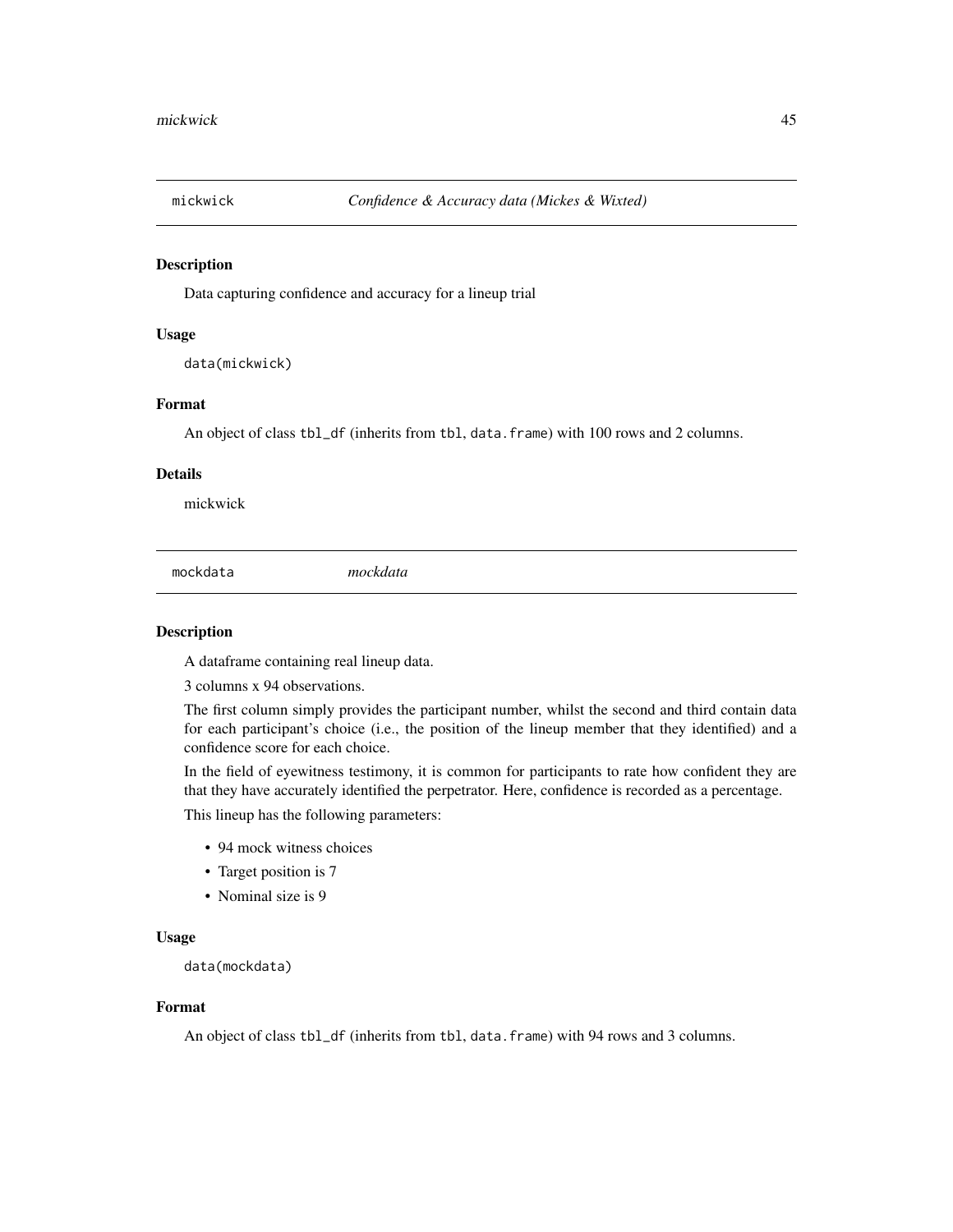<span id="page-45-0"></span>nortje2012 *nortje2012*

# Description

A data file containing lineup data for 3 independent lineups. 133 rows x 3 columns. Each lineup trial consisted of 133 mock witnesses & 8 lineup members.

- : Target position for lineup 1 is 3
- : Target position for lineup 2 is 6
- : Target position for lineup 3 is 2

# Usage

```
data(nortje2012)
```
#### Format

An object of class tbl\_df (inherits from tbl, data.frame) with 133 rows and 3 columns.

rep\_index *Rep index*

# Description

Helper function that repeats a number k times

#### Usage

```
rep_index(index, num)
```
# Arguments

| index | Number to be repeated           |
|-------|---------------------------------|
| num   | Number of times to repeat index |

# Details

Can be used to create vectors of lineup data

# Examples

rep\_index(1, 10)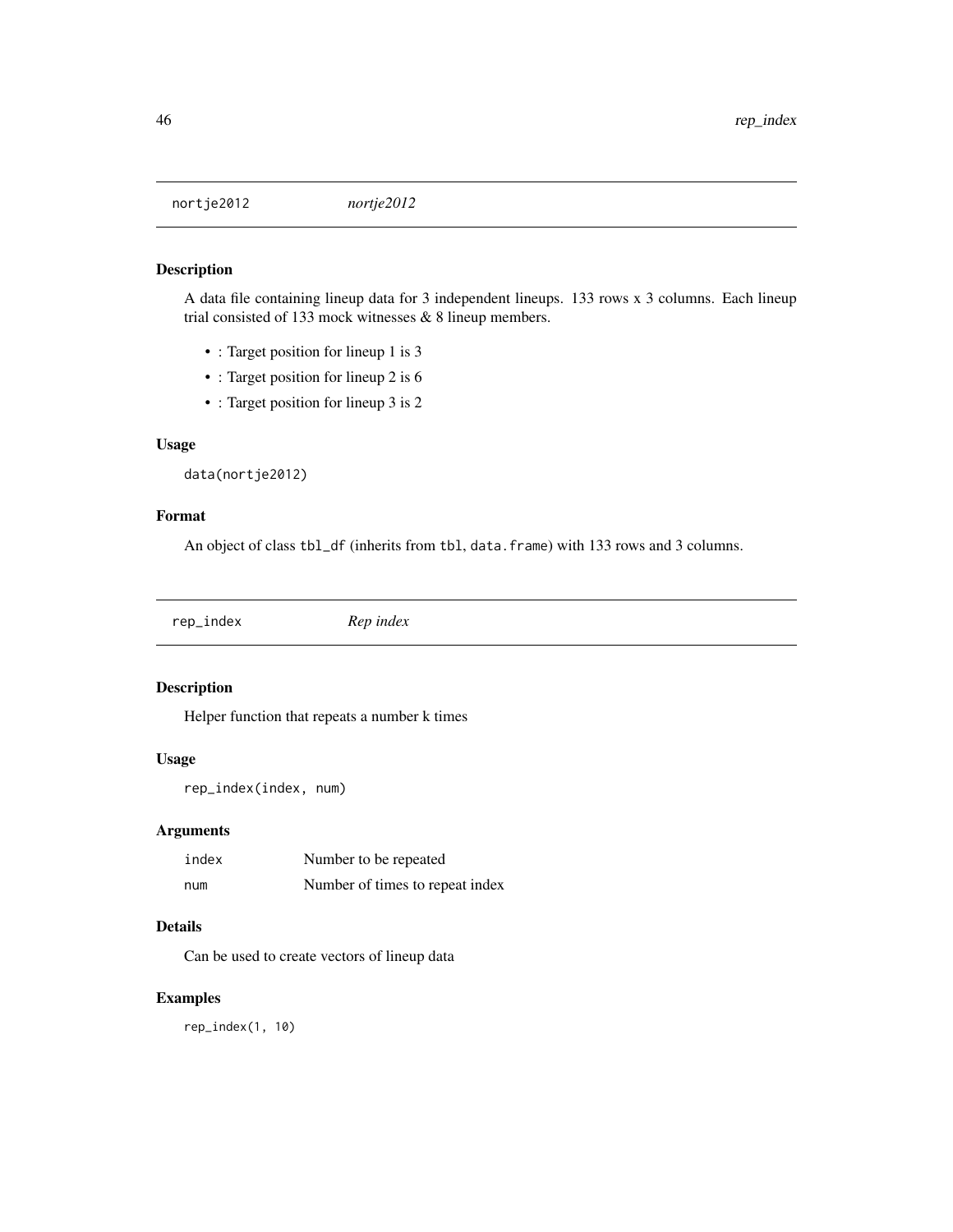<span id="page-46-0"></span>

# Description

Helper function to rotate vector

#### Usage

rot\_vector(lineup\_vec)

# Arguments

lineup\_vec A vector of lineup data

show\_lineup *Helper function*

# Description

Helper function

# Usage

```
show_lineup(file_list)
```
# Arguments

file\_list A selection of image files (raw data)

| var_diag_ratio | Variance of diagnosticity ratio (Tredoux) |
|----------------|-------------------------------------------|
|----------------|-------------------------------------------|

# Description

Computes the variance of the diagnosticity ratio for a lineup pair

# Usage

```
var_diag_ratio(lineup_pres, lineup_abs, pos_pres, pos_abs, k1, k2)
```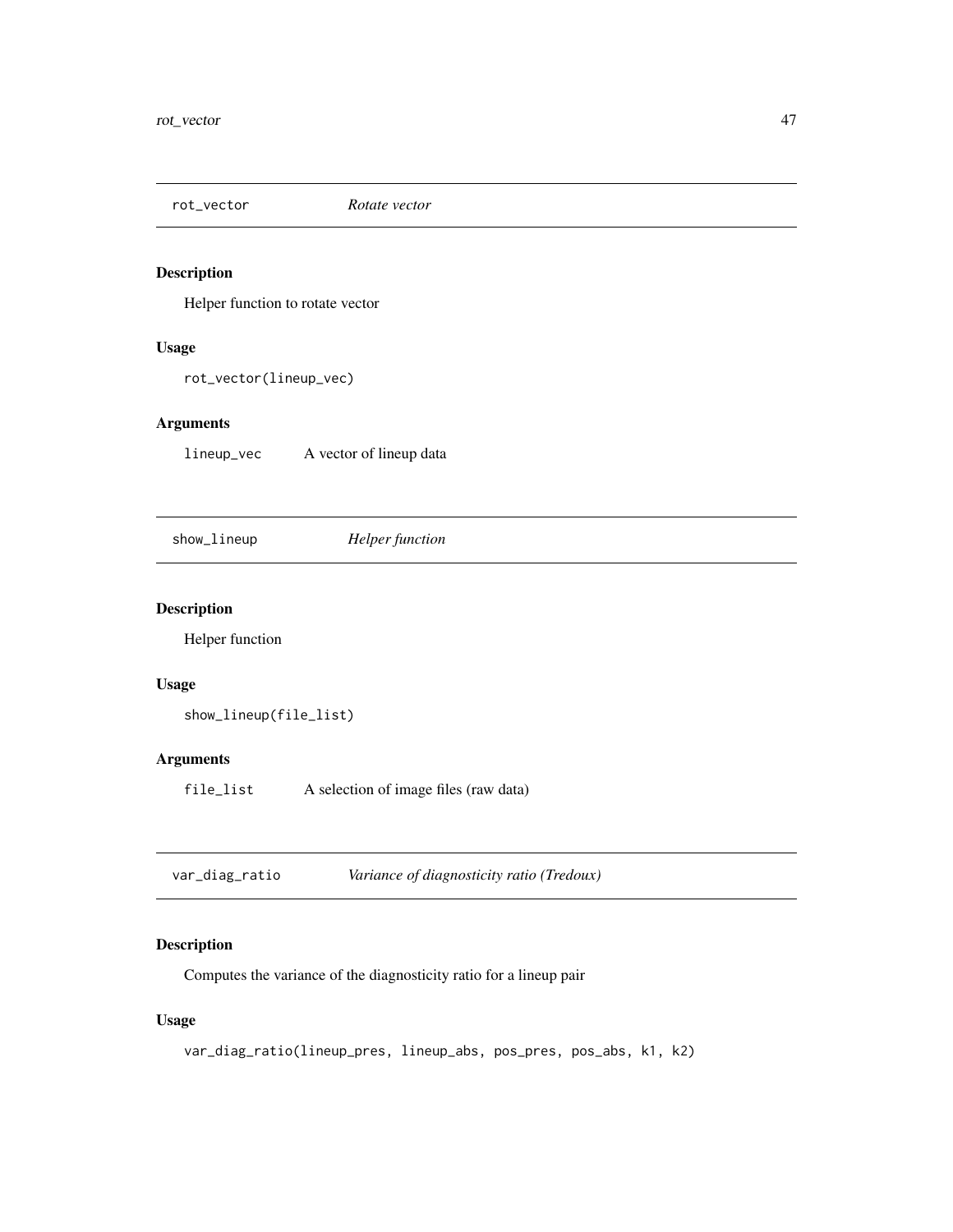# <span id="page-47-0"></span>Arguments

| lineup_pres    | A numeric vector of lineup choices for a lineup in which the target was present |
|----------------|---------------------------------------------------------------------------------|
| lineup_abs     | A numeric vector of lineup choices for a lineup in which the target was absent  |
| pos_pres       | A scalar, representing target position in TP lineup. Must be declared by user   |
| pos_abs        | A scalar, representing target position in TA lineup. Must be declared by user   |
| k <sub>1</sub> | Number of targets in TP lineup. Must be specified by user (scalar).             |
| k <sub>2</sub> | Number of targets in TA lineup. Must be specified by user (scalar).             |

# References

Malpass, R. S. (1981). Effective size and defendant bias in eyewitness identification lineups. *Law and Human Behavior, 5*(4), 299-309.

Malpass, R. S., Tredoux, C., & McQuiston-Surrett, D. (2007). Lineup construction and lineup fairness. In R. Lindsay, D. F. Ross, J. D. Read, & M. P. Toglia (Eds.), *Handbook of Eyewitness Psychology, Vol. 2: Memory for people* (pp. 155-178). Mahwah, NJ: Lawrence Erlbaum Associates.

Tredoux, C. G. (1998). Statistical inference on measures of lineup fairness. *Law and Human Behavior, 22*(2), 217-237.

Tredoux, C. (1999). Statistical considerations when determining measures of lineup size and lineup bias. *Applied Cognitive Psychology*, 13, S9-S26.

Wells, G. L.,Leippe, M. R., & Ostrom, T. M. (1979). Guidelines for empirically assessing the fairness of a lineup. *Law and Human Behavior, 3*(4), 285-293.

#### Examples

```
#Data:
lineup_pres <- round(runif(100, 1, 6))
lineup_abs <- round(runif(100, 1, 6))
pos_pres <- 3
pos_abs < -4#Call:
var_d <- var_diag_ratio(lineup_pres, lineup_abs, pos_pres, pos_abs, 6, 6)
var_d <- var_diag_ratio(lineup_pres, lineup_abs, 3, 4, 6, 6)
```
var\_lnd *Variance of ln of diagnosticity ratio*

# **Description**

Function to compute variance of  $ln(d)$  for k lineup pairs

#### Usage

var\_lnd(linedf)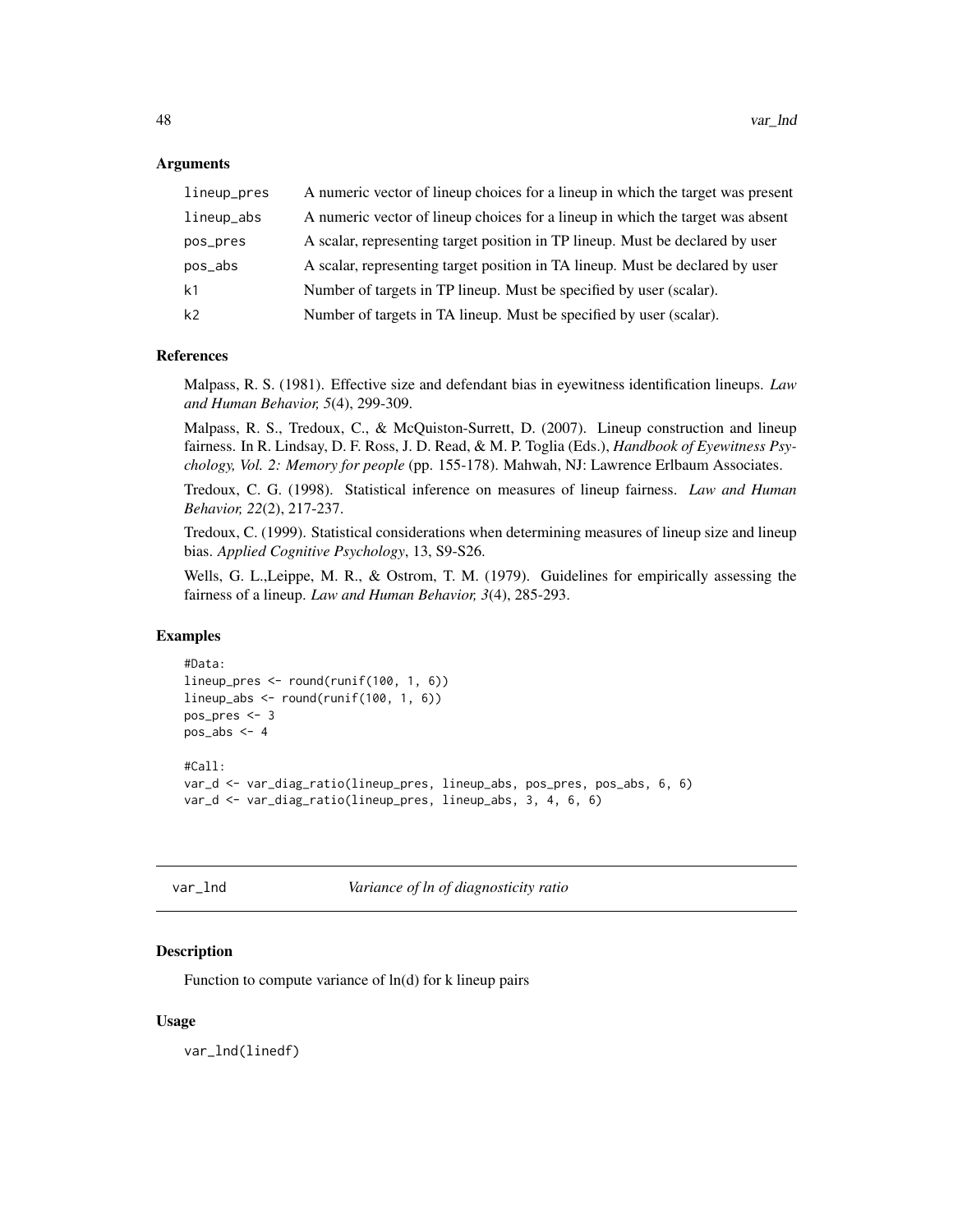# Arguments

linedf A dataframe of parameters for computing diagnosticity ratio

#### Details

# To get linedf, use the diag\_param helper function

*diag\_param* returns a dataframe containing the following:

- *n11*: Number of mock witnesses who identified the suspect in the target present condition
- *n21*: Number of mock witnesses who did not identify the suspect in the target present condition
- *n12*: Number of mock witnesses who identified the suspect in the target absent condition
- *n13*: Number of mock witnesses who did not identify the suspect in the target absent condition

# Value

A dataframe containing ln of the variance of the diagnosticity ratio for each lineup.

#### References

Malpass, R. S. (1981). Effective size and defendant bias in eyewitness identification lineups. *Law and Human Behavior, 5*(4), 299-309.

Malpass, R. S., Tredoux, C., & McQuiston-Surrett, D. (2007). Lineup construction and lineup fairness. In R. Lindsay, D. F. Ross, J. D. Read, & M. P. Toglia (Eds.), *Handbook of Eyewitness Psychology, Vol. 2: Memory for people* (pp. 155-178). Mahwah, NJ: Lawrence Erlbaum Associates.

Tredoux, C. G. (1998). Statistical inference on measures of lineup fairness. *Law and Human Behavior, 22*(2), 217-237.

Tredoux, C. (1999). Statistical considerations when determining measures of lineup size and lineup bias. *Applied Cognitive Psychology*, 13, S9-S26.

Wells, G. L.,Leippe, M. R., & Ostrom, T. M. (1979). Guidelines for empirically assessing the fairness of a lineup. *Law and Human Behavior, 3*(4), 285-293.

```
#Target present data:
A \leftarrow \text{round}(\text{runif}(100, 1, 6))B \leftarrow \text{round}(\text{runif}(70, 1, 5))C \leftarrow \text{round}(\text{runif}(20,1,4))lineup_pres_list <- list(A, B, C)
rm(A, B, C)
```

```
#Target absent data:
A \leftarrow \text{round}(\text{runif}(100, 1, 6))B \leftarrow \text{round}(\text{runif}(70, 1, 5))C \le - round(runif(20,1,4))
lineup_abs_list <- list(A, B, C)
rm(A, B, C)
```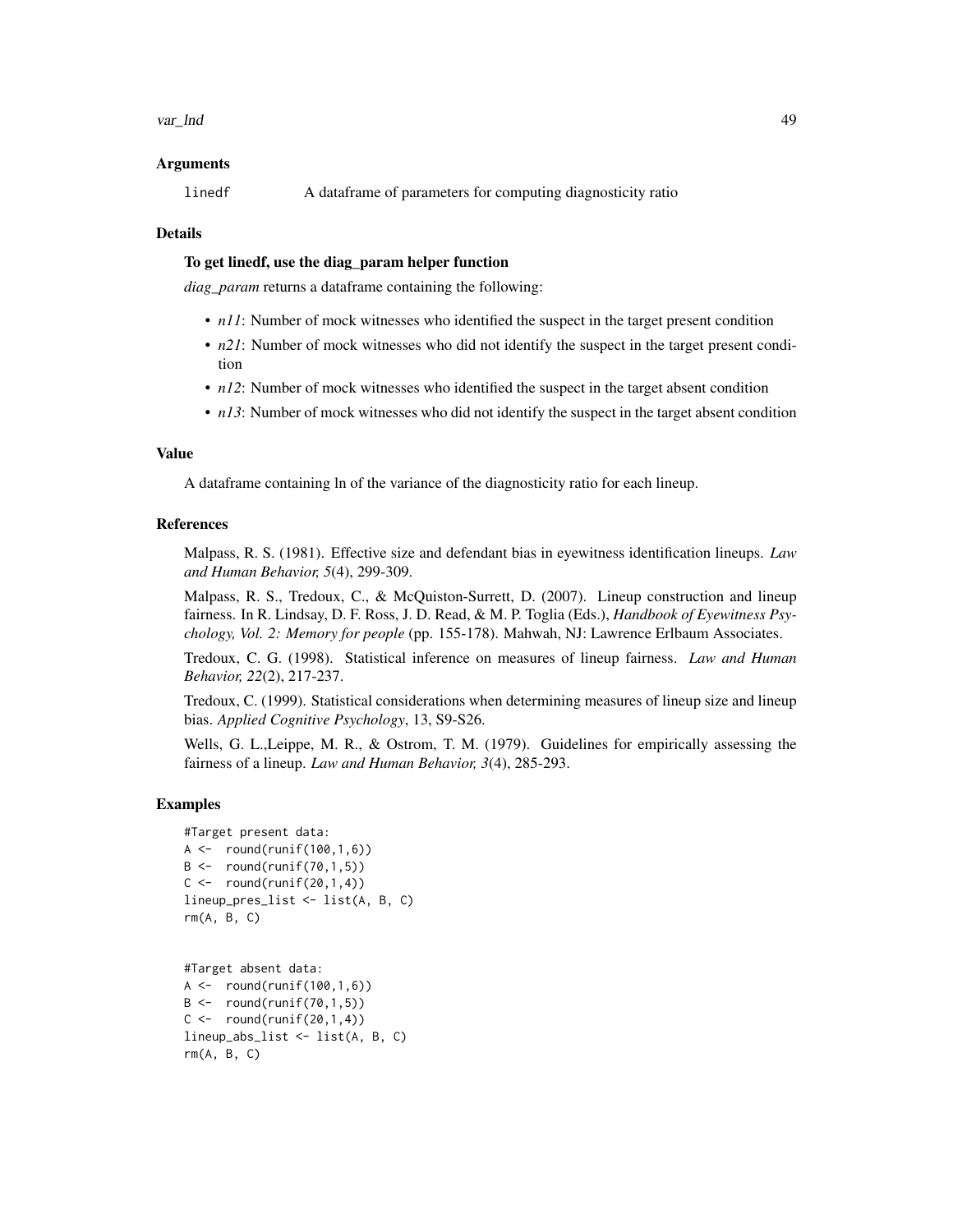```
#Pos list
lineup1_pos <- c(1, 2, 3, 4, 5, 6)
lineup2_pos <- c(1, 2, 3, 4, 5)
lineup3_pos < -c(1, 2, 3, 4)pos_list <- list(lineup1_pos, lineup2_pos, lineup3_pos)
rm(lineup1_pos, lineup2_pos, lineup3_pos)
#Nominal size:
k \leq -c(6, 5, 4)#Use diag param helper function to get data (n11, n21, n12, n22):
linedf <- diag_param(lineup_pres_list, lineup_abs_list, pos_list, k)
#Call:
var <- var_lnd(linedf)
```